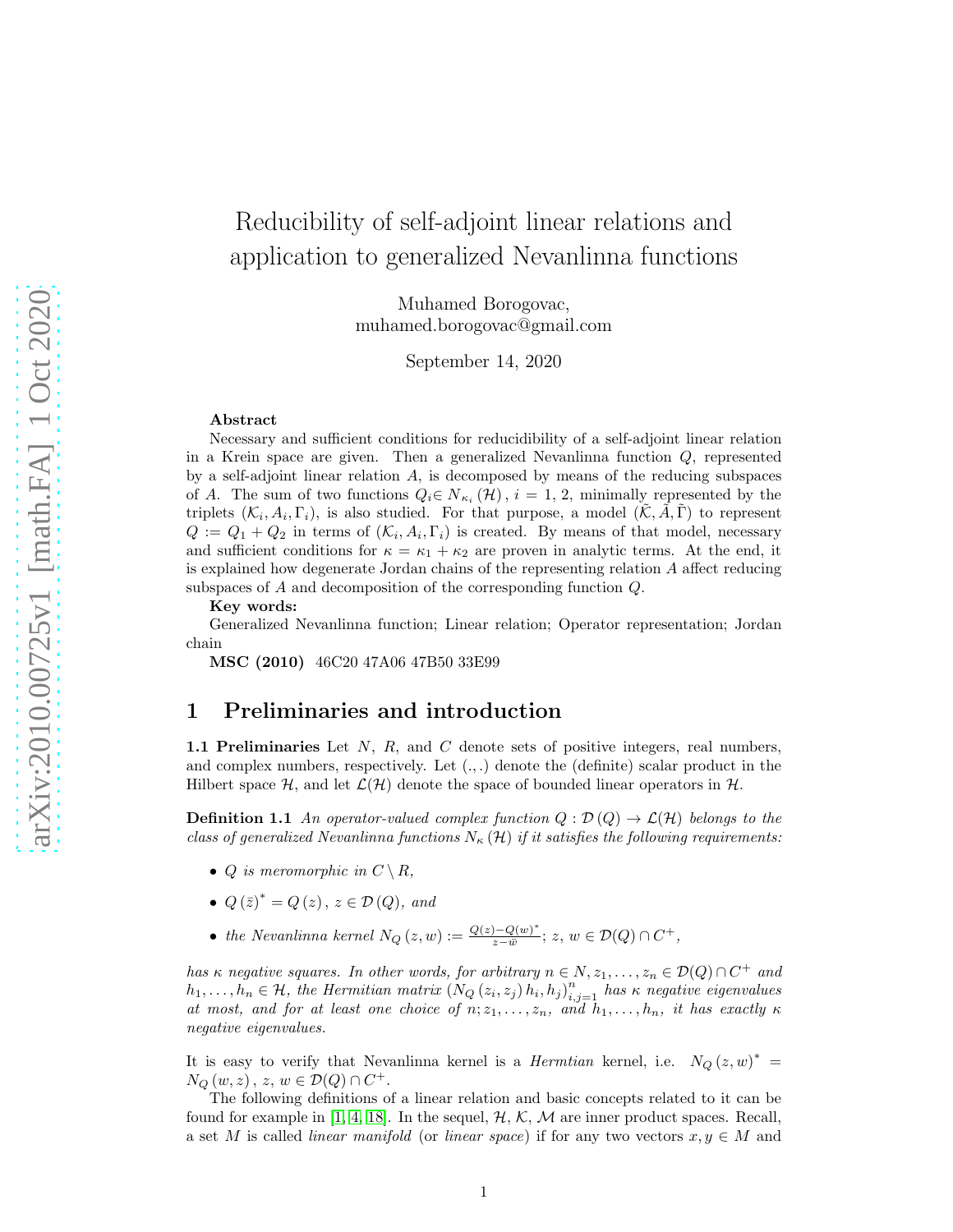for any two scalars  $\alpha, \beta \in C$  it holds  $\alpha x + \beta y \in M$ . A linear relation from H into K is a linear manifold T of the product space  $\mathcal{H} \times \mathcal{K}$ . If  $\mathcal{H} = \mathcal{K}$ , T is said to be a *linear relation* in K. We will use the following concepts and notations for linear relations,  $T$  and  $S$  from H into K and a linear relation R from K into M.

$$
D(T) := \{f \in \mathcal{H} | \{f, g\} \in T \text{ for some } g \in \mathcal{K}\},
$$
  
\n
$$
R(T) := \{g \in \mathcal{K} | \{f, g\} \in T \text{ for some } f \in \mathcal{H}\},
$$
  
\n
$$
\ker T := \{f \in \mathcal{H} | \{f, 0\} \in T\},
$$
  
\n
$$
T(0) := \{g \in \mathcal{K} | \{0, g\} \in T\},
$$
  
\n
$$
T(f) := \{g \in \mathcal{K} | \{f, g\} \in T\}, (f \in D(T)),
$$
  
\n
$$
T^{-1} := \{\{g, f\} \in \mathcal{K} \times \mathcal{H} | \{f, g\} \in T\}, (z \in C),
$$
  
\n
$$
S + T := \{\{f, g + k\} | \{f, g\} \in S, \{f, k\} \in T\},
$$
  
\n
$$
RT := \{\{f, k\} \in \mathcal{H} \times \mathcal{M} | \{f, g\} \in T, \{g, k\} \in R \text{ for some } g \in \mathcal{K}\},
$$
  
\n
$$
T^{+} := \{\{k, h\} \in \mathcal{K} \times \mathcal{H} | \, [k, g] = (h, f) \text{ for all } \{f, g\} \in T\},
$$
  
\n
$$
T_{\infty} := \{\{0, g\} \in T\}.
$$

Note that in definition of the adjoint linear relation  $T^+$ , we use the following notation for inner product spaces:  $(\mathcal{H}, (., .))$  and  $(\mathcal{K}, [., .])$ .

If  $mulT := T(0) = \{0\}$ , we say that T is an operator, or single-valued linear relation. A linear relation is *closed* if it is a closed subset in the product space  $\mathcal{H} \times \mathcal{K}$ .

Let A be a linear relation in K. We say that A is symmetric (self-adjoint) if it holds  $A \subseteq A^+$   $(A = A^+)$ . Every point  $\alpha \in C$  for which  $\{f, \alpha f\} \in A$ , with some  $f \neq 0$ , is called a finite eigenvalue. The corresponding vectors are eigenvectors belonging to the eigenvalue  $\alpha$ . The set that consists of all points  $z \in C$  for which the relation  $(A - zI)^{-1}$ is an operator defined on the entire K, is called the *resolvent* set  $\rho(A)$ .

Let  $\kappa \in N \cup \{0\}$  and let  $(\mathcal{K}, [., .])$  denote a Krein space. That is a complex vector space on which a scalar product, i.e. a Hermitian sesquilinear form  $[.,.]$  is defined such that the following decomposition

$$
\mathcal{K}=\mathcal{K}_+\dot{+}\mathcal{K}_-
$$

of K exists, where  $(\mathcal{K}_+,[.,.])$  and  $(\mathcal{K}_-,-[.,.)]$  are Hilbert spaces which are mutually orthogonal with respect to the form  $[.,.]$ . Every Krein space  $(\mathcal{K}, [.,])$  is associated with a Hilbert space  $(K, (., .))$ , which is defined as a direct and orthogonal sum of the Hilbert spaces  $(\mathcal{K}_+,\ldots)$  and  $(\mathcal{K}_-,-\ldots)$ . The topology in a Krein space K is the topology of the associated Hilbert space  $(K, (., .))$ . For properties of Krein spaces see e.g. [\[5,](#page-25-2) Chapter V].

If the scalar product [., ] has  $\kappa \leq \infty$  negative squares, then we call it a *Pontryagin* space of the index  $\kappa$ . The definition of a Pontryagin space and other concepts related to it can be found e.g. in [\[11\]](#page-26-1).

The following construction of a Pontryagin space can be found in [\[10,](#page-26-2) [12,](#page-26-3) [9\]](#page-25-3) and a similar construction of a Hilbert space can be found in [\[14\]](#page-26-4):

For any generalized Nevanlinna function  $Q$ , a linear space  $L(Q)$  with a (possibly degenerate) indefinite inner product  $[.,.]$  can be introduced as follows:

Consider the set of all finite formal sums

$$
\sum \varepsilon_{z}h_{z}, z\in \mathcal{D}\left(Q\right),
$$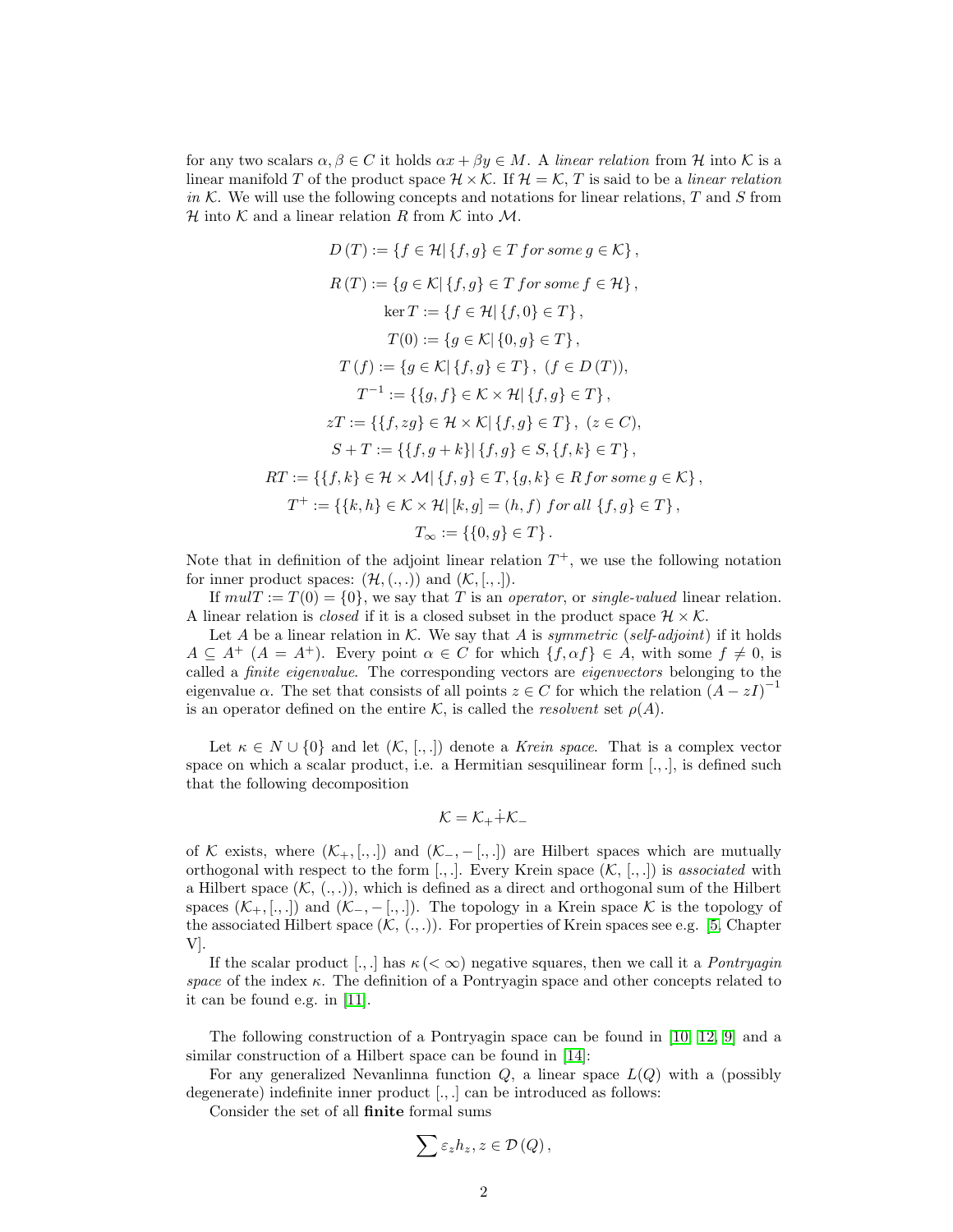where  $h_z \in \mathcal{H}$ , and  $\varepsilon_z$  is a symbol associated with each  $z \in \mathcal{D}(Q)$ . Then, an inner product is defined by:

$$
[\varepsilon_{z}h_{z}, \varepsilon_{w}h_{w}] := \left(\frac{Q(z) - Q(\bar{w})}{z - \bar{w}}h_{z}, h_{w}\right), z, w \in \mathcal{D}(Q), z \neq \bar{w}, h_{z}, h_{w} \in \mathcal{H},
$$

$$
[\varepsilon_{z}h_{z}, \varepsilon_{\bar{z}}h_{\bar{z}}] := \left(Q'(z)h_{z}, h_{\bar{z}}\right), z \in \mathcal{D}(Q).
$$

To ease communication, let us call  $L(Q)$  the *state manifold of Q*. The linear relation defined by

$$
A_0 := l.s.\left\{ \left\{ \sum_s \varepsilon_{z_s} h_s, \sum_s z_s \varepsilon_{z_s} h_s \right\} : \sum_s h_s = 0, z_s \in \mathcal{D}\left(Q\right) \right\}
$$

is symmetric. For  $z_0 \in \mathcal{D}(Q)$ , the operator  $\Gamma_{z_0} : \mathcal{H} \to L(Q)$  is defined by  $\Gamma_{z_0} h = \varepsilon_{z_0} h$ . The Pontryagin space K is obtained by factorization of  $L(Q)$  with respect to its isotropic part  $L_0^0 := L(Q) \cap L(Q)^{[\perp]}$  and by completion of the factor space. It is called the *state* space of Q. In the process,  $A_0$  and  $\Gamma_{z_0}$  give rise to the self-adjoint relation A in K and bounded linear operator  $\Gamma : \mathcal{H} \to \mathcal{K}$ , with  $z_0 \in \rho(A)$ . Then the following theorem holds.

<span id="page-2-1"></span><span id="page-2-0"></span>**Theorem 1.2** A function  $Q : \mathcal{D}(Q) \to L(\mathcal{H})$  is a generalized Nevanlinna function of the index κ, denoted by  $Q \in N_{\kappa}(\mathcal{H})$ , if and only if it has a representation of the form

$$
Q(z) = Q(z_0)^* + (z - \bar{z_0})\Gamma^+ \left( I + (z - z_0) (A - z)^{-1} \right) \Gamma, z \in \mathcal{D}(Q), \quad (1.1)
$$

where A is a self-adjoint linear relation in some Pontryagin space  $(\mathcal{K}, \ldots)$  of the index  $\tilde{\kappa} \geq \kappa; \Gamma : \mathcal{H} \to \mathcal{K}$  is a bounded operator. (Obviously  $\rho(A) \subseteq \mathcal{D}(Q)$ .) This representation can be chosen to be minimal, that is,

$$
\mathcal{K} = c.l.s. \left\{ \Gamma_z h : z \in \rho(A), h \in \mathcal{H} \right\},\tag{1.2}
$$

where

$$
\Gamma_z := \left( I + (z - z_0) (A - z)^{-1} \right) \Gamma.
$$
 (1.3)

If realization [\(1.1\)](#page-2-0) is minimal, then  $Q \in N_{\kappa}(\mathcal{H})$  if and only if  $\tilde{\kappa}$  equals  $\kappa$ . In the case of minimal representation  $\rho(A) = D(A)$  and the triple  $(K, A, \Gamma)$  is uniquely determined (up to isomorphism).

Such operator representations were developed by M. G. Krein and H. Langer [\[12,](#page-26-3) [13\]](#page-26-5) and later converted to representations in terms of linear relations (see e.g. [\[9,](#page-25-3) [10\]](#page-26-2)).

In this paper, a point  $\alpha \in C$  is called a *generalized pole* of Q if it is an eigenvalue of the representing relation A. It may be an isolated singularity, i.e. an ordinary pole, as well as an embedded singularity of Q. The latter may be the case only if  $\alpha \in R$ .

1.2. Introduction We start Section [2](#page-4-0) with extending the definition of reducibility of operators in Hilbert spaces to reducibility of linear relations in Krein spaces. Then in Lemma [2.3](#page-5-0) we prove several statements about decompositions, i.e. about relation matrix, of a linear relation in a Krein space  $\mathcal K$  that we need in the proof of the main result, Theorem [2.4.](#page-6-0) In that theorem we give necessary and sufficient conditions for a self-adjoint linear relation A in K to be reduced to the sum  $A = A_1[+]A_2$ , where "[+]" is direct and orthogonal sum of linear relations,  $A_i$  are self-adjoint linear relations in the reducing subspaces  $\mathcal{K}_i$ , and  $\mathcal{K} = \mathcal{K}_1[\dot{+}] \mathcal{K}_2$ . Then, by means of reducing subspaces and reducing linear relations we study decompositions of a generalized Nevanlinna function Q.

The number of negative squares  $\kappa \in N \cup \{0\}$  is an important feature of the generalized Nevanlinna function  $Q$ . Recall that, if functions  $Q_i$ ,  $i = 1, 2$ , satisfy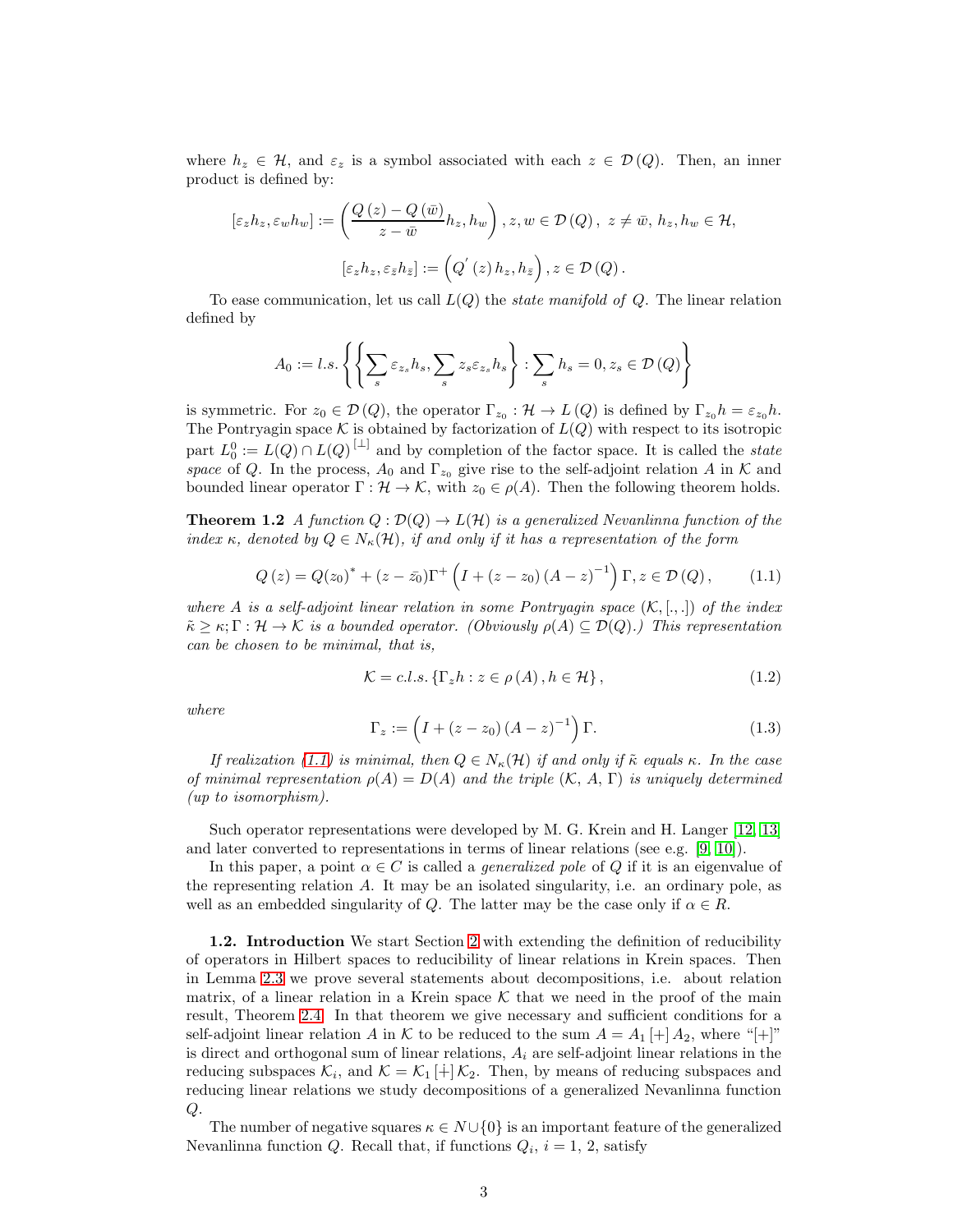- (i)  $Q_i \in N_{\kappa_i}(\mathcal{H}), 0 \leq \kappa_i, i = 1, 2,$
- (ii)  $Q(z) = Q_1(z) + Q_2(z)$ ,

then Q belongs to some generalized Nevanlinna class  $N_{\kappa}(\mathcal{H})$  and  $\kappa \leq \kappa_1 + \kappa_2$  holds. There are two basic questions:

- (a) Given function  $Q \in N_{\kappa}(\mathcal{H})$ , under what conditions does there exist a decomposition  $Q(z) = Q_1(z) + Q_2(z)$ ,  $Q_i \in N_{\kappa_i}(\mathcal{H})$ ,  $i = 1, 2$ , that satisfies  $\kappa = \kappa_1 + \kappa_2$ ?
- (b) Given two functions  $Q_i \in N_{\kappa_i}(\mathcal{H}), i = 1, 2$ , is the number of negative squares preserved in the sum  $Q = Q_1 + Q_2$  or not?

In other words, we investigate the circumstances under which functions  $Q, Q_1$  and  $Q_2$  that satisfy (i) and (ii) also satisfy

(iii) 
$$
\kappa_1 + \kappa_2 = \kappa
$$
.

The question of preservation of the number of negative squares of the sum of Hermitian kernels  $K(z, w) = K_1(z, w) + K_2(z, w)$  was studied in [\[3\]](#page-25-4). The authors give necessary and sufficient conditions for  $\kappa_1 + \kappa_2 = \kappa$  in terms of complementary reproducing kernel Pontryagin spaces  $K_1, K_2,$  c.f. [\[3,](#page-25-4) Theorem 1.5.5]. We alternatively give necessary and sufficient conditions for  $\kappa_1 + \kappa_2 = \kappa$  in terms of triplets  $(\mathcal{K}_i, A_i, \Gamma_i)$ ,  $i = 1, 2$ , associated with minimal representations of the form  $(1.1)$ , c.f. Theorem [3.2.](#page-12-0)

The question of preservation of the number of negative squares in products, sums, and in some transformations of generalized Nevanlina functions has been, among other topics, summarised in the survey [\[15\]](#page-26-6). In the present paper we prove analytic criteria that establish whether the sum of the indexes of the functions that comprise the sum is equal or it is greater than the negative index of the sum.

It is very difficult to determine the negative index  $\kappa$  of a given generalized Nevanlinna function. The established relation between negative indexes of the above sum (ii) gives us information that might help in determining the numbers of negative indexes of the functions in the sum.

There are interesting results about decompositions of generalized Nevanlinna functions in [\[8,](#page-25-5) [13\]](#page-26-5), for matrix and scalar functions represented by unitary and self-adjont operators. In those papers, the decompositions of  $Q \in N_{\kappa}^{n \times n}$  were obtained by means of spectral families of the representing operators and their appropriate invariant spectral subspaces. The decomposing functions  $Q_i$  obtained by that method must have disjoint sets of generalized poles (see  $[8,$  Proposition 3.1]). In the present article, we do not use spectral families and spectral subspaces; we use instead a concept of the reducing subspaces of the representing self-adjoint relation in the Pontryagin state space. That way we obtain decomposition where decomposing functions  $Q_i$ ,  $i = 1, 2$  may have common generalized poles.

In Theorem [3.1,](#page-10-0) we give a general answer on the question (a); we decompose function Q by means of reducing subspaces  $\mathcal{K}_i$  and reducing relations  $A_i$  of the representing relation A.

Regarding sums of generalized Nevanlina functions, in [\[8,](#page-25-5) Proposition 3.2] it has been proven that the sum of two generalized Nevanlinna matrix functions preserves the number of negative squares under the condition that functions in the sum have disjoint sets of generalized poles. In our study we do not use that condition.

We start the study of the sum  $Q := Q_1 + Q_2$  with two functions  $Q_i \in N_{\kappa_i}(\mathcal{H}), i = 1, 2,$ represented minimally in Pontryagin spaces by triplets  $(\mathcal{K}_i, A_i, \Gamma_i)$ ,  $i = 1, 2$ . Then we create Pontryagin space  $\mathcal{K} := \mathcal{K}_1[\div] \mathcal{K}_2$ , and representation of the function  $Q := Q_1 + Q_2$ in terms of the triplets  $(\mathcal{K}_i, A_i, \Gamma_i)$ . That representation, denoted by [\(3.3\)](#page-10-1) in the text, we call orthogonal sum representation. Then, in Theorem [3.2,](#page-12-0) we describe the structure of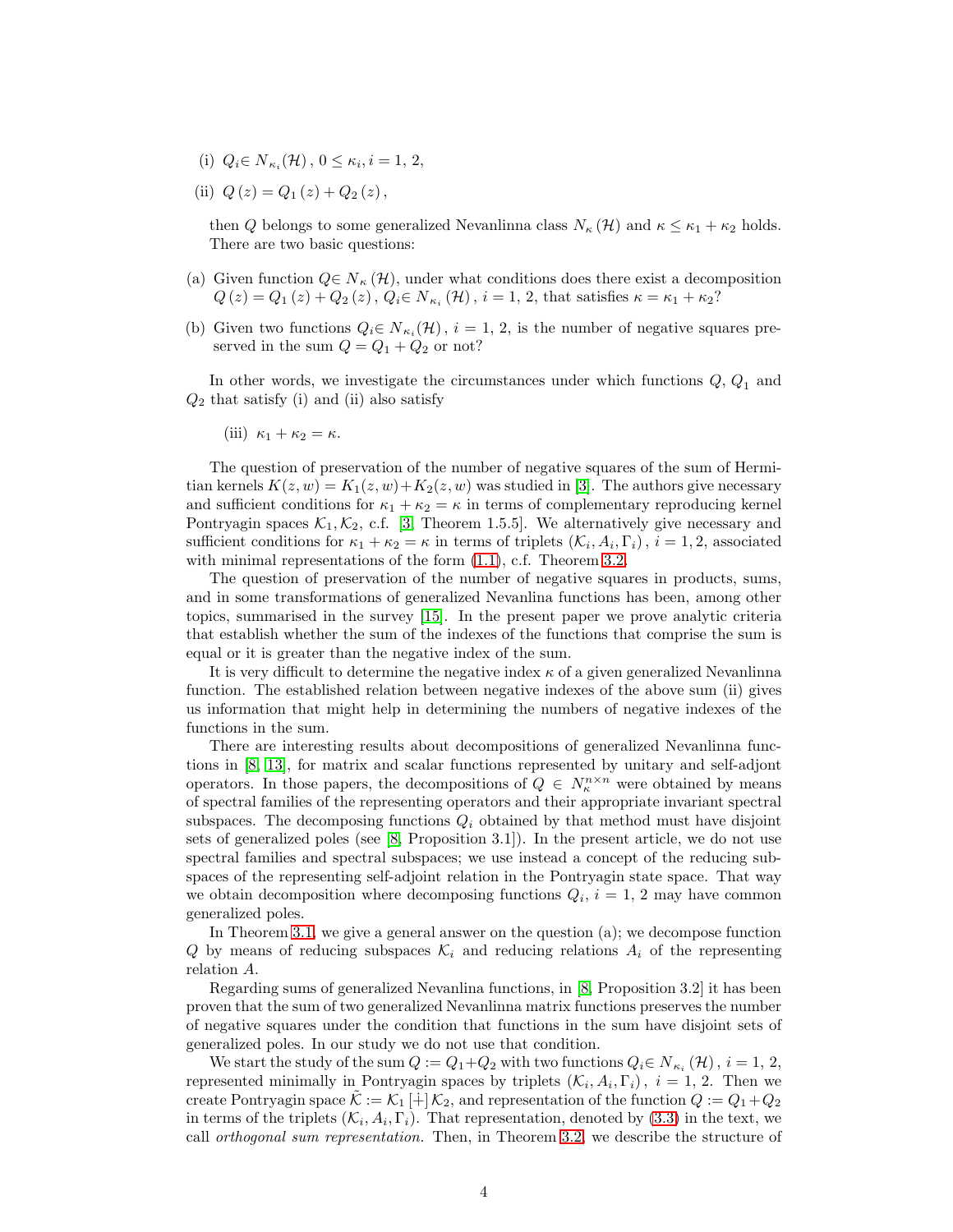the possibly non-minimal state space  $\mathcal{K} := \mathcal{K}_1[\frac{1}{2}] \mathcal{K}_2$  representing the sum  $Q = Q_1 + Q_2$ . In Corollary [3.4,](#page-13-0) we give necessary and sufficient conditions for  $\kappa = \kappa_1 + \kappa_2$  in terms of the inner structure of the state space  $K$ .

In Theorems [4.5](#page-18-0) and [4.6](#page-19-0) we prove some analytic criteria for  $\kappa = \kappa_1 + \kappa_2$  or  $\kappa < \kappa_1 + \kappa_2$ . These criteria are easy to use; we do not need to know operator representations of the functions comprising the sum. Given how Definition [1.1](#page-0-0) is impractical for use and how difficult it is to find operator representations, our criteria are useful tool for research of both, the underlying state space, and features of the sum  $Q := Q_1 + Q_2$ .

In Proposition [5.1,](#page-23-0) we decompose a function  $Q$  by means of Theorem [3.1](#page-10-0) using linear spans of non-degenerate Jordan chains as reducing subspaces. Proposition [5.1](#page-23-0) is a straightforward result that we needed to approach the more complicated case of degenerate chains which we study in Proposition [5.2.](#page-23-1) In Proposition [5.2](#page-23-1) we consider the model where the self-adjoint operator A in a Pontryagin space  $K$  has two simple, independent, and degenerate chains (neutral eigenvectors) at  $\alpha \in R$ . We prove that, unlike non-degenerate chains, studied in Proposition [5.1,](#page-23-0) the two degenerate chains at  $\alpha \in R$ cannot reduce the representing operator and cannot induce two different functions  $Q_i$  in any decomposition of Q. The conclusion of Section [5](#page-23-2) is in Corollary [5.3](#page-25-6)

### <span id="page-4-0"></span>2 Reducing subspaces of the self-adjoint linear relation in the Krein space

In the sequel "[+]", rather than "[∔]", denotes direct and orthogonal sum of both, relations and vectors. From the context it is usually clear when we deal with "operator-like" addition of linear relations, as well as we deal with addition of relations as subspaces, and addition of vectors. If necessary, we will specify.

<span id="page-4-1"></span>**Lemma 2.1** Assume that  $\mathcal{K}_1$  and  $\mathcal{K}_2$  are Krein spaces and  $A_l \subseteq \mathcal{K}_l^2$ ,  $l = 1, 2$ , are linear relations. We can define direct orthogonal sum

$$
\mathcal{K}:=\mathcal{K}_{1}\left[ +\right] \mathcal{K}_{2}
$$

and

$$
A = A_1 \left[ + \right] A_2 := \left\{ \left( \begin{array}{c} h_i \left[ + \right] h_j \\ h'_i \left[ + \right] h'_j \end{array} \right) : \left( \begin{array}{c} h_l \\ h'_l \end{array} \right) \in A_l, \ l = 1, 2 \right\} \subseteq \mathcal{K}^2.
$$

The linear relation  $A := A_1[+] A_2$  is symmetric (self-adjoint) in K if and only if linear relations  $A_l \subseteq \mathcal{K}_l^2$ ,  $l = 1, 2$ , are symmetric (self-adjoint).

**Proof:** This lemma is a straightforward verification and left to the reader.  $\Box$ 

Let A be a linear relation in the Krein space  $\mathcal{K}$ ,

$$
\mathcal{K}:=\mathcal{K}_{1}\left[ +\right] \mathcal{K}_{2}
$$

where nontrivial subspaces  $\mathcal{K}_l$  are also Krien spaces and  $E_l : \mathcal{K} \to \mathcal{K}_l, l = 1, 2$ , are the corresponding orthogonal projections. The following four linear relations can be introduced

$$
A_i^j := \left\{ \left( \begin{array}{c} h_i \\ h_i^j \end{array} \right) : h_i \in D(A) \cap \mathcal{K}_i, h_i^j \in E_j A(h_i) \right\} \subseteq \mathcal{K}_i \times \mathcal{K}_j, i, j = 1, 2.
$$

In this notation the subscript "i" is associated with the domain subspace  $\mathcal{K}_i$ , the superscript "j" is associated with the range subspace  $\mathcal{K}_j$ . For example  $\begin{pmatrix} h_1 \\ h_2^2 \end{pmatrix}$  $h_1^2$  $\Big) \in A_1^2.$ 

<span id="page-4-2"></span>Let us now extend the definition of the reducing subspaces of the unbounded operator in the Hilbert space, see e.g. [\[2,](#page-25-7) Section 40], to the reducing subspaces of the (multivalued) linear relation in Krein space.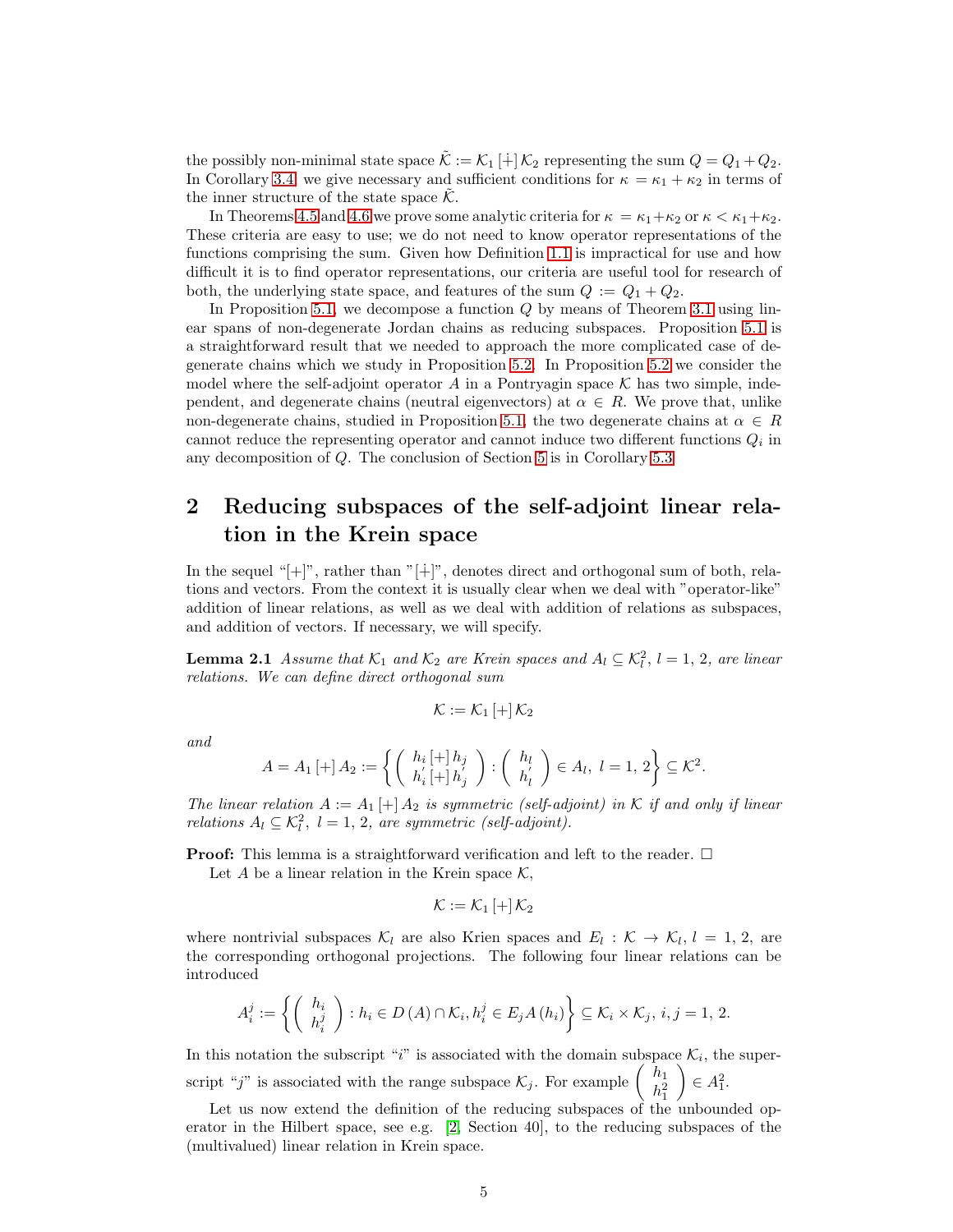**Definition 2.2** Let  $(K, [\cdot, \cdot])$  be a Krein space and let  $K_1 \subset K$  be a nontrivial Krein subspace of K, and  $\mathcal{K}_2 = \mathcal{K}[-]\mathcal{K}_1$ . We will say that the subspaces  $\mathcal{K}_1$  and  $\mathcal{K}_2$  reduce relation A if there exist linear relations  $A_i \subseteq \mathcal{K}_i \times \mathcal{K}_i$ ,  $i = 1, 2$ , such that it holds

$$
A=A_1\left[+\right]A_2,
$$

where [+] stands for direct orthogonal addition of relations, as defined in Lemma [2.1.](#page-4-1) The relations  $A_i$  are called reducing relations of  $A$ .

Recall, if K is a Pontryagin space and  $\mathcal{K}_1$  is a non-degenerate closed subspace, then  $\mathcal{K} = \mathcal{K}_1[+]\mathcal{K}_2$  and both  $\mathcal{K}_i$ ,  $i = 1, 2$ , are also Pontryagin spaces, see [\[11,](#page-26-1) Theorem 3.2] and Corollary 2].

<span id="page-5-0"></span>**Lemma 2.3** Let A,  $A_i^j$ ,  $\mathcal{K}_i$ ,  $E_i$ ; i, j = 1, 2 be introduced as above. If for either of orthogonal projections  $E_i : \mathcal{K} \to \mathcal{K}_i$ ,  $i = 1, 2$ , it holds  $E_i(D(A)) \subseteq D(A)$ , then

- (i)  $E_1(A(0)) = A_1^1(0) = A_2^1(0), E_2(A(0)) = A_1^2(0) = A_2^2(0).$
- (ii)  $A = (A_1^1 + A_1^2) + (A_2^1 + A_2^2)$ , where "+" stands for operator-like addition, and "+" stands for addition of the subspaces, not necessarily direct.
- (iii) If  $B: \mathcal{K}_i \to \mathcal{K}_j$ ,  $i, j = 1, 2$ , is a closed relation, then

<span id="page-5-1"></span>
$$
B(0) = D\left(B^{[*]}\right)^{[ \perp]} (\subseteq \mathcal{K}_j). \tag{2.1}
$$

- (iv) If A is symmetric, then it holds:  $A_2^1 \subseteq A_1^2$ <sup>[∗]</sup>,  $A_1^2 \subseteq A_2^1$  $[$ <sup>\* $]$ </sup>,  $A_1^1$  ⊆  $A_1^1$ <sup>[∗]</sup>,  $A_2^2 \subseteq A_2^2$ [∗] .
- (v) If A is symmetric and  $D(A) \cap \mathcal{K}_i$  is dense in  $\mathcal{K}_i$ , then  $A_i^i$  is single-valued relation and  $A(0) \subseteq \mathcal{K}_j$ , i.e.  $A(0) = A_i^j(0) = A_j^j(0)$ ,  $j \neq i$ ,  $i, j = 1, 2$ .

**Proof:** Note that from  $E_i(D(A)) \subseteq D(A)$  it follows  $E_j(D(A)) \subseteq D(A)$ ,  $i \neq j$ , and

$$
E_i(D(A)) = \mathcal{K}_i \cap D(A), i = 1, 2.
$$

Then the first two statements of the lemma follow directly from the definition of the relations  $A_i^j$ 

(iii) If B is a linear relation in a Krein space, not necessarily closed, then it holds,

$$
B(0) \subseteq D\left(B^{[*]}\right)^{[\perp]}.
$$

Indeed,  $y \in B(0) \Rightarrow \begin{pmatrix} 0 \\ y \end{pmatrix}$  $\hat{y}$  $\Big\} \in B \Rightarrow [y, k] = 0, \forall \left( \begin{array}{c} k \\ k \end{array} \right)$  $\begin{array}{c} k \ k' \end{array} \Big) \in B^{[*]} \Rightarrow B\left(0\right) \subseteq D\left(B^{[*]}\right)^{[\perp]}.$ 

To prove the converse inclusion  $(2)$  we need assumption that B is closed. Then we have

$$
y \in D\left(B^{[*]}\right)^{[\perp]} \Rightarrow [y,k] = 0, \forall \left(\begin{array}{c} k \\ k' \end{array}\right) \in B^{[*]} \Rightarrow \left(\begin{array}{c} 0 \\ y \end{array}\right) \in B^{[*]^{[*]}} = \overline{B} = B \Rightarrow y \in B(0).
$$

Hence, the converse inclusion holds too, which completes the proof of [\(2.1\)](#page-5-1).

(iv) Let us here clarify notation that we will frequently use in this lemma and the next theorem. For  $h_i \in D(A) \cap \mathcal{K}_i$  it holds

$$
\begin{pmatrix} h_i \\ h'_i \end{pmatrix} \in A \Leftrightarrow \begin{pmatrix} h_i \\ h'_i \end{pmatrix} = \begin{pmatrix} h_i \\ h_i^1 \left[ + \right] h_i^2 \end{pmatrix} \in A_i^1 + A_i^2, \ i = 1, 2,
$$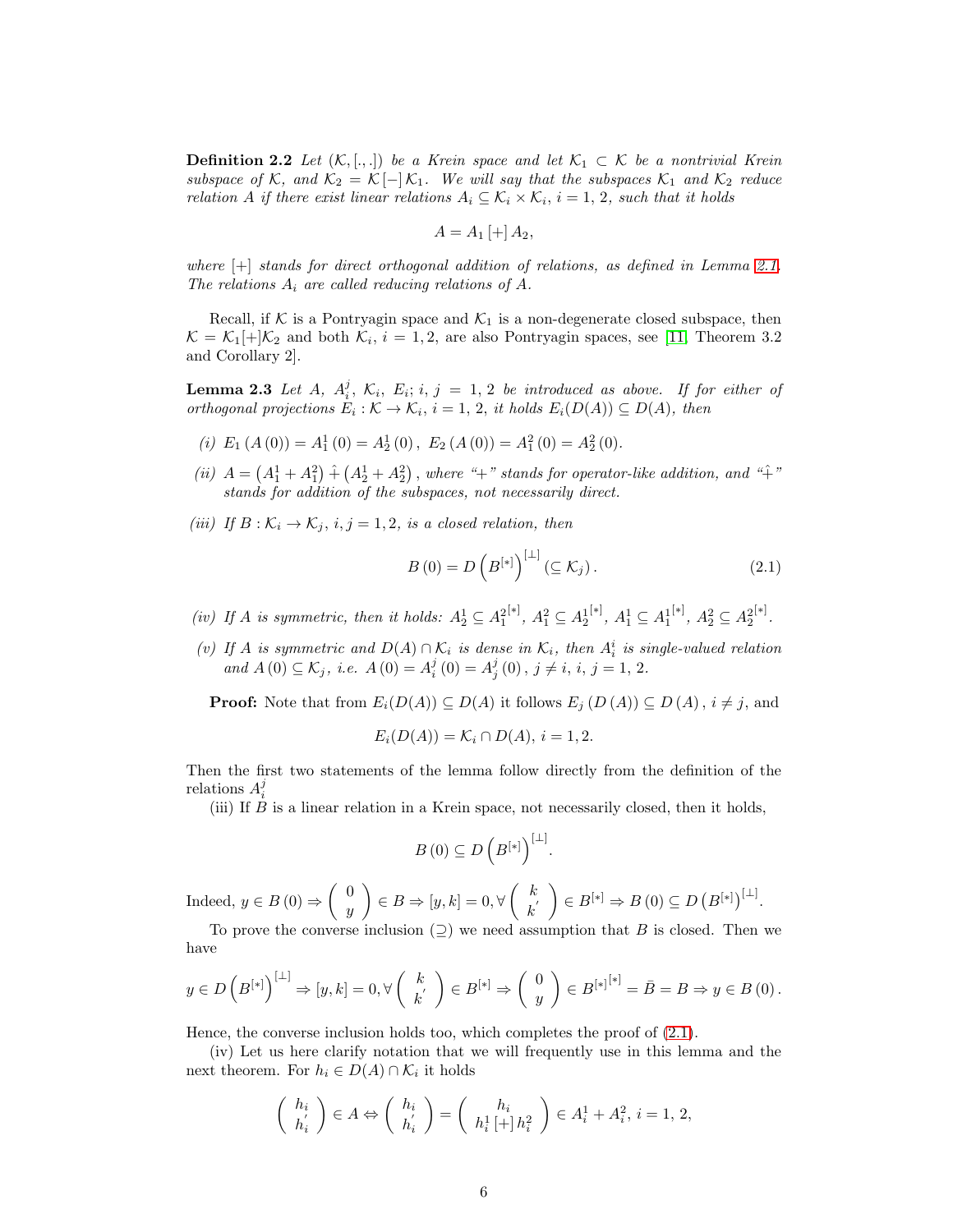where  $h'_i = h_i^1 \left[ + \right] h_i^2 \in \mathcal{K}_1 \left[ + \right] \mathcal{K}_2$  and  $A_i^1 + A_i^2$  is operator-like sum. For  $h = h_1 \left[ + \right] h_2$  it holds

$$
\begin{pmatrix} h \\ h' \end{pmatrix} \in A \Leftrightarrow \begin{pmatrix} h \\ h' \end{pmatrix} = \begin{pmatrix} h_1 & [+] & h_2 \\ h_1^1 \left[ + \left[ h_1^2 + h_2^1 \right] + \left[ h_2^2 \right] \end{pmatrix}, \begin{pmatrix} h_i \\ h_i^j \end{pmatrix} \in A_i^j, \, i, \, j = 1, \, 2.
$$

In the sequel we will for addition of vectors frequently use simply  $+$  rather than  $[+]$ because the notation of the vectors in the particular sums indicate when the direct orthogonal sum applies.

Let us now assume that  $A$  is a symmetric relation and let us, for example, show that it holds

$$
A_2^1 \subseteq A_1^{2[*]}.
$$

Let us select arbitrary  $\begin{pmatrix} h_2 \\ h_1 \end{pmatrix}$  $h_2^1$  $\Bigg) \in A_2^1$ . Then for every  $\left( \begin{array}{c} h_1 \\ h_2^2 \end{array} \right)$  $h_1^2$  $\Big) \in A_1^2$ , there exists  $\begin{pmatrix} h_2 \end{pmatrix}$  $h_2^1 + h_2^2$  $\Big) \in A$  and  $\Big( \begin{array}{c} h_1 \\ h_1^1 + \end{array} \Big)$  $h_1^1 + h_1^2$  $\Big) \in A$ . Because A is symmetric, it holds  $[h_1, h_2^1 + h_2^2] = [h_1^1 + h_1^2, h_2].$ 

Hence,

$$
[h_1,h_2^1] = [h_1^2,h_2].
$$

This proves  $\begin{pmatrix} h_2 \\ h_1 \end{pmatrix}$  $h_2^1$  $\Big) \in A_1^2$  $[∗]$ , i.e.  $A_2^1 \subseteq A_1^2$ [∗] . By the same token it holds:

$$
A_i^j \subseteq A_j^{i^{[*]}}, \ \forall i, j = 1, 2.
$$

(v) We will prove this statement for  $i = 1, j = 2$ . Hence, we assume that  $D(A) \cap \mathcal{K}_1$ is dense in  $\mathcal{K}_1$ . Let us apply formula [\(2.1\)](#page-5-1) on the (closed) relation  $B = A_1^1$ [∗] . We get  $B(0) = A_1^1$  $\mathbb{R}^{[*]}(0) = D\left(\bar{A}_1^1\right)^{[\perp]} = D\left(A_1^1\right)^{[\perp]} = \{0\}.$  Then it follows

$$
A_1^1(0) \subseteq A_1^{[*]}(0) = D (A_1^1)^{[-]} = \{0\}
$$
  
\n
$$
\Rightarrow A(0) = E_2 A(0) = A_1^2(0) = A_2^2(0) \subseteq \mathcal{K}_2. \quad \Box
$$

In the following theorem, we give necessary and sufficient conditions for a self-adjoint linear relation in a Krein space to be reduced in the sense of Definition [2.2.](#page-4-2) The important statement is (vii). Some of the other listed statements are merely the important steps in the proof of the statement (vii).

<span id="page-6-0"></span>**Theorem 2.4** Assume that A is a self-adjoint linear relation in a Krein space  $(K, [\cdot, \cdot],)$ ,  $\mathcal{K}_1 \subset \mathcal{K}$  is a nontrivial non-degenerate subspace, and  $\mathcal{K}_2$  is the orthogonal complement of  $\mathcal{K}_1$  in  $\mathcal{K}, i.e.$ 

$$
\mathcal{K}=\mathcal{K}_1\left[+\right]\mathcal{K}_2.
$$

If it holds  $E_1(D(A)) \subseteq D(A)$  and  $A(\mathcal{K}_1 \cap D(A)) \subseteq \mathcal{K}_1$ , then

- (*i*)  $A = A_1^1 \hat{+} (A_2^1 + A_2^2)$ .
- (ii)  $A_2^2$  is single-valued self-adjoint relation in  $\mathcal{K}_2$ .
- (iii)  $A_2^2$  and  $A_2^1$  are densely defined operators in  $\mathcal{K}_2$ .

$$
(iv) A(0) = A_1^1(0) = D\left(A_1^{[*]}\right)^{[\perp]} = D(A)^{[\perp]}.
$$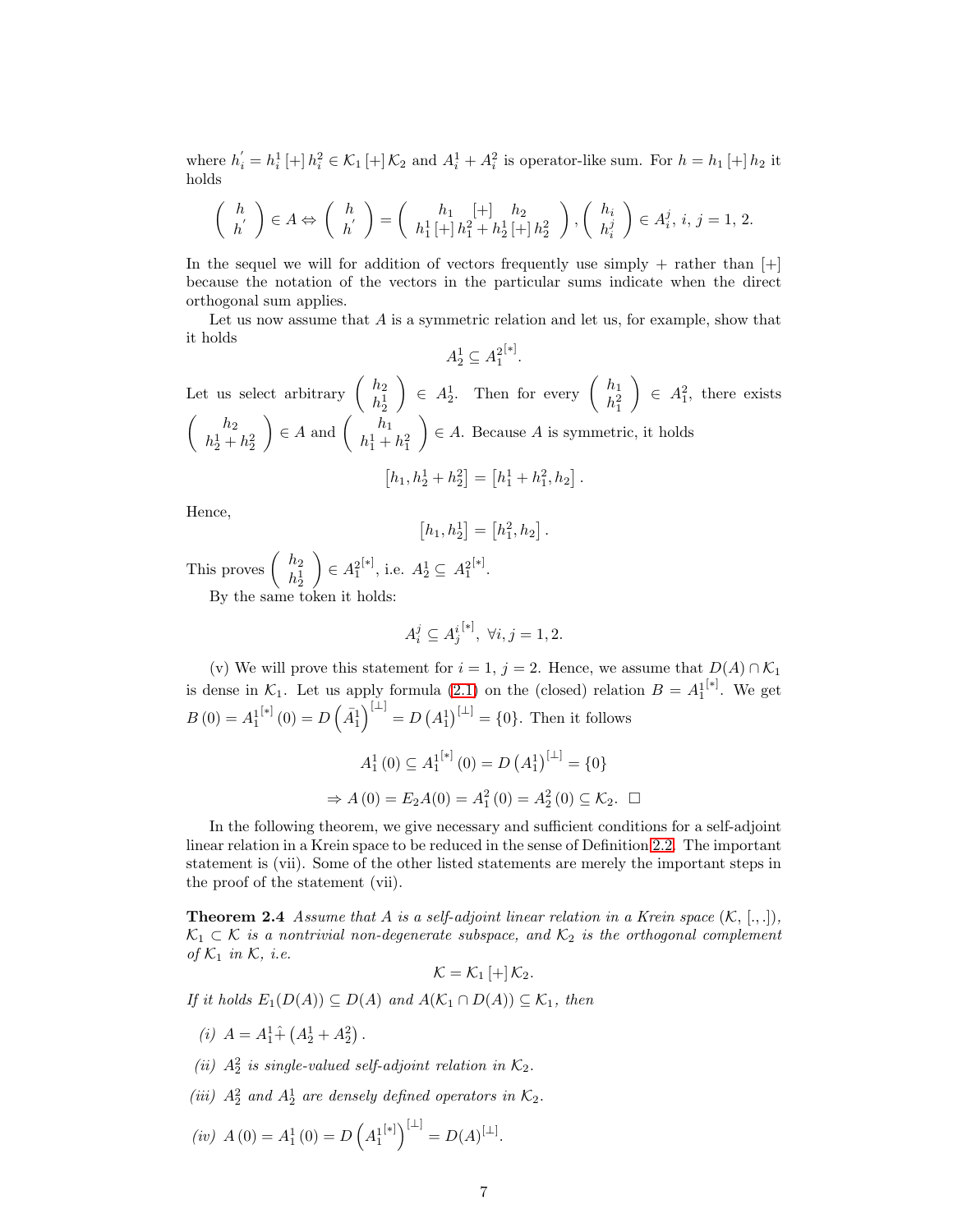- $(v) A_2^1$ [∗] is single valued.
- $(vi)$   $A_1^1 = A_1^{1[*]} \Leftrightarrow R(A_2^1) \subseteq A_1^1(0)$
- (vii)  $A = A_1^1[+]A_2^2$ , if and only if  $A_1^1$  is self-adjoint.

(viii) If  $A(D(A) \cap \mathcal{K}_1) \subseteq \mathcal{K}_1$  is dense in  $\mathcal{K}_1$ , then  $A_1^{[\ast]} = A_1^1$  is operator as well.

**Proof:** By assumption  $h_1^2 \equiv 0, \forall h_1 \in \mathcal{K}_1 \cap D(A)$ . Then the statement (i) follows from Lemma [2.3](#page-5-0) (ii).

(ii) Because,  $A(\mathcal{K}_1 \cap D(A)) \subseteq \mathcal{K}_1$ , it holds  $A(0) \subseteq \mathcal{K}_1$ . Hence,  $E_2A(0) = A_2^2(0) = \{0\}$ , i.e.  $A_2^2$  is single-valued. Let us now prove that  $A_2^2$  is a self-adjoint operator. Assume that  $\left( k_2 \right)$  $k_2^2$  $\Big) \in A_2^2$  $[∗]$ . We will first verify that for every  $\begin{pmatrix} h_1 + h_2 \\ h_1 + h_2 \end{pmatrix}$  $h_1^1 + h_2^1 + h_2^2$  $\Big) \in A$  it holds

$$
[k_2, h_1^1 + h_2^1 + h_2^2] = [k_2^2, h_1 + h_2].
$$

This equation is obviously equivalent to

$$
[k_2, h_2^2] = [k_2^2, h_2].
$$

which holds according to assumption  $\begin{pmatrix} k_2 \\ k_3 \end{pmatrix}$  $k_2^2$  $\Big) \in A_2^2$ [∗] . Therefore,  $\left( k_2 \right)$  $k_2^2$  $\Big) \in A^{[*]} = A.$  Hence,  $\Big( \begin{array}{c} k_2 \\ k_3^2 \end{array} \Big)$  $k_2^2$  $\Big) \in A_2^2$ . This proves (ii). (iii) Because,  $A_2^2$  is self-adjoint and single-valued it holds

$$
\{0\} = A_2^2(0) = D\left(A_2^{2^{[*]}}\right)^{[\perp]}
$$

.

Hence,  $D\left(A_2^2\right)$  $[{}^{*}]$  =  $D(A_2^2)$  is dense in  $\mathcal{K}_2$ . Then also  $D(A_2^1) = E_2(D(A))$  is dense in  $\mathcal{K}_2$ .

(iv) Because A is self-adjoint and  $A_1^1 \subseteq A$ , the following implications hold:

$$
A_1^1 \subseteq A \Rightarrow A \subseteq A_1^{[\ast]} \Rightarrow D\left(A_1^{[\ast]}\right)^{[\perp]} \subseteq D\left(A\right)^{[\perp]}.
$$

It also holds  $A_1^1(0) \subseteq D\left(A_1^1\right)$  $[\ast]$ <sup>[↓]</sup>, see the proof of [\(2.1\)](#page-5-1). Because,  $A = A^{[\ast]}$  is closed we can apply formula  $(2.1)$  to A. We get:

$$
A_1^1(0) \subseteq D\left(A_1^{1^{[*]}}\right)^{[{\perp}]} \subseteq D\left(A\right)^{[{\perp}]} = A(0).
$$

According to the assumption  $A(\mathcal{K}_1 \cap D(A)) \subseteq \mathcal{K}_1$ , it holds  $A(0) = A_1^1(0)$  and, therefore, the " $\subseteq$ " signs become "=" signs in the above line, which proves (iv).

 $(v) A_2^1$  $[*](0) = D\left(A_2^1\right)$  $[*][*]\]^{[\perp]} = D (A_2^1)^{[\perp]}$ . According to (iii)  $D (A_2^1) = D (A_2^2)$  is dense in  $\mathcal{K}_2$ . Therefore,  $A_2^1$  $[*](0) = \{0\}$ , which proves (v).

(vi) Let us first prove

$$
A_1^1 = A_1^{1[*]} \Leftrightarrow R(A_2^1) \subseteq A(0).
$$

(⇒) Let us assume that  $A_1^{[*]} = A_1^1$ , and observe two arbitrary elements

$$
\begin{pmatrix} h_1 + h_2 \ h_1^1 + h_2^1 + h_2^2 \end{pmatrix} \in A, \begin{pmatrix} k_1 + k_2 \ k_1^1 + k_2^1 + k_2^2 \end{pmatrix} \in A.
$$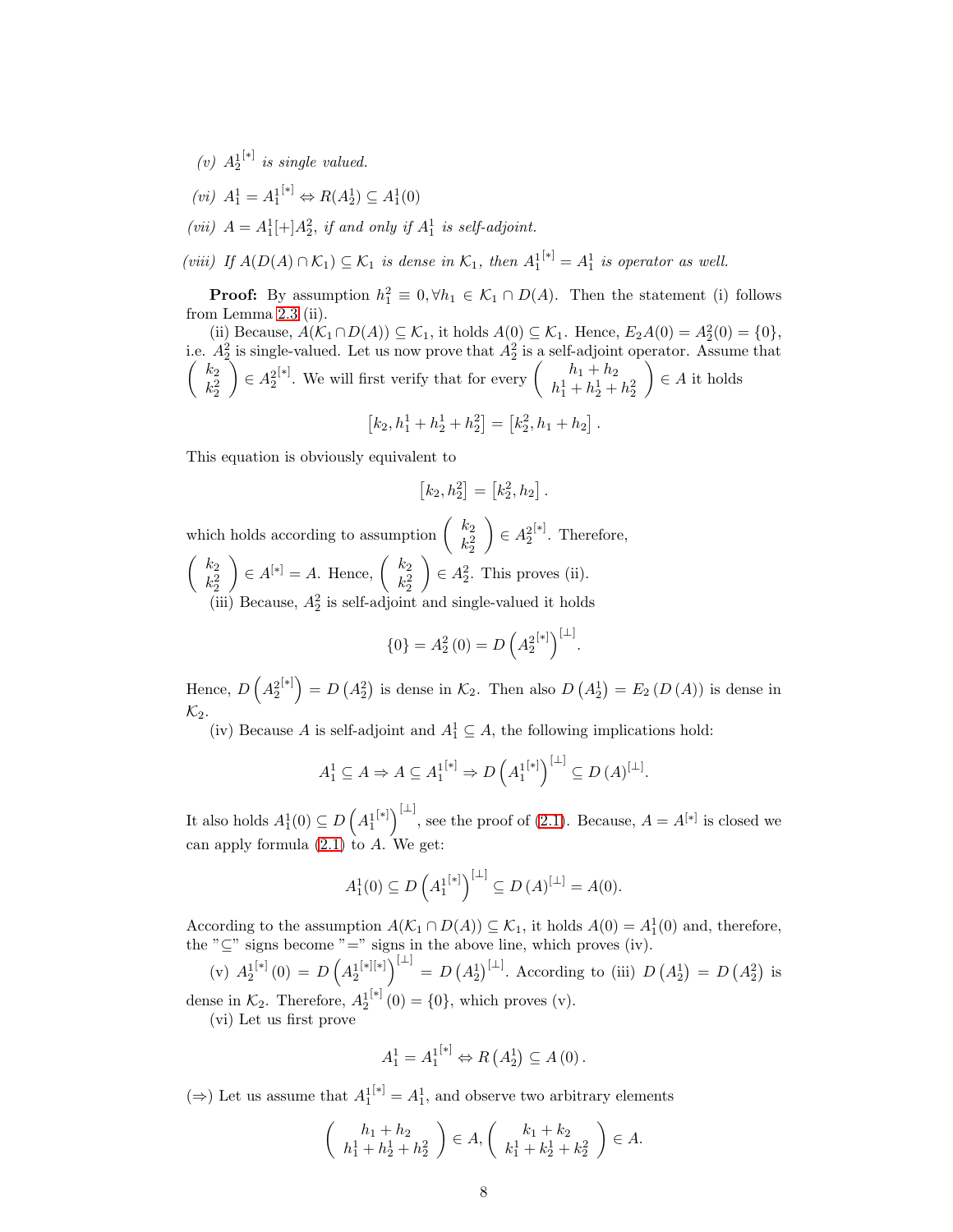Because  $A$  is self-adjoint, it holds

$$
[h_1 + h_2, k_1^1 + k_2^1 + k_2^2] = [h_1^1 + h_2^1 + h_2^2, k_1 + k_2] \Leftrightarrow
$$
  

$$
[h_1, h_1^1 + h_1^1] + [h_2, h_2^2] = [h_1^1 + h_1^1, h_2] + [h_2^2, h_2]
$$

$$
[h_1, k_1^1 + k_2^1] + [h_2, k_2^2] = [h_1^1 + h_2^1, k_1] + [h_2^2, k_2].
$$

Because,  $A_1^1$  and  $A_2^2$  are symmetric this equation reduces to

$$
[h_1,k_2^1]=[h_2^1,k_1].
$$

Because of  $A(D(A) \cap \mathcal{K}_1) \subseteq \mathcal{K}_1$ , we have  $h_1^2 \equiv 0$ . Then, according to claim  $A_2^1 \subseteq A_1^2$ [∗] in Lemma [2.3,](#page-5-0) it holds

$$
0 = [h_1^2, k_2] = [h_1, k_2^1] = [h_2^1, k_1].
$$

Hence,  $R(A_2^1) \subseteq D(A_1^1)^{[\perp]} = A_1^1$  $[*] (0) = A_1^1 (0) = A (0).$ 

 $\sqrt{ }$ 

( $\Longleftarrow$ ) Assume now that  $R(A_2^1) \subseteq A(0)$  and prove that  $A_1^1$  is self-adjoint. Assume that  $\begin{pmatrix} k_1 \\ k_2 \end{pmatrix}$  $k_1^1$  $\Big) \in A^1_1$ [∗] . We will first prove that for every

$$
\left(\begin{array}{c}h_1+h_2\\h_1^1+h_2^1+h_2^2\end{array}\right)\in A
$$

<span id="page-8-0"></span>it holds

$$
h_1 + h_2, k_1^1 = [h_1^1 + h_2^1 + h_2^2, k_1].
$$
\n(2.2)

This equation is equivalent to

$$
[h_1, k_1^1] = [h_1^1 + h_2^1, k_1].
$$

According to our assumption  $\begin{pmatrix} k_1 \\ k_2 \end{pmatrix}$  $k_1^1$  $\Big) \in A^1_1$  $[$ <sup>\*</sup><sup>1</sup>, it holds  $[h_1, k_1^1] = [h_1^1, k_1].$ It remains to prove  $0 = [h_2^1, k_1].$ 

According to our assumption, and (iv), it holds  $R(A_2^1) \subseteq A(0) = A_1^1(0) = D(A_1^1)$  $\left[\ast\right]$ ) $\left[\pm\right]$ . Then we have

$$
R\left(A_2^1\right)[\perp]D\left(A_1^{1^{[*]}}\right)\Rightarrow\left[h_2^1,k_1\right]=0.
$$

Hence, [\(2.2\)](#page-8-0) is satisfied. It further means  $\begin{pmatrix} k_1 \\ k_2 \end{pmatrix}$  $k_1^1$  $\Bigg) \in A^{[*]} = A \Rightarrow \left( \begin{array}{c} k_1 \\ k_2^1 \end{array} \right)$  $k_1^1$  $\Big) \in A_1^1$ . This proves that  $A_1^1$  is self-adjoint relation, i. e. it proves  $(\Leftarrow)$ .

Now (vi) follows from  $A(0) = A_1^1(0)$ .

(vii) Assume that  $A_1^1 = A_1^1$ [∗] . According to (i) we have

$$
A = A_1^1 \hat{+} \left( A_2^1 + A_2^2 \right).
$$

According to (vi) we have

$$
A_1^1 = A_1^{1[*]} \Leftrightarrow R(A_2^1) \subseteq A_1^1(0) \Leftrightarrow
$$
  

$$
\Leftrightarrow \left(\begin{array}{c} h_2 \\ h_2^1 + h_2^2 \end{array}\right) = \left(\begin{array}{c} 0 \\ h_2^1 \end{array}\right) + \left(\begin{array}{c} h_2 \\ h_2^2 \end{array}\right), \forall \left(\begin{array}{c} h_2 \\ h_2^1 + h_2^2 \end{array}\right) \in A_2^1 + A_2^2.
$$

Therefore, for arbitrarily selected element from  $A = A_1^1 \hat{+} (A_2^1 + A_2^2)$  it holds

$$
\left(\begin{array}{c} h_1 \\ h_1^1 \end{array}\right) + \left(\begin{array}{c} h_2 \\ h_2^1 + h_2^2 \end{array}\right) = \left(\begin{array}{c} h_1 \\ h_1^1 \end{array}\right) + \left(\begin{array}{c} 0 \\ h_2^1 \end{array}\right) + \left(\begin{array}{c} h_2 \\ h_2^2 \end{array}\right).
$$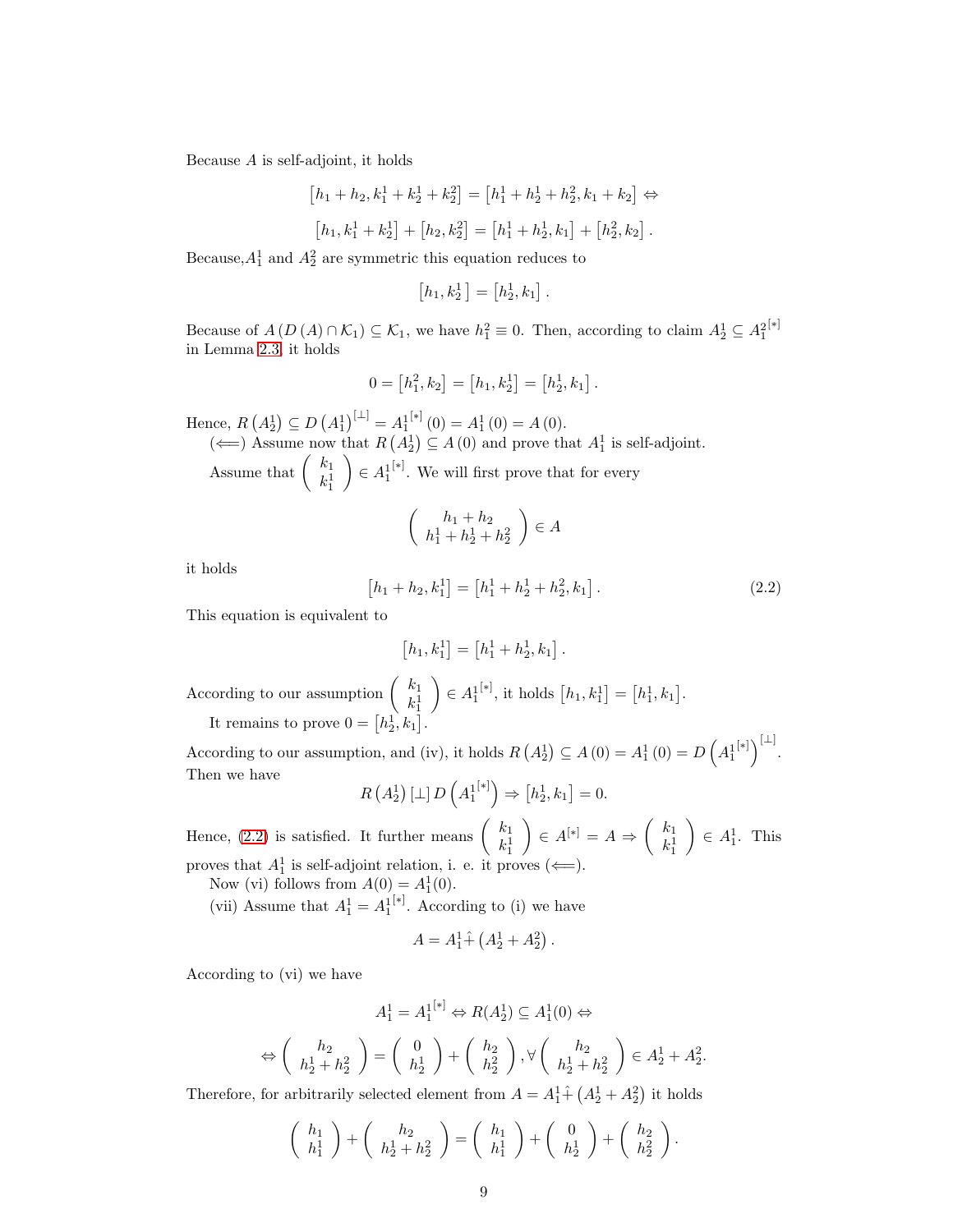From  $A_2^1(0) \subseteq A_1^1(0)$  it follows

$$
\left(\begin{array}{c} h_1 \\ h_1^1 \end{array}\right) + \left(\begin{array}{c} 0 \\ h_2^1 \end{array}\right) \in A_1^1.
$$

Therefore  $A = A_1^1 + A_2^2$ . Because of  $[h_1, h_2] = 0$  and  $[h_1^1 + h_2^1, h_2^2] = 0$  we conclude  $A = A_1^1[+]A_2^2.$ 

Conversely, from

$$
A = A_1^1[+]A_2^2
$$

and from Lemma [2.1](#page-4-1) it follows that relations  $A_i^i$  are self-adjoint in the corresponding  $\mathcal{K}_i, i = 1, 2.$ 

(viii) This statement also follows from  $(2.1)$ .

## <span id="page-9-1"></span>3 Direct sum representation of generalized Nevanlinna functions

**3.1** Let us assume that functions  $Q_i \in N_{\kappa_i}(\mathcal{H})$  are minimally represented by triplets  $(\mathcal{K}_i, A_i, \Gamma_i), i = 1, 2$ , in representations of the form [\(1.1\)](#page-2-0), where  $A_i$  are self-adjoint relations in Pontryagin spaces  $\mathcal{K}_i$ , and  $\Gamma_i : \mathcal{H} \to \mathcal{K}_i$  are operators. We define the domain of  $Q := Q_1 + Q_2$  by

<span id="page-9-2"></span>
$$
\mathcal{D}(Q) = \mathcal{D}(Q_1) \cap \mathcal{D}(Q_2),
$$

space  $\tilde{\mathcal{K}}$  as the orthogonal direct sum,

$$
\tilde{\mathcal{K}} := \mathcal{K}_1 \left[ + \right] \mathcal{K}_2 = c.l.s. \left\{ \left( \begin{array}{c} \Gamma_{1z_1} h_1 \\ \Gamma_{2z_2} h_2 \end{array} \right) : z_i \in \mathcal{D}(Q_i), h_i \in \mathcal{H}, i = 1, 2 \right\}.
$$
 (3.1)

Scalar product in  $\tilde{\mathcal{K}}$  is naturally defined by

$$
\left[\begin{pmatrix} f_1 \\ f_2 \end{pmatrix}, \begin{pmatrix} g_1 \\ g_2 \end{pmatrix}\right] := [f_1, g_1] + [f_2, g_2]; \ f_i, g_i \in \mathcal{K}_i, i = 1, 2.
$$

In this subsection we will create a minimal state space of Q within  $\tilde{\mathcal{K}}$  by means of the elements

<span id="page-9-0"></span>
$$
\tilde{\Gamma}_z h := \left( \begin{array}{c} \Gamma_{1z} h \\ \Gamma_{2z} h \end{array} \right), z \in \mathcal{D}(Q), h \in \mathcal{H}.
$$

First, we will find state manifold of  $L(Q)$ . We start with linear space

$$
L := l.s. \left\{ \tilde{\Gamma}_z h : z \in \mathcal{D}(Q), h \in \mathcal{H} \right\} \subseteq \tilde{\mathcal{K}}.
$$
 (3.2)

The closure of L in  $\tilde{\mathcal{K}}$  is given by

$$
\bar{L} = L^{[\perp]}^{[\perp]} = c.l.s. \left\{ \tilde{\Gamma}_z h : z \in \mathcal{D}(Q), h \in \mathcal{H} \right\},\
$$

where  $L^{[\perp]}$  denotes the orthogonal complement of L in  $(\tilde{\mathcal{K}}, [., .])$ . It is important to note that, in general case, an indefinite scalar product [., .] may degenerate on the closure of a manifold even if it does not degenerate on the given manifold, see [\[11,](#page-26-1) p. 39]. Later, we will prove that it is not the case with L and  $\overline{L}$ , see Lemma [4.1.](#page-15-0)

We define operator 
$$
\tilde{\Gamma} = \begin{pmatrix} \Gamma_1 \\ \Gamma_2 \end{pmatrix} : \mathcal{H} \to \mathcal{K}_1 \left[ + \right] \mathcal{K}_2
$$
 by  

$$
\tilde{\Gamma}h := \Gamma_1 h \left[ + \right] \Gamma_2 h, \Gamma_i h \in \mathcal{K}_i, i = 1, 2.
$$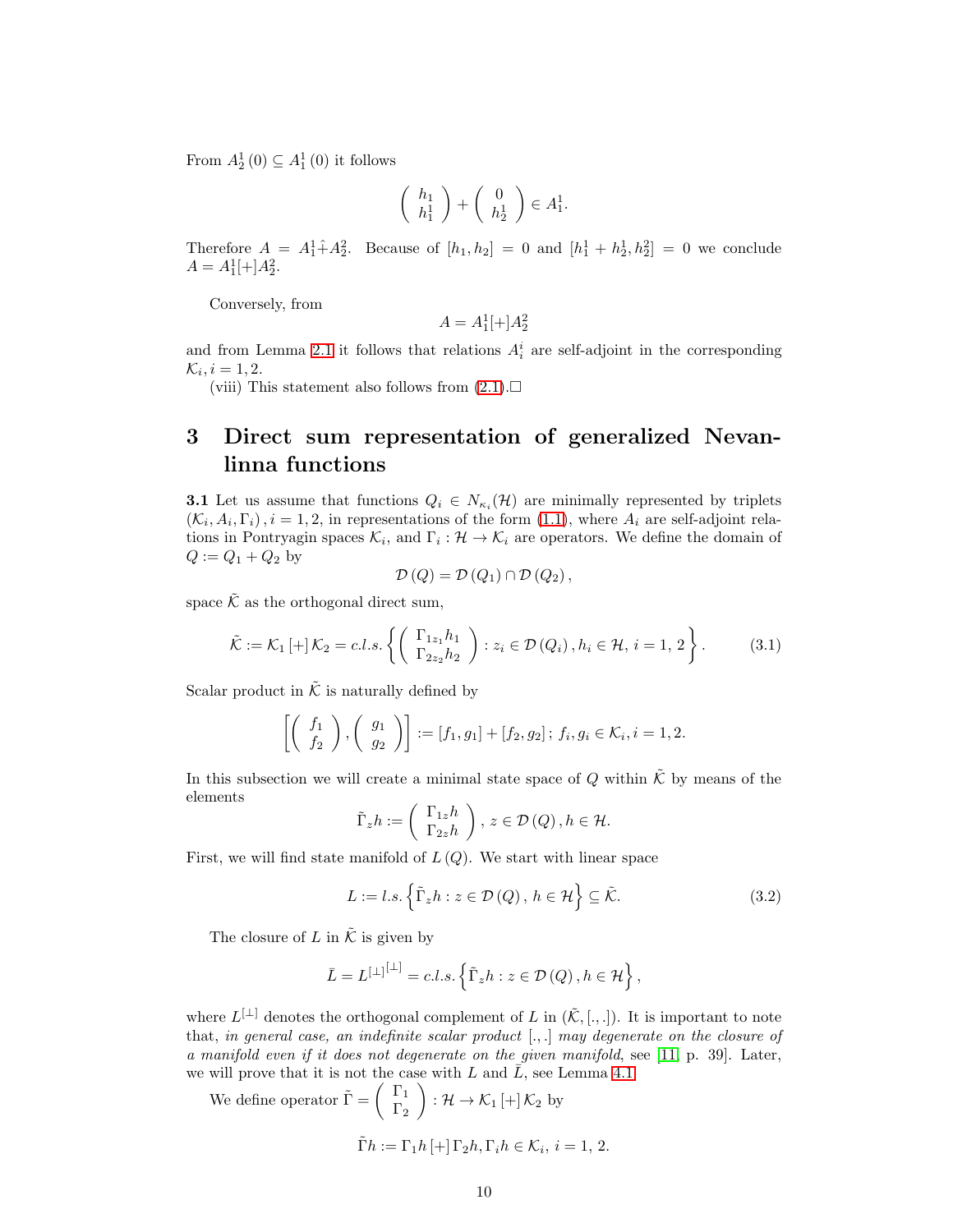It holds

$$
\left[\tilde{\Gamma}h, k_1 \left[ + \right]k_2\right] = \left(h, \Gamma_1^+ k_1 + \Gamma_2^+ k_2\right), \forall k_1 \left[ + \right]k_2 \in \tilde{\mathcal{K}}.
$$

Therefore,  $\tilde{\Gamma}^+:\mathcal{K}_1\left[+\right]\mathcal{K}_2\rightarrow\mathcal{H}$  satisfies

$$
\tilde{\Gamma}^+=\Gamma_1^++\Gamma_2^+,
$$

where we consider that  $\Gamma_l^+, l = 1, 2$ , is extended on the whole space  $\mathcal{K}_1$  [+]  $\mathcal{K}_2$  by  $\Gamma_i^+$  ( $k_j$ ) =  $0, \forall k_j \in \mathcal{K}_j, \ j \neq i.$ 

Let the functions  $Q_i$  again be minimally represented by  $(1.1)$ . For the function  $Q := Q_1 + Q_2$ , consider the following representation

$$
Q(z) = Q_1 (z_0)^* + Q_2 (z_0)^* +
$$

<span id="page-10-1"></span>
$$
(z - \bar{z_0}) \left( \Gamma_1^+ \Gamma_2^+ \right) \begin{pmatrix} I_1 + (z - z_0) (A_1 - z)^{-1} & 0 \\ 0 & I_2 + (z - z_0) (A_2 - z)^{-1} \end{pmatrix} \begin{pmatrix} \Gamma_1 \\ \Gamma_2 \end{pmatrix},
$$
\n(3.3)

where  $z \in \mathcal{D}(Q)$  and  $I_i$  denote identities in  $\mathcal{K}_i$ . Note that [\(3.3\)](#page-10-1) is defined only when  $\Gamma_1$ and  $\Gamma_2$  simultaneously map the same vector  $h \in \mathcal{H}$  into  $\tilde{\mathcal{K}}$ . That means that manifold L is the linear span of the vectors

<span id="page-10-2"></span>
$$
\tilde{\Gamma}_z h = \left( I + (z - z_0) \left( \tilde{A} - z \right)^{-1} \right) \tilde{\Gamma} h, \ z \in \mathcal{D}(Q), \ h \in \mathcal{H}, \tag{3.4}
$$

where the resolvent is defined by

$$
\left(\tilde{A} - z\right)^{-1} := \left(\begin{array}{cc} (A_1 - z)^{-1} & 0\\ 0 & (A_2 - z)^{-1} \end{array}\right).
$$

We know that the following holds

$$
\left(\frac{Q_i(z) - Q_i(\bar{w})}{z - \bar{w}} h_z, h_w\right) = \left[\Gamma_{iz} h_z, \Gamma_{iw} h_w\right]; z, w \in \mathcal{D}(Q_i), z \neq \bar{w}; h_z, h_w \in \mathcal{H};
$$

$$
\left(Q_i'(z) h_z, h_{\bar{z}}\right) = \left[\Gamma_{iz} h_z, \Gamma_{i\bar{z}} h_{\bar{z}}\right], i = 1, 2.
$$

Then it is easy to verify that for function  $Q = Q_1 + Q_2$ , the following holds

$$
\left(\frac{Q\left(z\right) - Q\left(\bar{w}\right)}{z - \bar{w}} h_z, h_w\right) = \left[\tilde{\Gamma}_z h_z, \tilde{\Gamma}_w h_w\right]; z, w \in \mathcal{D}\left(Q\right), z \neq \bar{w}; h_z, h_w \in \mathcal{H};
$$
\n
$$
\left(Q'\left(z\right) h_z, h_{\bar{z}}\right) = \left[\tilde{\Gamma}_z h_z, \tilde{\Gamma}_{\bar{z}} h_{\bar{z}}\right].
$$

According to thse equations we can, as in [\[7\]](#page-25-8), identify building blocks of the state manifold  $L(Q)$  with the building blocks of  $L \subseteq \tilde{\mathcal{K}}$  defined by [\(3.2\)](#page-9-0). In other words, the following holds

$$
\varepsilon_z h = \tilde{\Gamma}_z h = \left(I + (z - z_0) \left(\tilde{A} - z\right)^{-1}\right) \tilde{\Gamma} h
$$

and  $L = L(Q)$ .

<span id="page-10-0"></span>3.2 In Section [2,](#page-4-0) we have proved that relation A can be reduced in the sense of Definition [2.2](#page-4-2) if it satisfies conditions of Theorem [2.4.](#page-6-0) In the following theorem we will describe decomposition of Q in terms of the reducing nontrivial subspaces  $\mathcal{K}_i$  and reducing relations  $A_i$ ,  $i = 1, 2$ , of the representing relation A of Q.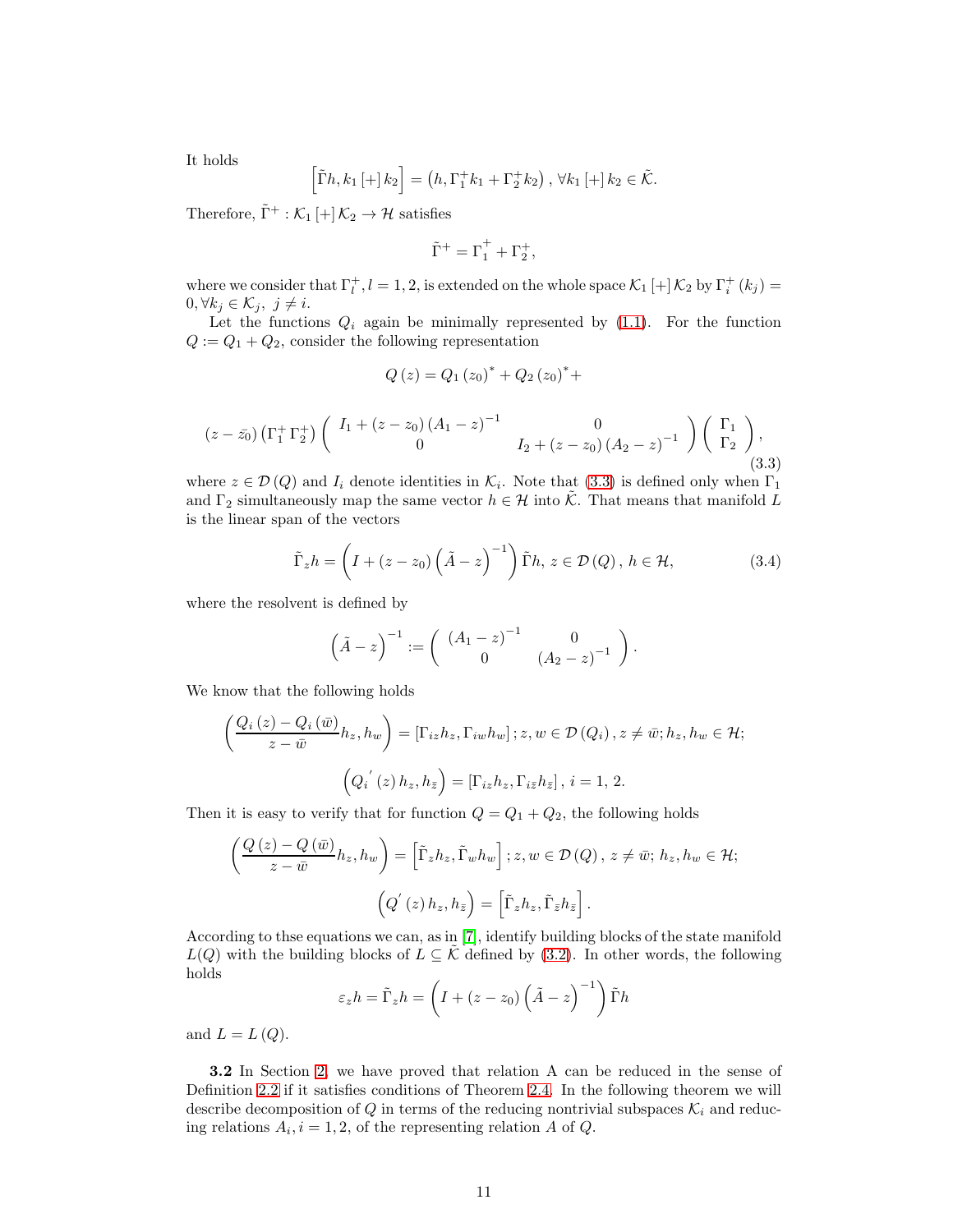Theorem 3.1 *(i)* Assume

- (a) A function  $Q \in N_{\kappa}(\mathcal{H})$  is minimally represented by [\(1.1\)](#page-2-0) and there exist nondegenerate, nontrivial subspaces  $K_1$  and  $K_2$  that **reduce** the representing relation A, i.e.  $A = A_1[+]A_2$ . Then:
- (b)  $\exists Q_i \in N_{\kappa_i}(\mathcal{H}), i = 1, 2, \text{ minimally represented by the triplets } (\mathcal{K}_i, A_i, \Gamma_i).$
- (c)  $Q(z) = Q_1(z) + Q_2(z)$ ,  $i = 1, 2$ .
- (d) The representation [\(3.3\)](#page-10-1) of Q is minimal, i.e.  $\mathcal{K}_1[+]\mathcal{K}_2$  is the minimal state space of Q.
	- (ii) Conversely, if conditions (b), (c) and (d) are satisfied, then the representation [\(3.3\)](#page-10-1) is of the form [\(1.1\)](#page-2-0), and subspaces  $\mathcal{K}_1, \mathcal{K}_2$  are reducing subspaces of  $\ddot{A}$  :=  $A_1 \, + \, A_2$ , *i.e.* (*a*) holds.
		- (iii) In that case it holds  $\kappa_1 + \kappa_2 = \kappa$ .

**Proof:** (i) We know that negative index of the minimal state space  $\mathcal K$  is equal to  $\kappa$ , the negative index of Q. Let  $\mathcal{K}_1$  and  $\mathcal{K}_2$  be nontrivial non-degenerate subspaces that reduce representing relation A. Then  $\mathcal{K} = \mathcal{K}_1 \left[ + \right] \mathcal{K}_2$  and  $A = A_1 \left[ + \right] A_2$ . If  $\kappa_i$ ,  $0 \leq \kappa_i$ , denote negative indexes of  $\mathcal{K}_i$ ,  $i = 1, 2$ , then obviously  $\kappa_1 + \kappa_2 = \kappa$ .

Because  $A$  is a self-adjoint relation, according to Lemma [2.1,](#page-4-1)  $A_i$  are also self-adjoint relations in  $\mathcal{K}_i$ . Let  $E_i : \mathcal{K} \to \mathcal{K}_i$  be orthogonal projections, and  $\Gamma_i := E_i \circ \Gamma, i = 1, 2$ . Then the following decompositions hold:

$$
I + (z - z_0) (A - zI)^{-1} =
$$

$$
= \left( \begin{array}{cc} I_1 + (z - z_0) (A_1 - z)^{-1} & 0 \\ 0 & I_2 + (z - z_0) (A_2 - z)^{-1} \end{array} \right). \tag{3.5}
$$

<span id="page-11-1"></span>and

$$
Q(z) = Q_1(z) + Q_2(z),
$$

where

<span id="page-11-0"></span>
$$
Q_i(z) := Q_i(z_0)^* + (z - \bar{z_0}) \Gamma_i^+ \left( I + (z - z_0) (A_i - zI)^{-1} \right) \Gamma_i.
$$
 (3.6)

The constant operators  $Q_i(z_0)^*$  can be arbitrarily selected as long as  $Q_1(z_0)^*+Q_2(z_0)^*$  $Q(z_0)^*$ . Hence, the minimal representation [\(1.1\)](#page-2-0) of Q can be expressed as the orthogonal sum representation [\(3.3\)](#page-10-1). This proves (c) and (d).

Because  $A_i$  are self-adjoint linear relations in the Pontryagin spaces  $\mathcal{K}_i$ , functions [\(3.6\)](#page-11-0) are generalized Nevanlinna functions. From [\(3.5\)](#page-11-1) and from the minimality of representation [\(1.1\)](#page-2-0), minimality of representations [\(3.6\)](#page-11-0) follows.

Indeed, for  $y_1[+]y_2 \in \mathcal{K}_1[+] \mathcal{K}_2$  minimality of [\(1.1\)](#page-2-0) means

$$
\begin{bmatrix}\n\left(\begin{array}{c} y_1 \\ y_2 \end{array}\right), \left(\begin{array}{cc} I_1 + (z - z_0)(A_1 - z)^{-1} & 0 \\ 0 & I_2 + (z - z_0)(A_1 - z)^{-1} \end{array}\right) \left(\begin{array}{c} \Gamma_1 h \\ \Gamma_2 h \end{array}\right) = 0, \\
\forall z \in \rho(A), \forall h \in \mathcal{H} \Rightarrow \left(\begin{array}{c} y_1 \\ y_2 \end{array}\right) = 0.
$$

If we keep  $y_2 = 0$ , we can conclude that  $Q_1$  is minimally represented by  $(K_1, A_1, \Gamma_1)$ . By the same token we can conclude that  $Q_2$  is minimally represented by  $(\mathcal{K}_2, A_2, \Gamma_2)$ . This further means that negative indexes of functions  $Q_i$  are equal to  $\kappa_i$ , the negative indexes of space  $\mathcal{K}_i$ . Hence,  $Q_i \in N_{\kappa_i}(\mathcal{H}), i = 1, 2$ . This proves (b).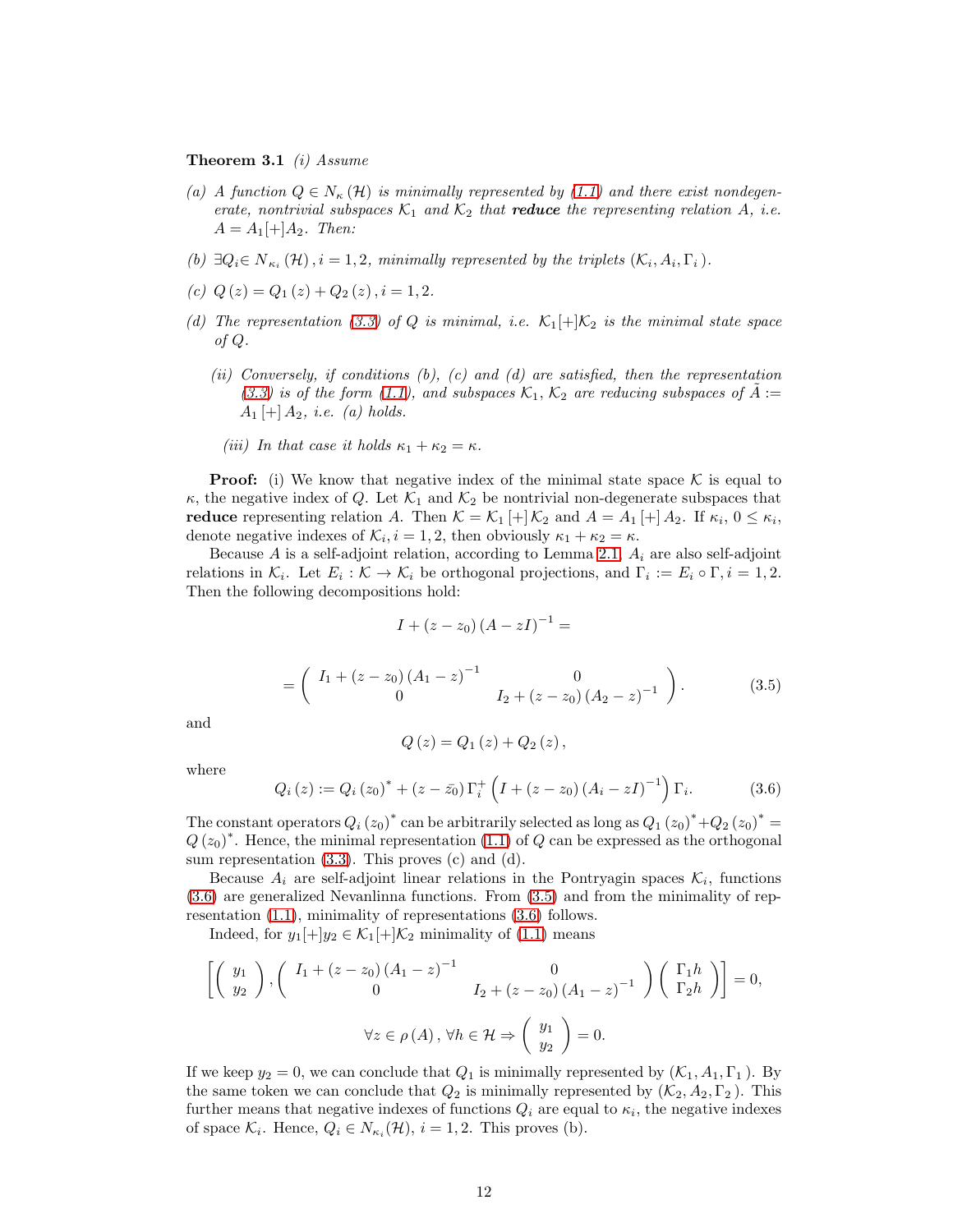From the equation  $\kappa_1 + \kappa_2 = \kappa$  established for negative indexes of  $\mathcal{K}_i$  and  $\mathcal{K}$ , now we can conclude that the same equation holds for negative indexes of the functions  $Q_i$  and Q. This proves (iii).

(ii) Assume now that conditions (b), (c) and (d) are satisfied, where  $A := A_1 \mid A_2$  is the representing relation of Q. Then subspaces  $\mathcal{K}_i$  and relations  $A_i$  satisfy conditions of Definition [2.2,](#page-4-2) i.e. they are reducing subspaces and reducing relations of the representing relation A in  $(3.3)$ . Because,  $A_i$  are self-adjoint relations, according to Lemma [2.1](#page-4-1) the relation  $A$  is also self-adjoint. According to assumption (d) and Theorem [1.2,](#page-2-1) the triplet  $(\tilde{\mathcal{K}}, \tilde{A}, \tilde{\Gamma})$  is uniquely determined (up to isomorphism). Hence, representation [\(3.3\)](#page-10-1) is of the form [\(1.1\)](#page-2-0). This proves statement (a), which completes the proof of (ii).  $\Box$ 

If the conditions of Theorem [2.4](#page-6-0) are satisfied, then  $A_2$  is densely defined (singlevalued) self-adjoint operator in  $K_2$ . In that case function  $Q_2$  has some nice features at infinity, see e.g. [\[13,](#page-26-5) Satz 1.4] for scalar functions. If  $A_2$  is bounded, see [\[6,](#page-25-9) Corollary 1] for operator valued functions.

**3.3** As discussed in subsection [3.](#page-9-1)1, vectors  $\tilde{\Gamma}_z h$ ,  $z \in \mathcal{D}(Q)$ ,  $h \in \mathcal{H}$ , are building blocks of the state manifold  $L(Q) = L$  of  $Q := Q_1 + Q_2$ . Let us now consider the structure of  $K$  introduced by  $(3.1)$ . Denote

$$
L_0:=\bar{L}\cap L^{[\perp]}.
$$

Recall that the minimal state space  $K$  of  $Q$  is defined as completion of the quotient space  $L_{L_0^0}$ , where

$$
L_0^0 := L \cap L^{[\perp]}
$$

(see Section [1.](#page-0-1)1 or [\[9,](#page-25-3) [12\]](#page-26-3) for more details). Note,  $L_0^0 \subseteq L_0$  in general case. We will see in Lemma [4.1](#page-15-0) that in our setting it holds

$$
L_0^0 = \{0\} \Rightarrow L_0 = \{0\}.
$$

For our purpose, we need to decompose  $\tilde{\mathcal{K}}$  by means of  $L_0$ . Obviously,  $L_0$  is finitedimensional because it is isotropic subspace of  $\overline{L} \subseteq \overline{K}$ . According to [\[11,](#page-26-1) Theorem 3.3 and Theorem 3.4] the following decompositions hold

$$
\bar{L} = L_1 \left[ + \right] L_0, \ L^{\left[ \perp \right]} = L_0 \left[ + \right] L_2,
$$
\n
$$
\tilde{K} = L_1 \left[ + \right] \left( L_0 + F \right) \left[ + \right] L_2,
$$
\n(3.7)

<span id="page-12-1"></span>where  $L_1$  and  $L_2$  are non-degenerate subspaces and F is a neutral subspace of  $\tilde{\mathcal{K}}$ , skewly linked to  $L_0$ . Then  $\tilde{\kappa}_0 := \dim L_0$  is the negative index of the non-degenerate subspace  $L_0 \dot{+} F$ . Let  $\tilde{\kappa}_i$ ,  $i = 1, 2$ , denote the negative indexes of subspaces  $L_i$  in decomposition [\(3.7\)](#page-12-1). (K, A, Γ) again denotes the triplet that minimaly represents  $Q = Q_1 + Q_2$ .

<span id="page-12-0"></span>**Theorem 3.2** Let functions  $Q_i \in N_{\kappa_i}(\mathcal{H})$  be minimally represented by formulas of the form [\(1.1\)](#page-2-0). Assume that the function  $Q := Q_1 + Q_2 \in N_{\kappa}(\mathcal{H})$  is represented by orthogonal sum representation  $(3.3)$ .

Then the subspace  $L_1$  in decomposition [\(3.7\)](#page-12-1) is unitarily equivalent to the minimal state space K of the function  $Q = Q_1 + Q_2$ . Therefore, K and  $L_1$ , including the corresponding scalar products, can be identified, i.e.  $\mathcal{K} = L_1$  and  $\tilde{\kappa}_1 = \kappa$ .

Proof: Observe representation [\(3.3\)](#page-10-1) of Q

$$
Q(z) := Q(z_0)^* + (z - \bar{z_0}) \tilde{\Gamma}^+ \left( I + (z - z_0) \left( \tilde{A} - zI \right)^{-1} \right) \tilde{\Gamma}
$$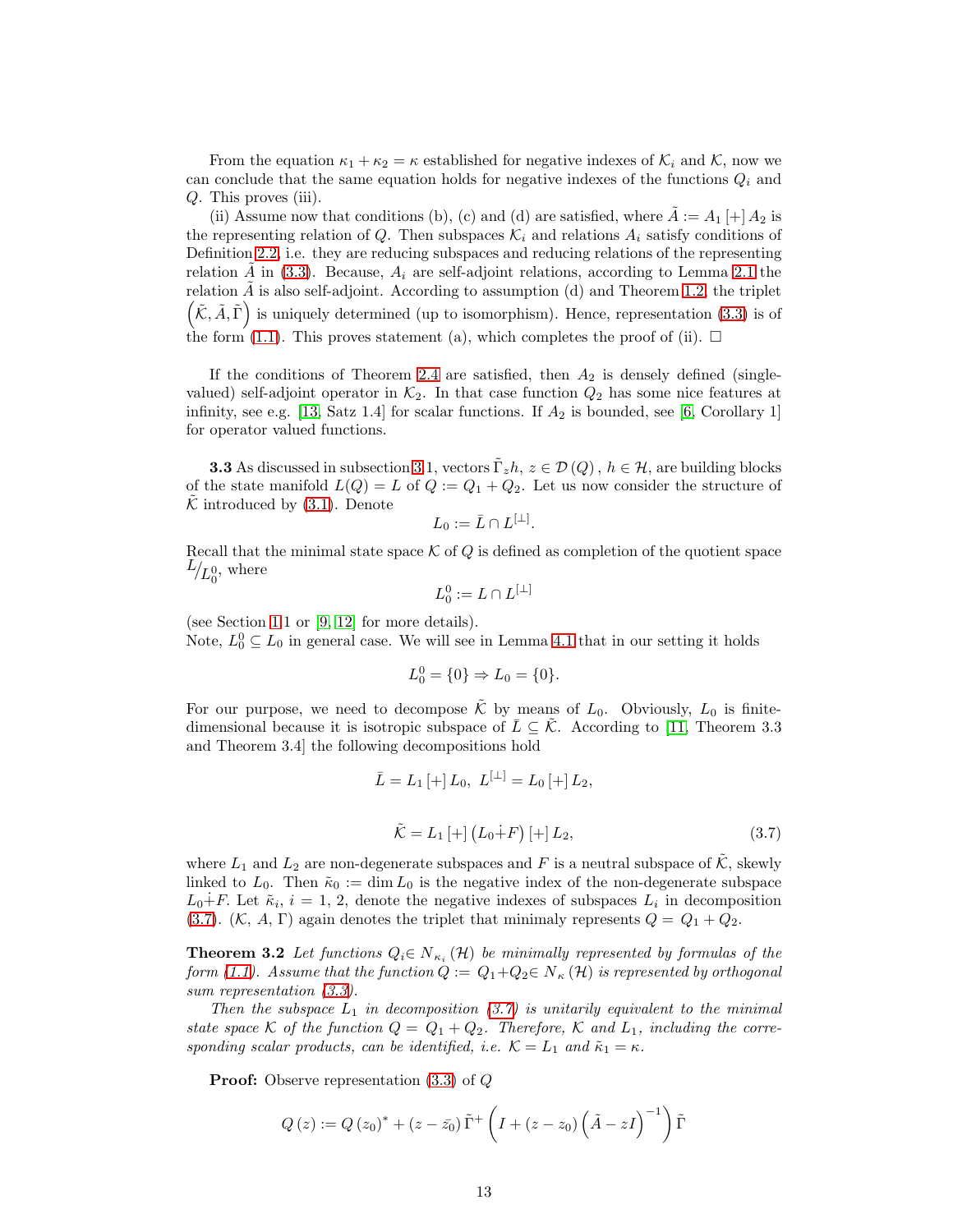and decomposition  $(3.7)$  of K. In subsection [3.](#page-9-1)1 we have proved that we can consider  $\varepsilon_z = \tilde{\Gamma}_z$ , i.e. we can identify manifold L defined by [\(3.2\)](#page-9-0) with the state manifold  $L(Q)$ , the starting manifold in the building of the minimal state space  $K$  of the given function Q. Therefore, we can use the usual construction to obtain the minimal Pontryagin state space K of Q by means of  $\tilde{\Gamma}_z$  and L. Then we will prove that K is unitarily equivalent to  $L_1$ .

Let us first prove that the minimal space K of  $Q = Q_1 + Q_2$ , which is equal to completion of  $L_{L_0^0}$ , is also equal to the completion of

<span id="page-13-1"></span>
$$
L_{\!f_{L_0}}.
$$

For that purpose, let us prove that the naturally defined mapping

$$
f + L_0 \to f + L_0^0, \forall f \in L \tag{3.8}
$$

is an isometric bijection between  $L_{\langle L_0^0 \rangle}$  and  $L_{\langle L_0^0 \rangle}$ .

It obviously holds  $L_0^0 \subseteq L_0$ . Now we have:

$$
0 \neq f + L_0 \in L/L_0 \Rightarrow f \notin L_0^0 \Rightarrow 0 \neq f + L_0^0 \in L/L_0^0.
$$

In order to prove the converse implication, let us assume the contrary:

$$
0 \neq f + L_0^0 \in L/_{L_0^0}
$$
 and  $0 = f + L_0 \in L/_{L_0}$ .

Then  $0 = f + L_0$  means  $f \in L$  and  $f \in L_0$ . It further means that  $f \in L$  and  $f[\perp]\overline{L}$ . Because,  $\overline{L} \supseteq L$  it follows  $f[\perp]L$ ; hence  $f \in L_0^0$ , which is a contradiction. This proves that the naturally defined mapping [\(3.8\)](#page-13-1) is a bijection, and we can identify  $L/_{L_0^0}$  and  $L_{L_{\mathbb{Q}}}.$ 

Recall that the scalar product is introduced in  $\mathcal K$  in the following manner: If for  $f, g, \ldots \in L$  the corresponding classes in the quotient space  $L/L_0^0$  are denoted by  $\hat{f}, \hat{g}, \ldots$ then the scalar product is defined by

<span id="page-13-2"></span>
$$
\langle \hat{f}, \hat{g} \rangle := [f, g]. \tag{3.9}
$$

Then the quotient space  $L_{L_0} = L_{L_0}$  can be completed in the usual way, see e.g. [5, Section 2.4. The completion K is unitarily equivalent to space  $L_1$  introduced by equations [\(3.7\)](#page-12-1).

Indeed, according to the above definition [\(3.9\)](#page-13-2) and [\[11,](#page-26-1) Theorem 2.4 (i)], the sequence  ${f_n} \subseteq L_1 \cap L$  converges to some  $f_0 \in L_1$  if and only if the sequence  $\left\{\hat{f}_n\right\}_{n=1}^{\infty}$  $=$ <sub>n=1</sub>  ${f_n + L_0}_{n=1}^{\infty} \subseteq \mathcal{K}$  converges to  $\hat{f}_0 \in \mathcal{K}$ . Therefore, equation [\(3.9\)](#page-13-2) extends to  $L_1$  and  $\mathcal{K}$ . This proves that  $K$  and  $L_1$  are unitarily equivalent and we can consider

$$
\mathcal{K}=L_1
$$

and  $\tilde{\kappa}_1 = \kappa$ .  $\Box$ 

**Remark 3.3** From  $(3.4)$  it follows

 $\tilde{\Gamma}_{z_0}=\tilde{\Gamma}$ 

and, therefore

$$
L_0 \subset L^{[\perp]} \subseteq \ker \tilde{\Gamma}^+.
$$

<span id="page-13-0"></span>Hence, the operator  $\Gamma^+ : \mathcal{K} \to \mathcal{H}$  defined by  $\Gamma^+ \hat{f} := \tilde{\Gamma}^+ f$  is well defined. If we also set  $\Gamma h:=\tilde{\Gamma}h, \forall h\in\mathcal{H}, A:=\tilde{A}_{|L_1}$  in representation [\(3.3\)](#page-10-1) of Q, then we obtain representation  $(1.1).$  $(1.1).$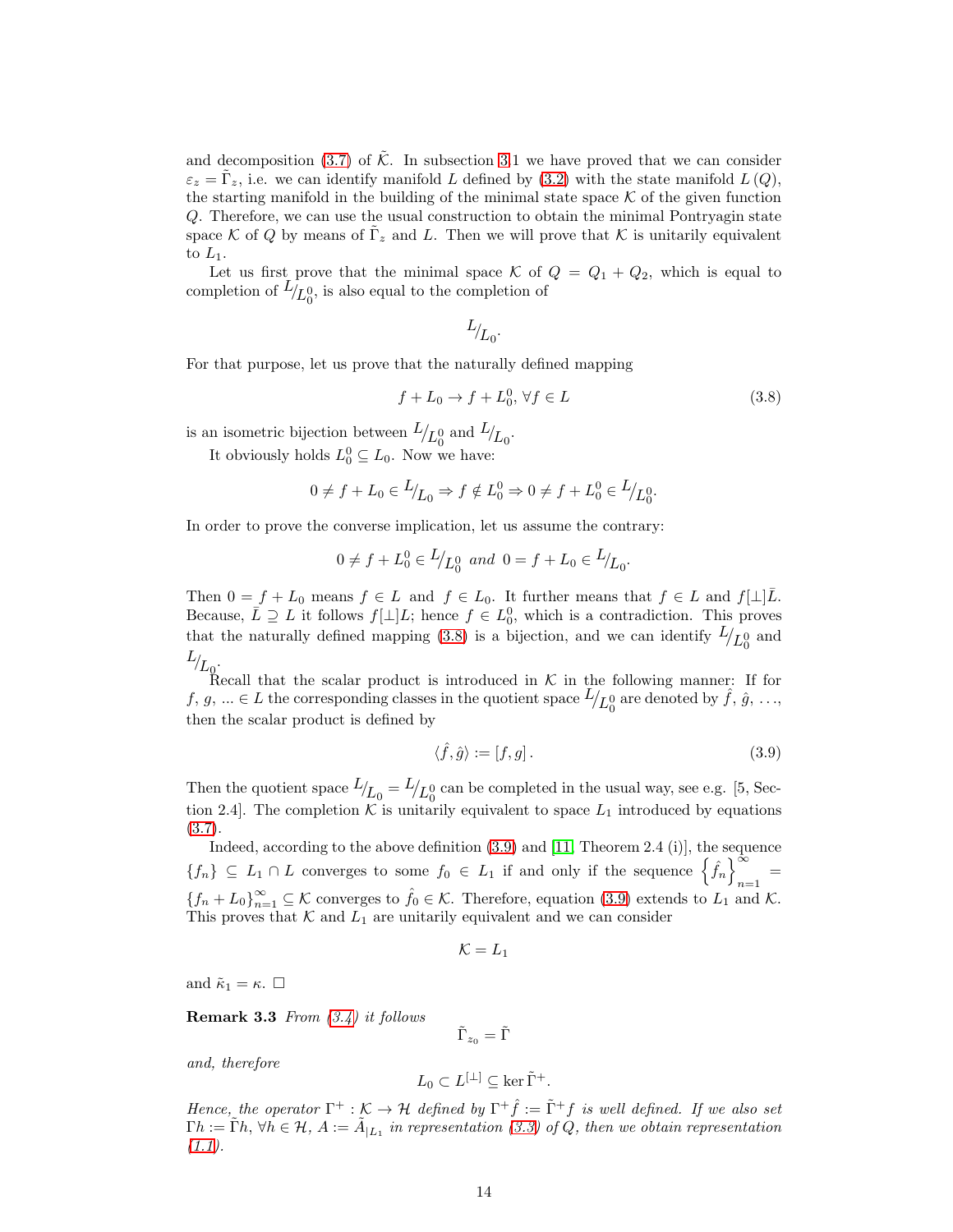**Corollary 3.4** Let functions  $Q_i \in N_{\kappa_i}(\mathcal{H})$  be minimally represented by formulas of the form [\(1.1\)](#page-2-0) and  $Q := Q_1 + Q_2$ . The following statements hold:

- (i)  $\tilde{\mathcal{K}}$  is the minimal state space of Q if and only if  $L_1 = \overline{L} = \tilde{\mathcal{K}}$ . In that case  $\kappa = \kappa_1 + \kappa_2.$
- (ii)  $\kappa = \kappa_1 + \kappa_2$  if and only if  $\tilde{\mathcal{K}} = L_1[+] L_2$ , where  $L_2 = \{0\}$  or  $L_2 = L^{[\perp]}$  is a positive subspace.
- (iii)  $L_0 = \{0\}$  is necessary but not sufficient condition for  $\kappa = \kappa_1 + \kappa_2$ .

**Proof:** (i) Assume,  $\hat{\mathcal{K}}$  is minimal state space of Q. According to first equation of [\(3.7\)](#page-12-1) it holds  $L_1 \subseteq \overline{L} \subseteq \overline{K}$ . According to Theorem [3.2,](#page-12-0)  $L_1$  is minimal state space of Q. Therefore,  $L_1 = \overline{L} = \overline{\mathcal{K}}$ .

Conversely, if  $L_1 = \overline{L} = \tilde{\mathcal{K}}$  holds, then minimality of  $\tilde{\mathcal{K}}$  follows from Theorem [3.2.](#page-12-0) Then  $\kappa = \kappa_1 + \kappa_2$  follows from Theorem [3.1.](#page-10-0)

(ii) Assume  $\kappa = \kappa_1 + \kappa_2$ . That means that the numbers of negative squares of  $L_1$  and  $\tilde{\mathcal{K}}$  are equal, and  $\tilde{\kappa} = 0$ . According to [\(3.7\)](#page-12-1) it must be  $L_0 = \{0\}$ . Therefore,  $\mathcal{K} = L_1[+]L_2$ , where  $L_2 = \{0\}$  or  $L_2$  is a positive subspace.

Conversely,  $\tilde{\mathcal{K}} = L_1[+]L_2$  and  $L_2 = \{0\}$  or  $L_2$  is positive, means that the numbers of negative squares of  $L_1$  and  $\tilde{\mathcal{K}}$  are equal, i.e.  $\kappa = \kappa_1 + \kappa_2$ .

In Example [4.7](#page-20-0) we will prove that there exists the case where  $\tilde{\mathcal{K}} = L_1[+]L_2$  and  $L_2$ is positive.

(iii)  $\kappa = \kappa_1 + \kappa_2 \Rightarrow L_0 = \{0\} \Rightarrow L_0^0 = \{0\}.$  In Example [4.8](#page-21-0) we will show that there exists the case where  $\tilde{\mathcal{K}} = L_1[+]L_2$  and  $L_2$  is negative subspace. That is an example where it holds  $L_0 = \{0\}$  and  $\kappa < \kappa_1 + \kappa_2$ .  $\Box$ 

#### 4 Analytic criteria

4.1 In this section, we will prove criteria that enable us to research the underlying state space, and negative index of the sum  $Q := Q_1 + Q_2$  analytically, without knowing operator representations of  $Q, Q_1, Q_2$ . In order to derive equations in those criteria we will have to use Definition [1.1](#page-0-0) and definitions of scalar products in terms of formal sums, see Section 1.1.

Let us consider any function  $Q \in N_{\kappa}(\mathcal{H})$ . By definition  $\kappa$  is the maximal (finite) number of negative squares of the sesquilinear form [...] defined by the sums

<span id="page-14-0"></span>
$$
\sum_{i,j=1}^{n} \left[ \Gamma_{z_i} h_i, \Gamma_{z_j} h_j \right] := \sum_{i,j=1}^{n} \left( \frac{Q(z_i) - Q(\bar{z}_j)}{z_i - \bar{z}_j} h_i, h_j \right), \tag{4.1}
$$

where  $z_l \in \mathcal{D}(Q)$ ,  $h_l \in \mathcal{H}, l = 1, ..., n$ . In other words,  $\kappa$  is the negative index of the state manifold  $(L(Q), \ldots)$ . According to Theorem [1.2,](#page-2-1) the negative index of the **minimal** state space K is also equal to  $\kappa$ .

Let us now focus on the sum  $Q = Q_1 + Q_2$ . Then sum [\(4.1\)](#page-14-0) can be written as

$$
\sum_{i,j=1}^n \left( \left( \frac{Q_1(z_i) - Q_1(\bar{z}_j)}{z_i - \bar{z}_j} + \frac{Q_2(z_i) - Q_2(\bar{z}_j)}{z_i - \bar{z}_j} \right) h_i, h_j \right) = \sum_{i,j=1}^n \left[ \left( \begin{array}{c} \Gamma_{1z_i} h_i \\ \Gamma_{2z_i} h_i \end{array} \right), \left( \begin{array}{c} \Gamma_{1z_j} h_j \\ \Gamma_{2z_j} h_j \end{array} \right) \right],
$$

where  $z_l \in \mathcal{D}(Q_1) \cap \mathcal{D}(Q_2) =: \mathcal{D}(Q)$ ,  $h_l \in \mathcal{H}, l = 1, ..., n$ . Such sums are subset of sums [\(4.2\)](#page-15-1) below, which generate the inner product in  $\mathcal{K} := \mathcal{K}_1[+\mathcal{K}_2]$ . Indeed, here  $Q_1$ and  $Q_2$  take the same domain points  $z_l \in \mathcal{D}(Q)$ , while in [\(4.2\)](#page-15-1)  $Q_1$  and  $Q_2$  take domain points  $z_l \in \mathcal{D}(Q_1)$  and  $\zeta_l \in \mathcal{D}(Q_2)$  independently. This means that the space K created by means of the sums  $(4.2)$  may be larger than the state space K, which is created by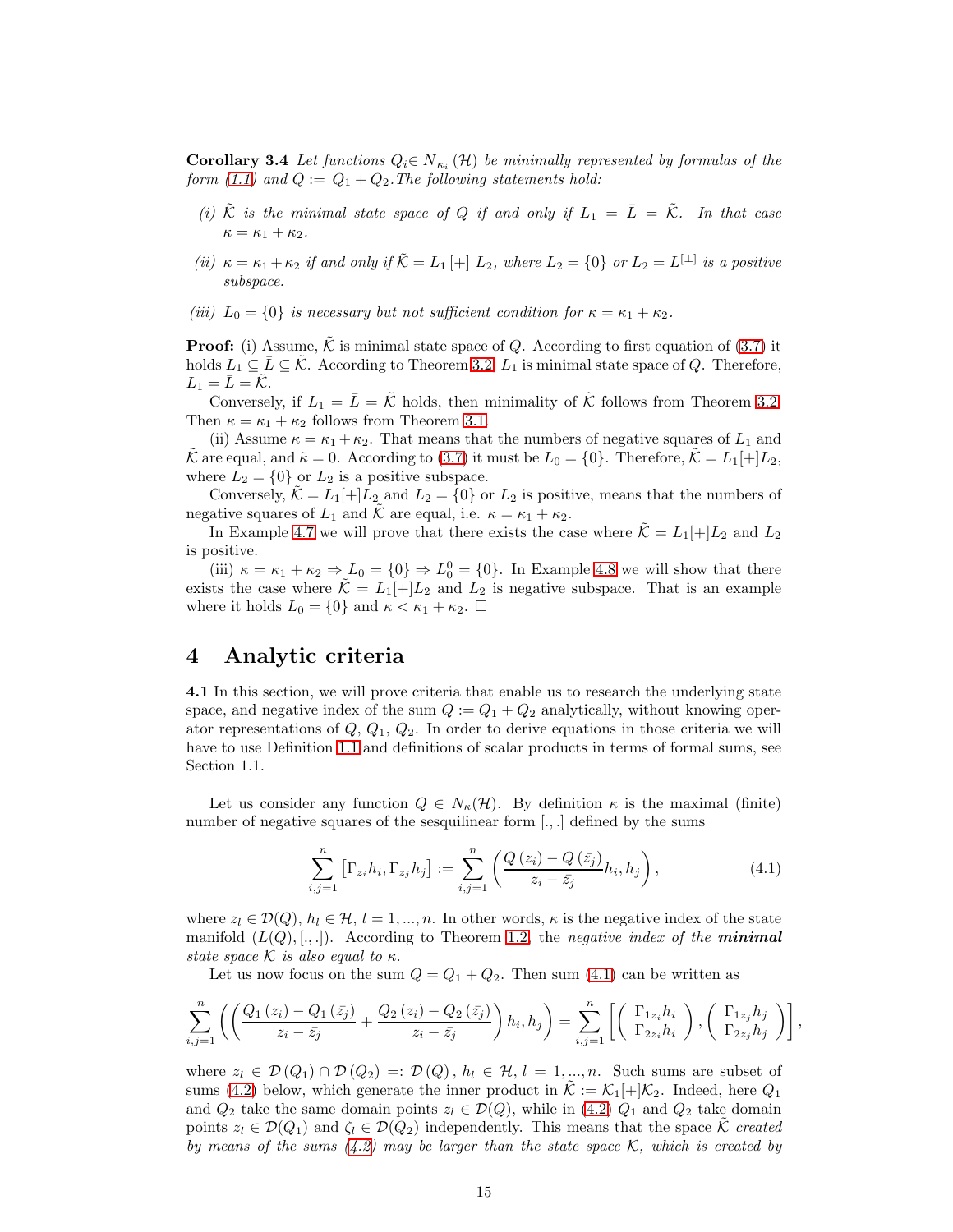means of the sums  $(4.1)$ .

<span id="page-15-0"></span>Now we can prove the following lemma.

**Lemma 4.1** Assume that functions  $Q_i \in N_{\kappa_i}(\mathcal{H})$  are minimally represented by triplets  $(\mathcal{K}_i, A_i, \Gamma_i), i = 1, 2, and Q := Q_1 + Q_2$ . If scalar product does not degenerate on the state manifold  $L = L(Q)$ , i.e. if  $L_0^0 = \{0\}$ , then scalar product does not degenerate on  $\bar{L}$ , and it holds  $\tilde{\mathcal{K}} = \mathcal{K}[\pm]L_2$ , where  $\mathcal{K} = \bar{L}$  is the minimal state space of Q.

**Proof:** According to [\(3.2\)](#page-9-0),  $L \subseteq \tilde{\mathcal{K}}$ . Let us assume that form [.,.] induced by [\(4.1\)](#page-14-0) in the state manifold  $L = L(Q)$  does not degenerate, i.e.  $L_0^0 = \{0\}$ . Then  $L/L_0^0 = L$ , and the minimal state space  $K$  is by definition equal to the **completion** of  $L$ .

Because Pontryagin space K is complete, the closure  $L \subseteq K$  is also complete. Then it holds

$$
L\subseteq\mathcal{K}\subseteq\bar{L}.
$$

Pontryagin space, K is non-degenerate. Because, completion K is a closed set in  $\tilde{\mathcal{K}}$ . and  $\bar{L}$  is the smallest closed set which contains L, we conclude  $\mathcal{K} = \bar{L}$ . Hence,  $\bar{L}$  is non-degenerate.

Then according to [\(3.7\)](#page-12-1) it holds  $\tilde{\mathcal{K}} = \mathcal{K}[\pm]L_2$ .  $\Box$ 

**4.2** By definition of  $\tilde{\mathcal{K}}$ , see [\(3.1\)](#page-9-2), the negative index  $\kappa := \kappa_1 + \kappa_2$  of  $\tilde{\mathcal{K}}$  is equal to the maximal number of negative squares of the form defined by means of the sums

$$
\sum_{i,j=1}^{n} \left[ \begin{pmatrix} \Gamma_{1z_i} h_i \\ \Gamma_{2\zeta_i} f_i \end{pmatrix}, \begin{pmatrix} \Gamma_{1z_j} h_j \\ \Gamma_{2\zeta_j} f_j \end{pmatrix} \right] =
$$
\n
$$
\sum_{i,j=1}^{n} \left( \frac{Q_1(z_i) - Q_1(\bar{z}_j)}{z_i - \bar{z}_j} h_i, h_j \right) + \left( \frac{Q_2(\zeta_i) - Q_2(\bar{\zeta}_j)}{\zeta_i - \bar{\zeta}_j} f_i, f_j \right), \tag{4.2}
$$

<span id="page-15-1"></span>where  $z_l \in \mathcal{D}(Q_1)$ ,  $\zeta_l \in \mathcal{D}(Q_2)$ ;  $h_l$ ,  $f_l \in \mathcal{H}$ ,  $l = 1, ..., n$ . Because points  $z_l$ ,  $\zeta_l$  are arbitrarily selected in their domains, we can create the following sums out of [\(4.2\)](#page-15-1).

$$
\sum_{i,j=1}^{n} \left[ \left( \begin{array}{c} \Gamma_{1w_i} h_i \\ \Gamma_{2w_i} h_i \end{array} \right), \left( \begin{array}{c} \Gamma_{1w_j} h_j \\ \Gamma_{2w_j} h_j \end{array} \right) \right] + \sum_{i,j=1}^{n} \left[ \left( \begin{array}{c} \Gamma_{1z_i} h_i \\ \Gamma_{2\zeta_i} f_i \end{array} \right), \left( \begin{array}{c} \Gamma_{1z_j} h_j \\ \Gamma_{2\zeta_j} f_j \end{array} \right) \right],
$$
(4.3)

where  $w_l \in \mathcal{D}(Q)$ ,  $z_l \in \mathcal{D}(Q_1)$ ,  $\zeta_l \in \mathcal{D}(Q_2)$ , and the second sum is created by vectors that satisfy condition

<span id="page-15-3"></span><span id="page-15-2"></span>
$$
\left(\begin{array}{c}\Gamma_{1z_l}h_l\\ \Gamma_{2\zeta_l}f_l\end{array}\right)[\perp]L.
$$

Note that the first sum here is associated with L. The orthogonality condition for vectors from the second sum in [\(4.3\)](#page-15-2) can be written with simplified notation as:

$$
\left[\left(\begin{array}{c} \Gamma_{1z}h_1\\ \Gamma_{2\zeta}h_2 \end{array}\right), \left(\begin{array}{c} \Gamma_{1w}g\\ \Gamma_{2w}g \end{array}\right)\right] = 0, \,\forall w \in \mathcal{D}(Q), \,\forall g \in \mathcal{H},
$$

where  $z \in \mathcal{D}(Q_1)$ ,  $\zeta \in \mathcal{D}(Q_2)$ ,  $h_i \in \mathcal{H}$ ,  $i = 1, 2$ . Because, scalar product  $(.,.)$  in H is non-degenerate, this condition can be written as the equation

$$
\frac{Q_1(z) - Q_1(\bar{w})}{z - \bar{w}} h_1 + \frac{Q_2(\zeta) - Q_2(\bar{w})}{\zeta - \bar{w}} h_2 = 0, \forall w \in \mathcal{D}(Q).
$$
\n(4.4)

<span id="page-15-4"></span>**Lemma 4.2** Let  $Q \in N_{\kappa}(\mathcal{H})$  be any minimally represented function by a triplet  $(K, A, \Gamma)$ .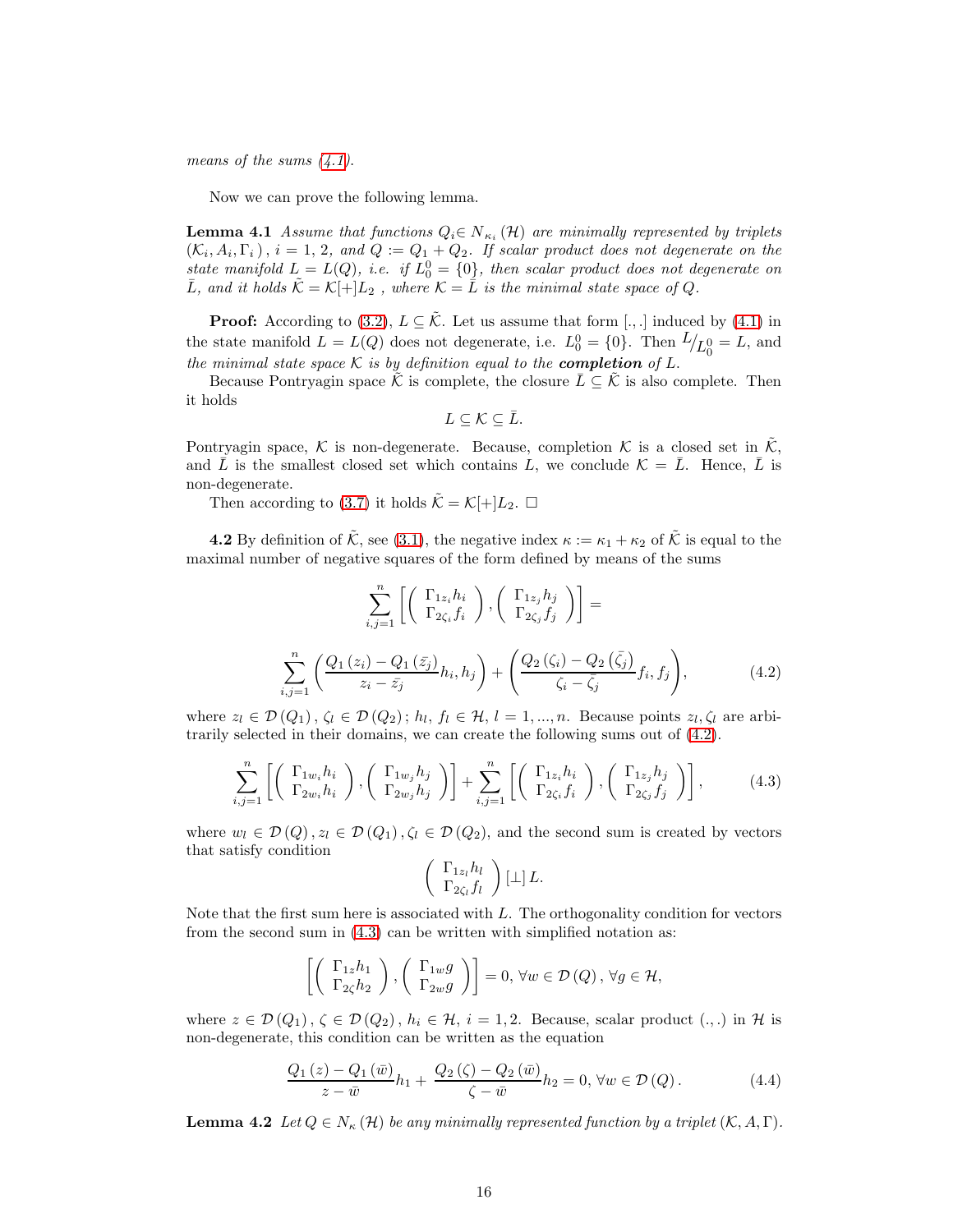(i) If there exist  $z \in \mathcal{D}(Q)$  such that ker  $\Gamma_z \neq \{0\}$ , then

$$
\ker \Gamma_z = \ker \Gamma_w =: \ker \Gamma; \,\forall w \in \mathcal{D}(Q).
$$

(ii)  $h \in \text{ker } \Gamma$  if and only if

$$
\frac{Q(z) - Q(\bar{w})}{z - \bar{w}}h = 0, \forall z, \forall w \in \mathcal{D}(Q).
$$

**Proof:** (i) For function Q minimally represented by [\(1.1\)](#page-2-0), it holds  $\rho(A) = \mathcal{D}(Q)$  and

$$
\Gamma_z = \left(I + (z - w)(A - z)^{-1}\right)\Gamma_w, \forall w \in \rho(A) = \mathcal{D}(Q),
$$

see [\[9,](#page-25-3) [10\]](#page-26-2). Assume the contrary to the claim (i), that for some  $w \in \mathcal{D}(A)$  it holds  $\Gamma_w h \neq 0, \Gamma_z h = 0$ . Then we have

$$
0 = \Gamma_z h = \left(I + (z - w)(A - z)^{-1}\right) \Gamma_w h \Rightarrow (z - w)(A - z)^{-1} \Gamma_w h = -\Gamma_w h.
$$

According to [\[1,](#page-25-0) 2.11] it holds

$$
(A-z)(A-z)^{-1} \supseteq I \Rightarrow (z-w)\Gamma_w h \subseteq -(A-z)\Gamma_w h.
$$

Therefore  $w\Gamma_w h \in A(\Gamma_w h)$ , i.e. w is an eigenvalues of A. This contradicts to the fact that w is a regular point of A. This proves ker  $\Gamma_z \subseteq \ker \Gamma_w$ . The converse inclusion is obvious. This proves the first equation of (i).

Because, ker  $\Gamma_w$  is independent of  $w \in \mathcal{D}(Q)$ , we can introduce ker  $\Gamma := \ker \Gamma_w$ ,  $w \in \mathcal{D}(Q)$ . It is obvious now that claim (i) holds for any two points  $z, w \in \mathcal{D}(Q)$ . This completes the proof of (i).

(ii) We have

$$
h \in \ker \Gamma \Leftrightarrow [\Gamma_z h, \Gamma_w g] = 0, \forall z \in \mathcal{D}(Q), \forall w \in \mathcal{D}(Q), \forall g \in \mathcal{H}
$$
  

$$
\Leftrightarrow \Gamma_w^+ \Gamma_z h = 0, \forall z \in \mathcal{D}(Q), \forall w \in \mathcal{D}(Q) \Leftrightarrow \frac{Q(z) - Q(\bar{w})}{z - \bar{w}} h = 0, \forall z, \forall w \in \mathcal{D}(Q).
$$

<span id="page-16-1"></span>The following statement is a criteria that identifies zero-symbols  $\varepsilon_z h = \Gamma_z h$ , i.e. the symbols that do not play any role in the state manifold  $L(Q)$ .

**Corollary 4.3** Let  $Q \in N_{\kappa}(\mathcal{H})$  be a minimally represented function by a triplet  $(\mathcal{K}, A, \Gamma)$ . If there exist a solution  $(z_0, h) \in \mathcal{D}(Q) \times \mathcal{H}$ ,  $h \neq 0$  of the equation

<span id="page-16-0"></span>
$$
\frac{Q(z) - Q(\bar{w})}{z - \bar{w}}h = 0, \forall w \in \mathcal{D}(Q),
$$
\n(4.5)

then  $\Gamma_z h = 0, \forall z \in \mathcal{D}(Q)$ .

It is easy to find regular matrix functions that satisfy [\(4.5\)](#page-16-0), i.e. that have ker  $\Gamma \neq \{0\}$ .

Example 4.4 Consider the following regular matrix functions:

$$
Q(z) = \begin{pmatrix} z+a & z \\ z & z+b \end{pmatrix} \in N_{\kappa}(\mathbf{C}^2); a, b \in R, (a, b) \neq (0, 0), \kappa \in \{0, 1, 2\}.
$$

Then for vector  $h = \begin{pmatrix} 1 & 1 \\ 1 & 1 \end{pmatrix}$ −1 ), identity [\(4.5\)](#page-16-0) holds.  $\square$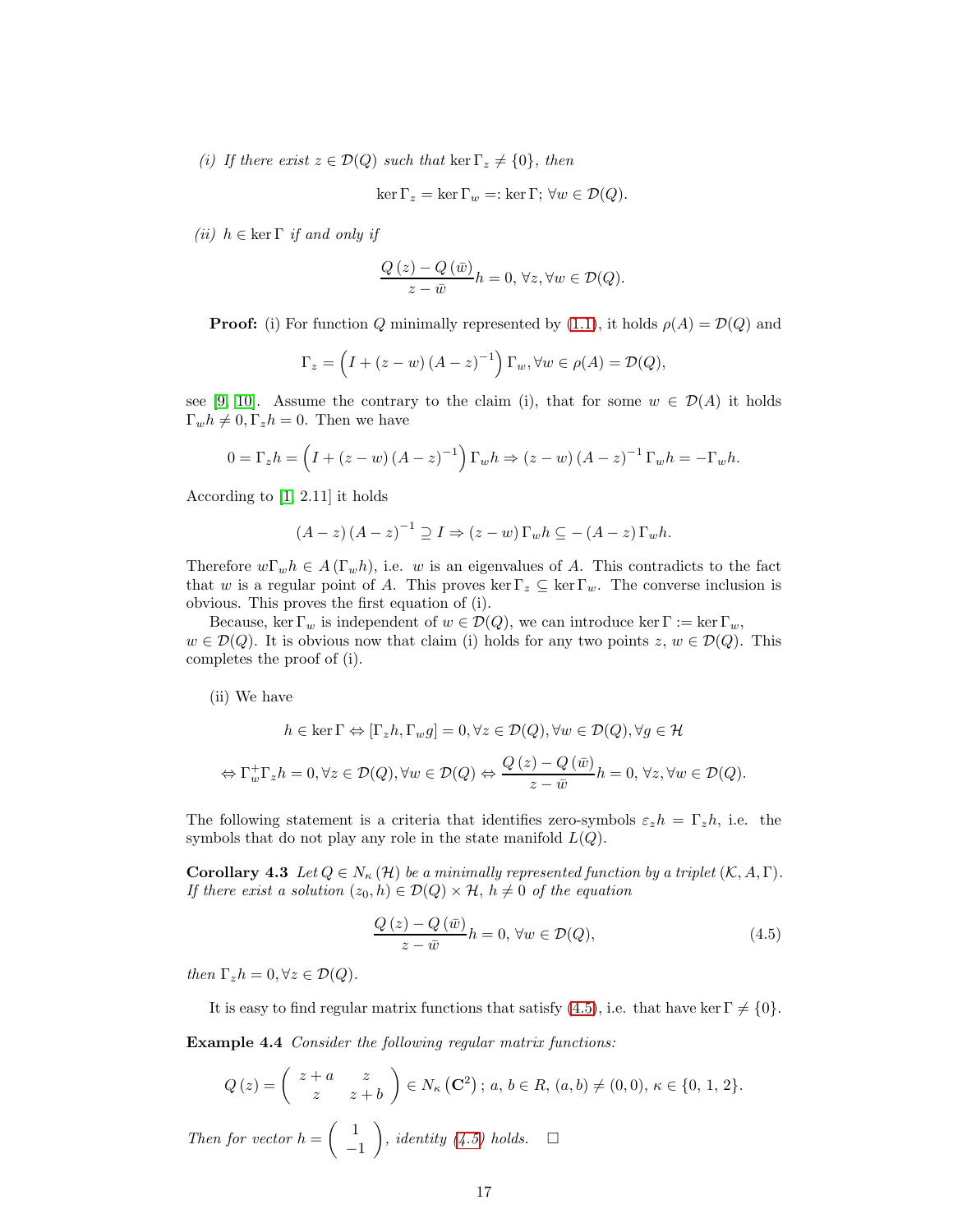Now we can classify solutions of equation [\(4.4\)](#page-15-3). According to Lemma [4.2,](#page-15-4) if  $\int h_1$  $h_2$  $\Big) \in \ker \Gamma_1 \times \ker \Gamma_2$ , then for **both** functions  $Q_i$  it holds

$$
\frac{Q_i(z_i) - Q_i(\bar{w})}{z_i - \bar{w}} h_i \equiv 0.
$$

Let us call such solutions  $\begin{pmatrix} h_1 \\ h_2 \end{pmatrix}$  $h_2$ of  $(4.4)$  *singular* solutions. Then, according to Lemma [4.2](#page-15-4) the vectors  $\begin{pmatrix} \Gamma_{1z_1} h_1 \\ \Gamma_{1z_1} h_2 \end{pmatrix}$  $\Gamma_{2z_2} h_2$  $= 0, \forall \begin{pmatrix} z_1 \\ z_2 \end{pmatrix}$  $\overline{z}_2$  $\Bigg(\in \mathcal{D}(Q_1)\times \mathcal{D}(Q_2),\, i=1,2,\, \text{i.e. } \textbf{they}$ do not exist in  $\tilde{\mathcal{K}}$ . Therefore, we can exclude singular solutions of [\(4.4\)](#page-15-3) from the following considerations about structure of  $K$ , without loss of generality. Hence, in the following definitions we assume that we deal only with non-singular solutions. It is consistent with the standard assumption that the functions  $\Gamma_z$  are injections.

The obvious solutions  $(z_1, z_2; h_1, h_2) \in \mathcal{D}(Q_1) \times \mathcal{D}(Q_2) \times \mathcal{H} \times \mathcal{H}$  of [\(4.4\)](#page-15-3), i.e. the solutions with  $h_1 = h_2 = 0$ , we call *trivial solutions*. Hence, the **non-singular** solutions of [\(4.4\)](#page-15-3) with  $(h_1, h_2) \neq (0, 0)$ , we call **nontrivial**. We will solve equation (4.4), later in couple of examples.

Let us introduce expression

$$
E = E(z_1, z_2; h_1, h_2) := \left(\frac{Q_1(z_1) - Q_1(z_1)}{z_1 - \bar{z_1}} h_1, h_1\right) + \left(\frac{Q_2(z_2) - Q_2(z_2)}{z_2 - \bar{z_2}} h_2, h_2\right).
$$

i.e.

$$
E = E(z_1, z_2; h_1, h_2) := \left[ \left( \begin{array}{c} \Gamma_{1z_1} h_1 \\ \Gamma_{2z_2} h_2 \end{array} \right), \left( \begin{array}{c} \Gamma_{1z_1} h_1 \\ \Gamma_{2z_2} h_2 \end{array} \right) \right].
$$

A nontrivial solution  $(z_1, z_2; h_1, h_2)$  of  $(4.4)$  we call *positive, negative, neutral* if it satisfies

<span id="page-17-0"></span> $E(z_1, z_2; h_1, h_2) > 0, \langle 0, 0 \rangle = 0$ , respectively.

For  $z_1 = z_2 = z$  and  $h_1 = h_2 = h$  we get an important special case of equation [\(4.4\)](#page-15-3):

$$
\left(\frac{Q_1(z) - Q_1(\bar{w})}{z - \bar{w}} + \frac{Q_2(z) - Q_2(\bar{w})}{z - \bar{w}}\right)h = 0, \forall w \in \mathcal{D}(Q).
$$
\n(4.6)

Why is this equation important? Equation [\(4.6\)](#page-17-0) identifies when term  $\frac{Q_1(z)-Q_1(\bar{w})}{z-\bar{w}}$ cancels out with term  $\frac{Q_2(z)-Q_2(\bar{w})}{z-\bar{w}}$ . That is how a negative square is lost, i.e. the negative index is reduced in sum  $Q_1 + Q_2$ . Then in the underlying space  $\tilde{\mathcal{K}}$  we have:

Assume that  $(z; h)$  is a nontrivial (and non-singular) solution of  $(4.6)$ . That means that there exists a nonzero vector  $\tilde{\Gamma}_z h := \begin{pmatrix} \Gamma_{1z}h \\ \Gamma_{1z}h \end{pmatrix}$  $\Gamma_{2z}h$  $\Big) \in \tilde{K}$ . On the other hand, according to Corollary [4.3,](#page-16-1) for the symbol  $\Gamma_z h$  corresponding to  $Q(z)$  in the minimal state space K of Q it holds  $\Gamma_z h = 0$ . Hence, we learn that  $(0 \neq) \tilde{\Gamma}_z h \in L_0^0 \subset \tilde{\mathcal{K}}$  corresponds to  $(0 =)\Gamma_z h := \tilde{\Gamma}_z h + L_0^0 \in L_{\text{L}_0^0} \subseteq \mathcal{K}.$ 

Let us interpret this explanation in terms of almost Pontryagin spaces. Recall that an almost Pontryagin space is a Pontryagin space to which a finite dimensional degenerate linear space has been added orthogonaly, see [\[17\]](#page-26-7).

According to Theorem [3.2](#page-12-0) we have  $\overline{L} = L_1[+]L_0 = \mathcal{K}[+]L_0$ , i.e.  $\overline{L}$  is an almost Pontryagin space, with isotropic subspace  $L_0$ . By similar method we obtain almost Pontryagin spaces  $\bar{L}^i = K_i[+]\bar{L}_0^i$ ,  $i = 1, 2$ . Because  $\bar{L}_0^i \cap \tilde{K} = \{0\}$ ,  $i = 1, 2$ , the overlap  $L^1 \cap L^2$  does not have any nonzero elements in  $\mathcal{K}$ . The symbols  $\Gamma_z$ ,  $z \in \mathcal{D}(Q)$ ,  $h \in \mathcal{H}$ that belong to the overlap are characterized as singular solutions of the equation [\(4.4\)](#page-15-3),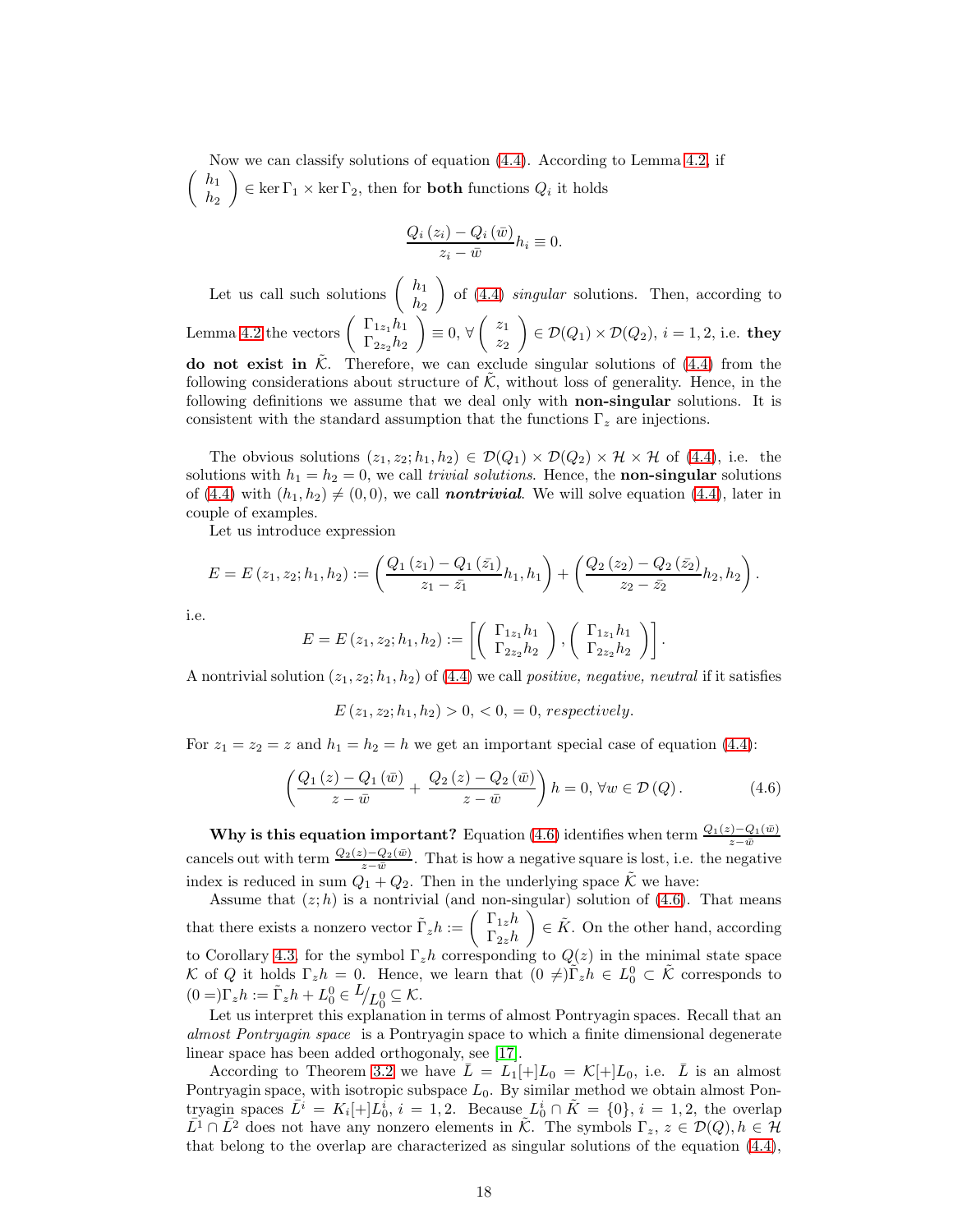and excluded from the considerations. Hence, the overlap does not affect the negative index  $\kappa$ . However, the negative index  $\kappa$  is affected by the existence of nonzero elements  $\tilde{\Gamma}_z h$  in the isotropic subspace  $L_0$  of the almost Pontryagin space  $\overline{L}$ . Those elements are characterized by the non-singular, nontrivial solutions of the equation [\(4.6\)](#page-17-0).

<span id="page-18-0"></span>The following theorem gives us further analytic means to investigate structure of the state space  $\hat{\mathcal{K}}$  and to compare number of negative squares  $\kappa$  of  $Q := Q_1 + Q_2$  with the sum  $\kappa_1 + \kappa_2$ .

**Theorem 4.5** Assume  $Q_i \in N_{\kappa_i}(\mathcal{H})$  are functions minimally represented by triplets  $(\mathcal{K}_i, A_i, \Gamma_i), i = 1, 2, \text{ and } Q := Q_1 + Q_2$  is represented by  $(\tilde{\mathcal{K}}, \tilde{A}, \tilde{\Gamma}), i.e.$  by [\(3.3\)](#page-10-1).

- (i) There exists a non-trivial solution of equation [\(4.4\)](#page-15-3) if and only if  $\tilde{\mathcal{K}}$  is **not** minimal state space of Q.
- (ii) Equation [\(4.6\)](#page-17-0) has a nontrivial solution  $(z, h) \in \mathcal{D}(Q) \times \mathcal{H}$ , if and only if  $\varepsilon_z h$  :=  $\tilde{\Gamma}_z h \in L_0^0.$
- (iii) If any nontrivial solution of equation [\(4.4\)](#page-15-3) is neutral or negative, then  $\kappa < \kappa_1 + \kappa_2$ .
- (iv) If all nontrivial solutions of  $(4.4)$  are positive, then  $L^{[\perp]} = L_0[+]L_2$  is a nonnegative subspace of  $\tilde{\mathcal{K}}$ , where  $L_2$  is positive definite subspace. In this case  $\kappa =$  $\kappa_1 + \kappa_2$  if and only if the state manifold  $L = L(Q)$  is non-degenerate.
- (v) A necessary condition for  $\kappa = \kappa_1 + \kappa_2$  is that equation [\(4.6\)](#page-17-0) has only trivial solutions. Evan the stronger condition, that equation  $(4.4)$  has only trivial solutions, is not sufficient for  $\kappa = \kappa_1 + \kappa_2$ . (Recall, we exclude singular solutions.)

**Proof:** According to Theorem [3.2](#page-12-0) and Corollary [3.4,](#page-13-0) the following possibilities exist:

- (a)  $\tilde{\mathcal{K}} = \overline{L} = L_1$ .
- (b)  $\tilde{\mathcal{K}} = L_1 \begin{bmatrix} + \end{bmatrix} L_2$ , where  $L_2$  is a non-positive (non-degenerate) subspace.
- (c)  $\tilde{\mathcal{K}} = L_1 + L_2$ , where  $L_2$  is a positive subspace.
- (d)  $\tilde{\mathcal{K}} = L_1 \left[ + \right] \left( L_0 \dot{+} F \right) \left[ + \right] L_2.$

(i) By defintion the existence of the nontrivial (which is also non-singular) solution  $(z_1, z_2; h_1, h_2)$  of [\(4.4\)](#page-15-3) means that for at least one function  $Q_i$ ,  $i = 1, 2$ , it holds:

$$
h_i \neq 0 \wedge \Gamma_{iz_i} h_i \neq 0.
$$

In other words, the existence of the nontrivial solution  $(z_1, z_2; h_1, h_2)$  of  $(4.4)$  is equivalent to:  $\Delta$ 

$$
\left(\begin{array}{c}\Gamma_{1z_1}h_1\\\Gamma_{2z_2}h_2\end{array}\right)\neq \left(\begin{array}{c}0\\0\end{array}\right)
$$

.

and

$$
\left(\frac{Q_1(z_1) - Q_1(\bar{w})}{z_1 - \bar{w}} h_1, g\right) + \left(\frac{Q_2(z_2) - Q_2(\bar{w})}{z_2 - \bar{w}} h_2, g\right)
$$

$$
= \left[\left(\begin{array}{c} \Gamma_{1z_1} h_1\\ \Gamma_{2z_2} h_2 \end{array}\right), \left(\begin{array}{c} \Gamma_{1w} g\\ \Gamma_{2w} g \end{array}\right)\right] = 0, \forall w \in \mathcal{D}(Q), \forall g \in \mathcal{H}.
$$

This is equivalent to existence of

$$
0 \neq \left( \begin{array}{c} \Gamma_{1z_1} h_1 \\ \Gamma_{2z_2} h_2 \end{array} \right) \in L^{[\perp]}.
$$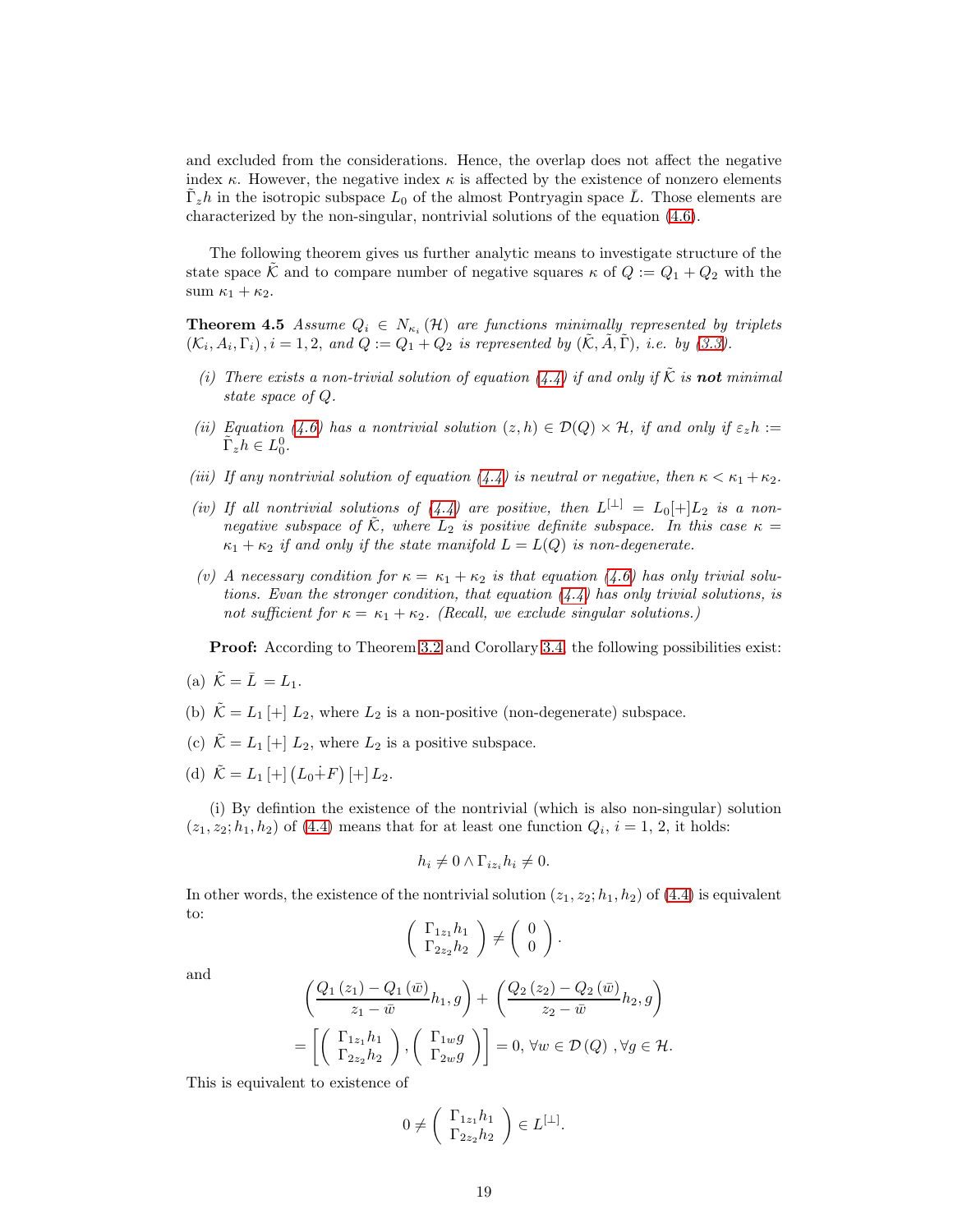This is further equivalent to the claim that one of the cases (b), (c), or (d) is satisfied, which is according to Corollary [3.4](#page-13-0) (i) equivalent to the claim that  $K$  is not minimal state space of Q.

(ii) In Section 3.2 we showed that we can identify  $\varepsilon_z h = \tilde{\Gamma}_z$ . Solution  $(z;h)$  is a nontrivial solution of [\(4.6\)](#page-17-0), if and only if  $\tilde{\Gamma}_z h \in L$  and  $\left[ \tilde{\Gamma}_z h, \tilde{\Gamma}_w g \right] = 0, \forall w \in \mathcal{D}(Q)$ ,

 $\forall g \in \mathcal{H}$ . This is equivalent to  $0 \neq \tilde{\Gamma}_z h \in L \cap L^{[\perp]}$ , i.e. it is an isotropic element in L.

(iii) If nontrivial and non-positive solutions of [\(4.4\)](#page-15-3) exist, then (b) or (d) holds. Therefore,  $\kappa = \tilde{\kappa}_1 < \tilde{\kappa} = \kappa_1 + \kappa_2$ .

(iv) Let us first prove the claim: If  $G = l.s.\{x : [x, x] > 0\}$ , then G is a positive manifold.

If x and y are two positive and linearly dependent vectors, i.e.  $y = \beta x, \beta \neq -1$ , then obviously  $[x + y, x + y] > 0$ .

Assume now that x and  $y$  are two positive and linearly independent vectors. For every  $\alpha = |\alpha|e^{i\varphi} \in C$  it holds  $|\alpha|^2[x,x] = [\alpha x, \alpha x] = |\alpha|^2[e^{i\varphi}x, e^{i\varphi}x] > 0$ . Because of this property, in the sequel we can consider  $\alpha \in R$  in the linear combinations of the form  $\alpha x + y$ , without loss of generality.

Then, for every  $\alpha \in R$  and two positive independent vectors  $x, y \in G$ , it holds

$$
P(\alpha) := [\alpha x + y, \alpha x + y] = \alpha^{2} [x, x] + 2Re[x, y]\alpha + [y, y] \ge 0.
$$

Quadratic polynomial  $P(\alpha) > 0$  because  $[x, x] > 0$  and its discriminant is non-positive, according to Cauchy-Schwartz inequality. As we know, equality sign in Cauchy-Schwartz inequality holds only when  $x$  and  $y$  are two linearly dependent vectors. Hence, for positive independent vectors  $x, y \in G$ , which we have here, it holds  $[\alpha x + y, \alpha x + y] > 0$ . Because we already proved that linear combination of two linearly dependent positive vectors  $x$ and  $y$  is positive, we can claim that linear combination of any two positive vectors is a positive vector.

Then the positivity of a linear combination of  $n$  positive vectors follows by induction.

Assume now that all solutions of [\(4.4\)](#page-15-3) are positive. According to the above claim, quadratic form in the second sum of [\(4.3\)](#page-15-2) is positive. Then the scalar product in the subspace

$$
L^{[\perp]} = c.l.s.\left\{ \left(\begin{array}{c} \Gamma_{1z_1}h_1 \\ \Gamma_{2z_2}h_2 \end{array}\right) : z_i \in \mathcal{D}(Q_i), \left[\left(\begin{array}{c} \Gamma_{1z_1}h_1 \\ \Gamma_{2z_2}h_2 \end{array}\right), \tilde{\Gamma}_w g\right] = 0, \forall w \in \mathcal{D}(Q), \forall g \in \mathcal{H} \right\},\
$$

is non-negative or positive definite. We know that  $L^{[\perp]} = L_0[+]L_2$ , where  $L_0$  is isotropic subspace of  $L^{[\perp]}$  and  $L_2$  is a positive definite subspace, see [\[11,](#page-26-1) Theorem 3.3]. Therefore, if there exist a neutral vector  $e \in L^{[\perp]}$ , then it has to be in  $L_0$ . That is equivalent to  $\tilde{\kappa}_1 < \kappa_1 + \kappa_2$ .  $L_0 \neq \{0\}$  means that  $\overline{L}$  is degenerate. According to Lemma [4.1,](#page-15-0) then  $L(Q)$  is also degenerate.

If  $L_0 = \{0\}$  we have case (c), which is equivalent to  $\kappa = \kappa_1 + \kappa_2$ . In Example [4.7](#page-20-0) we will prove existence of the case (c).

(v) If we assume, in contrast to the first claim of (v), that  $(z; h)$  is a nontrivial solution of [\(4.6\)](#page-17-0), then we get

$$
\left[\left(\begin{array}{c} \Gamma_{1z}h\\ \Gamma_{2z}h \end{array}\right), \left(\begin{array}{c} \Gamma_{1w}g\\ \Gamma_{2w}g \end{array}\right)\right]=0, \forall w\in \mathcal{D}(Q), \forall g\in \mathcal{H}.
$$

This means that  $0 \neq \tilde{\Gamma}_z h \in L_0^0$ . According to Corollary [3.4](#page-13-0) (iii), it holds  $\kappa < \kappa_1 + \kappa_2$ . This is a contradiction that proves the first claim of (v).

In Example [4.8](#page-21-0) we will see that even when equation [\(4.4\)](#page-15-3) has only trivial solution it is possible to have  $\kappa < \kappa_1 + \kappa_2$ . That will prove the second claim of (v).  $\Box$ 

<span id="page-19-0"></span>The following theorem gives us some analytic tools to research existence of positive, negative, isotropic and neutral vectors in  $L$ .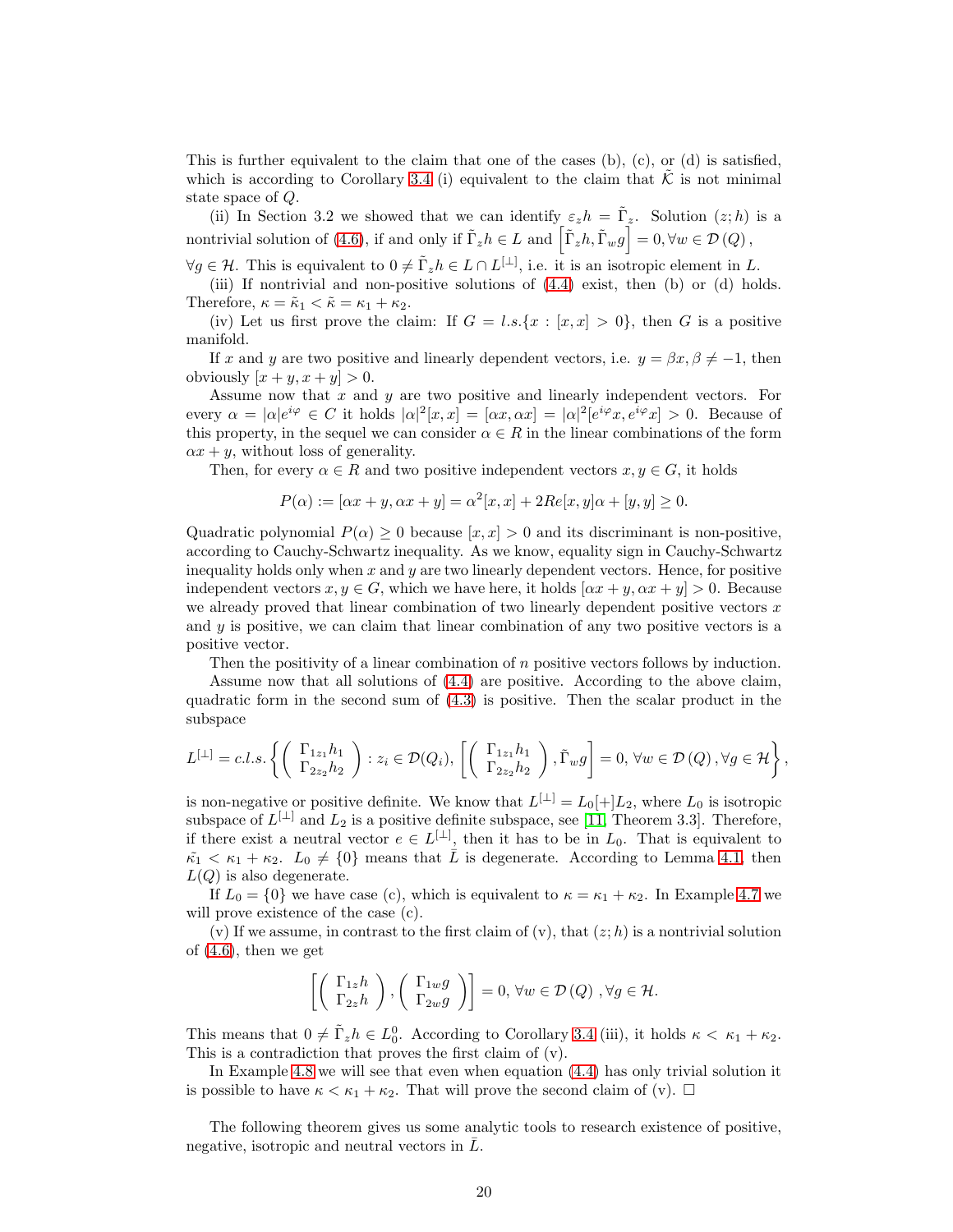**Theorem 4.6** Assume  $Q_i \in N_{\kappa_i}(\mathcal{H})$  are minimally represented by triplets  $(\mathcal{K}_i, A_i, \Gamma_i)$ ,  $i = 1, 2, and Q := Q_1 + Q_2$  is represented by  $(\tilde{\mathcal{K}}, \tilde{A}, \tilde{\Gamma})$ .

<span id="page-20-1"></span>(i) There exist

$$
e := \lim_{n \to \infty} \tilde{\Gamma}_{z_n} h_{z_n} \left( \in \bar{L} \right), \ e \neq 0,
$$
\n
$$
(4.7)
$$

if and only if it holds:

(a) 
$$
\left(\frac{Q_1(z_n) - Q_1(\bar{w_1})}{z_n - \bar{w_1}} h_{z_n}, g^1\right) + \left(\frac{Q_2(z_n) - Q_2(\bar{w_2})}{z_n - \bar{w_2}} h_{z_n}, g^2\right) \to a\left(w_1, w_2, g^1, g^2\right) \neq 0, \ (n \to \infty),
$$
  
\n
$$
\forall w_i \in \mathcal{D}(Q_i), \forall g^i \in \mathcal{H}, i = 1, 2,
$$

(b) 
$$
\left(\left(\frac{Q_1(z_n)-Q_1(\bar{z_n})}{z_n-\bar{z_n}}+\frac{Q_2(z_n)-Q_2(\bar{z_n})}{z_n-\bar{z_n}}\right)h_{z_n},h_{z_n}\right)\to b\neq \mp\infty, (n\to\infty)
$$

for some sequences  $\{z_n\}_{n=1}^{\infty} \subseteq \mathcal{D}(Q)$ ,  $\{h_n\}_{n=1}^{\infty} \subseteq \mathcal{H}$ .

In that case  $e \in \overline{L}$  is positive, neutral, negative element if and only if  $b > 0, \leq 0$ , respectively.

(ii) If in addition to  $(a)$  and  $(b)$  it holds

$$
(c)\,\left(\left(\frac{Q_1(z_n)-Q_1(\bar{w})}{z_n-\bar{w}}+\frac{Q_2(z_n)-Q_2(\bar{w})}{z_n-\bar{w}}\right)h_{z_n},g\right)\to 0,\,(n\to\infty),\forall w\in\mathcal{D}\left(Q\right),\,\forall g\in\mathcal{H},
$$

then element e given by [\(4.7\)](#page-20-1) is an isotropic vector of  $\overline{L}$ ,  $b = 0$ ,  $\tilde{\mathcal{K}}$  is not minimal state space of Q, and  $\kappa < \kappa_1 + \kappa_2$ .

**Proof:** (i) Let us assume that  $(4.7)$  holds. According to [\[11,](#page-26-1) Theorem 2.4], it is equivalent to

$$
\left[\tilde{\Gamma}_{z_n} h_{z_n}, \left(\begin{array}{c} \Gamma_{1w_1} g^1\\ \Gamma_{2w_2} g^2 \end{array}\right)\right] \to \left[e, \left(\begin{array}{c} \Gamma_{1w_1} g^1\\ \Gamma_{2w_2} g^2 \end{array}\right)\right] \not\equiv 0, (n \to \infty) \,; w_i \in \mathcal{D}(Q_i) \, , g^i \in \mathcal{H}, i = 1, 2,
$$
and

and

$$
\left[\tilde{\Gamma}_{z_n}h_{z_n}, \tilde{\Gamma}_{z_n}h_{z_n}\right] \to [e, e] \left(n \to \infty\right).
$$

Those limits can be written as

$$
\left(\frac{Q_1(z_n) - Q_1(\bar{w}_1)}{z_n - \bar{w}_1} h_{z_n}, g^1\right) + \left(\frac{Q_2(z_n) - Q_2(\bar{w}_2)}{z_n - \bar{w}_2} h_{z_n}, g^2\right)
$$

$$
\rightarrow \left[e, \left(\begin{array}{c} \Gamma_{1w_1} g^1\\ \Gamma_{2w_2} g^2 \end{array}\right)\right] =: a \neq 0, (n \rightarrow \infty)
$$

and

$$
\left(\left(\frac{Q_1(z_n)-Q_1(\bar{z_n})}{z_n-\bar{z_n}}+\frac{Q_2(z_n)-Q_2(\bar{z_n})}{z_n-\bar{z_n}}\right)h_{z_n},h_{z_n}\right)\to [e,e]=:b,(n\to\infty).
$$

Because,  $b := [e, e]$ , the last statement of (i) holds by definition. This proves (i).

(ii) Assume now that condition (c) is satisfied as well. Then  $\forall w \in \mathcal{D}(Q)$ ,  $\forall q \in \mathcal{H}$  it holds

$$
\left(\left(\frac{Q_1(z_n)-Q_1(\bar{w})}{z_n-\bar{w}}+\frac{Q_2(z_n)-Q_2(\bar{w})}{z_n-\bar{w}}\right)h_{z_n},g\right)=\left[\tilde{\Gamma}_{z_n}h_{z_n},\tilde{\Gamma}_{w}g\right]\to\left[e,\tilde{\Gamma}_{w}g\right]=0,
$$

when  $(n \to \infty)$ . This means that  $e \neq 0$ , and  $e \in \overline{L} \cap L^{[\perp]} = L_0$ . Hence, it must be  $b = 0$ . According to Corollary [3.4](#page-13-0) (iii) it must be  $\kappa < \kappa_1 + \kappa_2$ .  $\Box$ 

<span id="page-20-0"></span>4.3 The following simple examples clarify the previous statements. In addition, they serve as proofs of existence of the cases theoretically anticipated in Corollary [3.4](#page-13-0) and Theorem [4.5.](#page-18-0)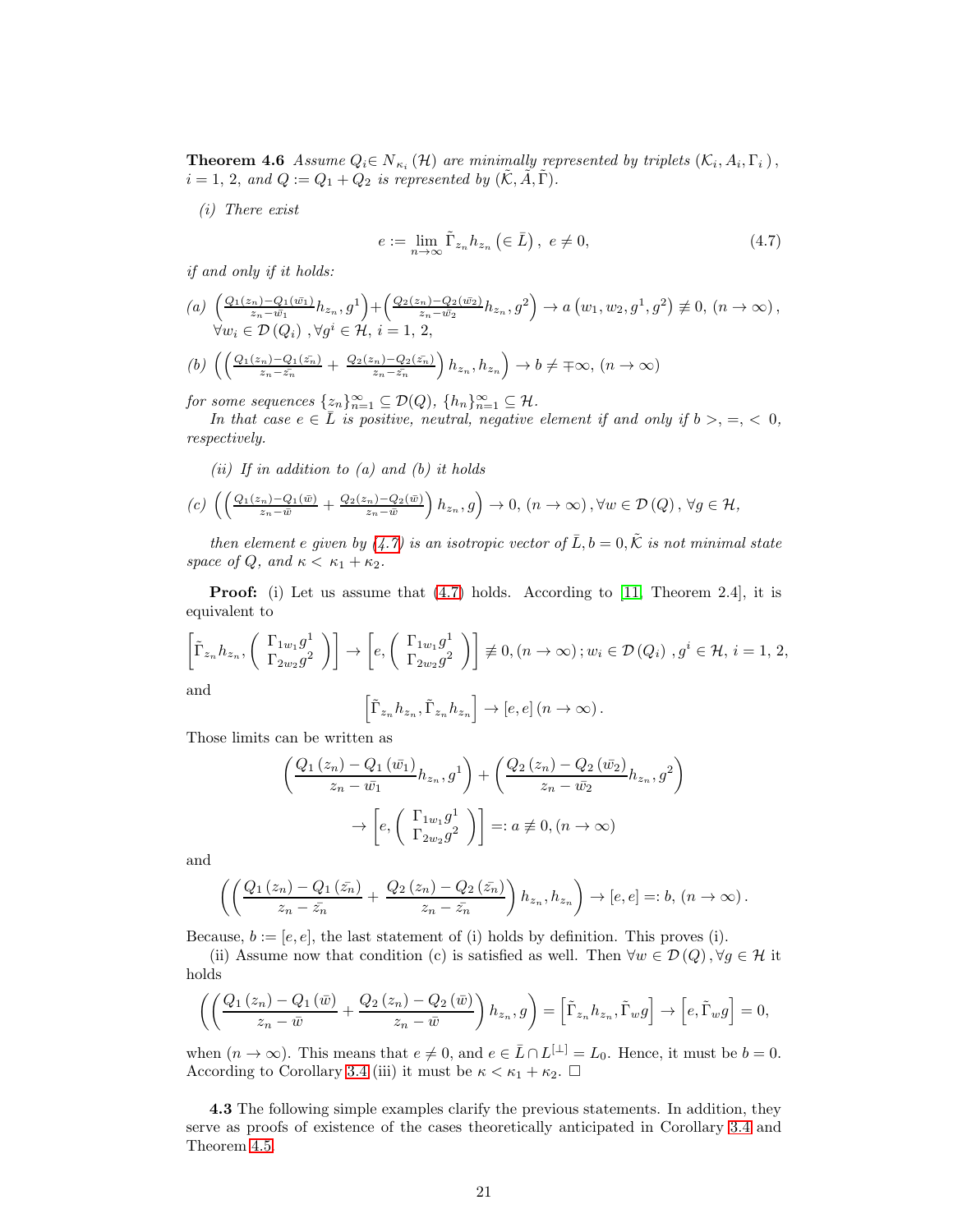Example 4.7 Consider the following matrix functions that satisfy conditions of Theorem [4.5.](#page-18-0)

$$
Q_1(z) = -\begin{pmatrix} z^{-1} & 0 \ 0 & z^{-1} \end{pmatrix} \in N_0(\mathbf{C}^2), Q_2(z) = -\begin{pmatrix} z^{-2} & z^{-1} \ z^{-1} & 0 \end{pmatrix} \in N_1(\mathbf{C}^2).
$$

Then,

$$
Q(z) := Q_1(z) + Q_2(z) = -\left(\begin{array}{cc} z^{-1} + z^{-2} & z^{-1} \\ z^{-1} & z^{-1} \end{array}\right).
$$

We can then solve  $(4.4)$ :

$$
\begin{pmatrix} \frac{1}{z_1\bar{w}} & 0\\ 0 & \frac{1}{z_1\bar{w}} \end{pmatrix}\begin{pmatrix} h_1^1\\ h_2^1 \end{pmatrix} + \begin{pmatrix} \frac{z_2+\bar{w}}{z_2^2\bar{w}^2} & \frac{1}{z_2\bar{w}}\\ \frac{1}{z_2\bar{w}} & 0 \end{pmatrix}\begin{pmatrix} h_1^2\\ h_2^2 \end{pmatrix} = 0, \forall w \in \mathcal{D}(Q).
$$

Solving this system gives

$$
h^{1} = \left(\begin{array}{c} h_{1}^{1} \\ 0 \end{array}\right), h^{2} = \left(\begin{array}{c} 0 \\ -\frac{z_{2}}{z_{1}}h_{1}^{1} \end{array}\right).
$$

Then we easily verify that all nontrivial solutions are positive. Indeed,  $E =$ 

$$
\left(\frac{Q_1(z_1) - Q_1(\bar{z_1})}{z_1 - \bar{z_1}} \left(\begin{array}{c} h_1^1 \\ 0 \end{array}\right), \left(\begin{array}{c} h_1^1 \\ 0 \end{array}\right)\right) + \left(\frac{Q_2(z_2) - Q_2(\bar{z_2})}{z_2 - \bar{z_2}} \left(\begin{array}{c} 0 \\ -\frac{z_2}{z_1}h_1^1 \end{array}\right), \left(\begin{array}{c} 0 \\ -\frac{z_2}{z_1}h_1^1 \end{array}\right)\right)
$$

$$
= 2\frac{|h_1^1|^2}{|z_1|^2} > 0.
$$

According to Theorem [4.5](#page-18-0) (i), the representation [\(3.3\)](#page-10-1) is not minimal.

To determine whether the number of negative squares is preserved we can apply Definition [1.1.](#page-0-0) We can take  $n = 1$ ;  $z_1 \in C^+$ ,  $Re z_1 < 0$ ,  $h = \begin{pmatrix} 1 \\ -1 \end{pmatrix}$ −1 . Then from

$$
(N_Q(z_1, z_1) h_1, h_1) = \frac{2Re(z_1)}{|z_1|^4} < 0
$$

and  $\kappa_1 + \kappa_2 = 1$ , we conclude  $\kappa = 1$ . Hence, we have that all nontrivial solutions are positive, and number of negative squares is preserved even though representation [\(3.3\)](#page-10-1) is not minimal. This also proves existence of the case (c) in the proof of Theorem [4.5.](#page-18-0)

We have already proved that  $L^{[\perp]}$  contains positive elements. Because of  $\kappa = \kappa_1 +$  $\kappa_2 = 1$  we know that  $\overline{L}$  is non-degenerate. Therefore,  $L_2 := L^{[\perp]}$  is a positive subspace. This proves the existence of the case anticipated in Corollary [3.4](#page-13-0) (ii) and thus completes the proof of Corollary [3.4](#page-13-0) (ii).  $\Box$ 

Note that without Theorem [4.5,](#page-18-0) we would have to find operator representations of the functions  $Q_i$  and  $Q$  to obtain the above answers, which would make the task much more difficult.

<span id="page-21-0"></span>**Example 4.8** Consider the functions  $Q_1(z) := -2z^{-1} - z^{-2} \in N_1$  and  $Q_2(z) := 2z^{-1} \in$  $N_1$ . Then

$$
Q(z) := Q_1(z) + Q_2(z) = -z^{-2} \in N_1.
$$

Hence,  $\kappa_1 + \kappa_2 = 2 > 1 = \kappa$ .

In this example, [\(4.4\)](#page-15-3) is given by

$$
\left(\frac{2}{z_1\bar{w}}+\frac{z_1+\bar{w}}{z_1^2\bar{w}^2}\right)h_1-\frac{2}{z_2\bar{w}}h_2=0, \,\forall w\in\mathcal{D}\left(Q\right).
$$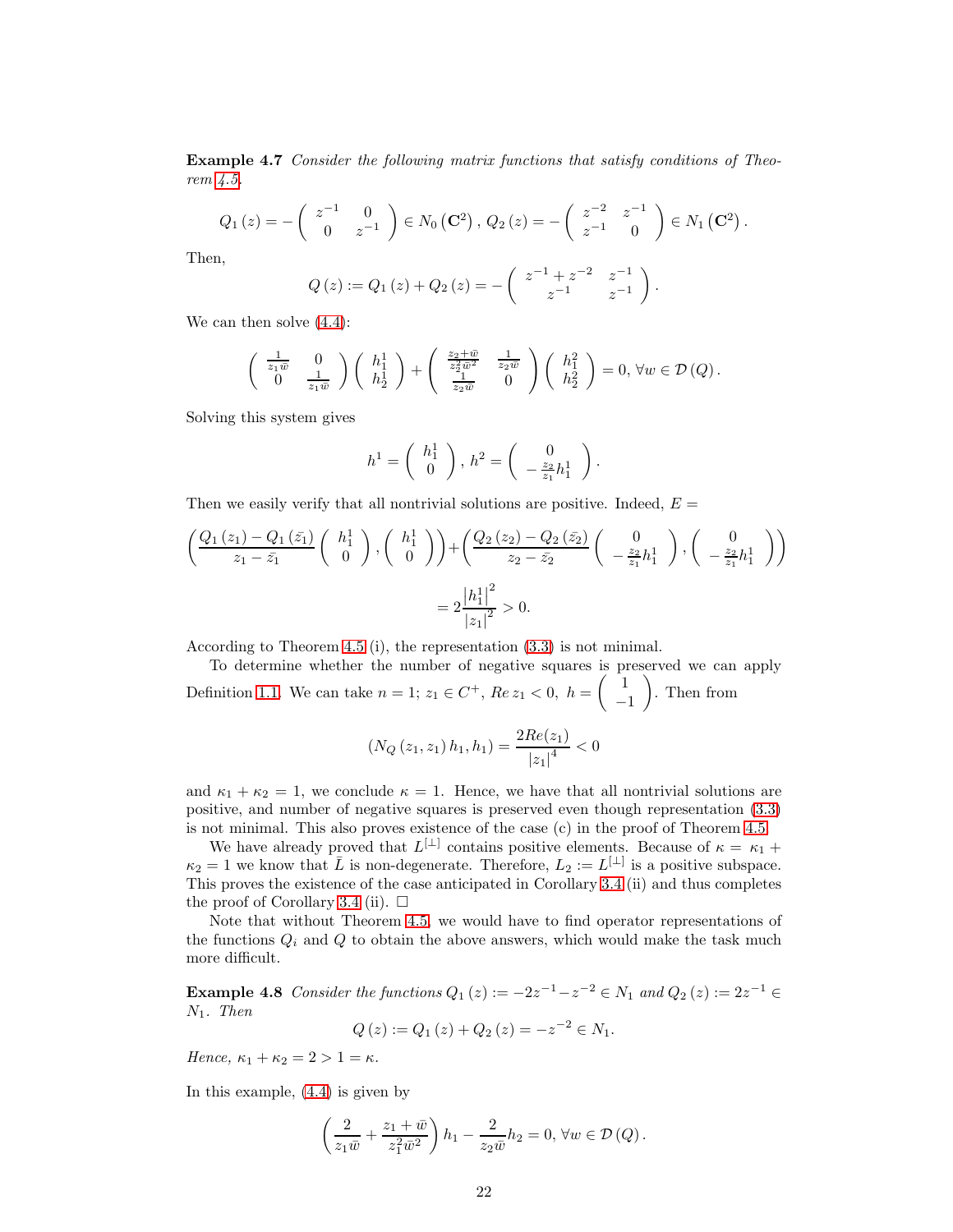This equation has only the trivial solution  $h_1 = h_2 = 0$ . Hence, this is an example of the sum  $Q := Q_1 + Q_2$  that has only a trivial solution of [\(4.4\)](#page-15-3) and still does not preserve the number of negative squares. This completes the proof of Theorem [4.5](#page-18-0) (v).

According to Theorem [4.5](#page-18-0) the subspace  $L^{[\perp]}$  should be non-positive. We will prove that  $L^{[\perp]}$  is negative. This will also prove existence of the case (b) in the proof of Theorem [4.5.](#page-18-0) In order to do that we will use operator representations:

$$
Q_1(z) := \Gamma_1^+ (A_1 - zI)^{-1} \Gamma_1 = -2z^{-1} - z^{-2} \in N_1,
$$

where

$$
A_1 = \begin{pmatrix} 0 & 1 \\ 0 & 0 \end{pmatrix}, J_1 = \begin{pmatrix} 0 & 1 \\ 1 & 0 \end{pmatrix}, \Gamma_1 = \begin{pmatrix} 1 \\ 1 \end{pmatrix}, \Gamma_1^+ = \Gamma_1^* J_1 = \begin{pmatrix} 1 & 1 \end{pmatrix} \begin{pmatrix} 0 & 1 \\ 1 & 0 \end{pmatrix}
$$

and

$$
Q_2(z) := \Gamma_2^+ (A_2 - zI)^{-1} \Gamma_2 = 2z^{-1} \in N_1
$$

where

$$
A_2 = (0), J_2 = (-1), \Gamma_2 = (\sqrt[2]{2}), \Gamma_2^+ = \Gamma_2^* J_2 = -(\sqrt[2]{2}).
$$

According to the definitions in Section [3](#page-9-1) we have,

$$
\tilde{A} = \begin{pmatrix} 0 & 1 & 0 \\ 0 & 0 & 0 \\ 0 & 0 & 0 \end{pmatrix}, \tilde{J} = \begin{pmatrix} 0 & 1 & 0 \\ 1 & 0 & 0 \\ 0 & 0 & -1 \end{pmatrix}, \tilde{\Gamma} = \begin{pmatrix} 1 \\ 1 \\ \sqrt{2} \end{pmatrix},
$$

$$
\tilde{\Gamma}^{+} = \begin{pmatrix} 1 & 1 & \sqrt{2} \end{pmatrix} \begin{pmatrix} 0 & 1 & 0 \\ 1 & 0 & 0 \\ 0 & 0 & -1 \end{pmatrix},
$$

$$
\tilde{\Gamma}_{z} = \left( \tilde{A} - zI \right)^{-1} \tilde{\Gamma} h = -\begin{pmatrix} z^{-1} & z^{-2} & 0 \\ 0 & z^{-1} & 0 \\ 0 & 0 & z^{-1} \end{pmatrix} \begin{pmatrix} 1 \\ 1 \\ \sqrt{2} \end{pmatrix} h = -\begin{pmatrix} z^{-1} + z^{-2} \\ z^{-1} \\ \sqrt{2}z^{-1} \end{pmatrix} h \in L,
$$
and

and

$$
\bar{L} = c.l.s.\left\{ -\left(\begin{array}{c} z^{-1} + z^{-2} \\ z^{-1} \\ \sqrt{2}z^{-1} \end{array}\right) h : z \in \mathcal{D}(Q), h \in \mathcal{H} \right\}.
$$

Then for  $y =$  $\sqrt{ }$  $\mathcal{L}$  $y_1$  $y_2$  $y_3$  $\setminus$  $\Big] \in L^{[\perp]} \subseteq \tilde{\mathcal{K}} = \mathcal{K}_1 \left[ + \right] \mathcal{K}_2$  we have

$$
0 = \left[y, \left(\tilde{A} - zI\right)^{-1} \tilde{\Gamma}h\right] = \left(\left(\begin{array}{c} y_1 \\ y_2 \\ y_3 \end{array}\right), \tilde{J}\left(\begin{array}{c} -z^{-1} - z^{-2} \\ -z^{-1} \\ -\sqrt{2}z^{-1} \end{array}\right)h\right)
$$

$$
= \left(\left(\begin{array}{c} y_1 \\ y_2 \\ y_3 \end{array}\right), \left(\begin{array}{c} -z^{-1} \\ -z^{-1} - z^{-2} \\ \sqrt{2}z^{-1} \end{array}\right)h\right), \forall z \in \mathcal{D}(Q), \forall h \in \mathcal{H}.
$$

$$
\Rightarrow y = \left(\begin{array}{c} y_1 \\ 0 \\ y_1/\sqrt{2} \end{array}\right).
$$

$$
[y, y] = \left(\left(\begin{array}{c} y_1 \\ 0 \\ y_1/\sqrt{2} \end{array}\right), \tilde{J}\left(\begin{array}{c} y_1 \\ 0 \\ y_1/\sqrt{2} \end{array}\right)\right) = -\frac{|y_1|^2}{2} < 0.
$$

Hence, vector  $y \in L^{[\perp]}$  is strictly negative. This is indeed the case (b) anticipated in the proof of Theorem [4.5.](#page-18-0)  $\Box$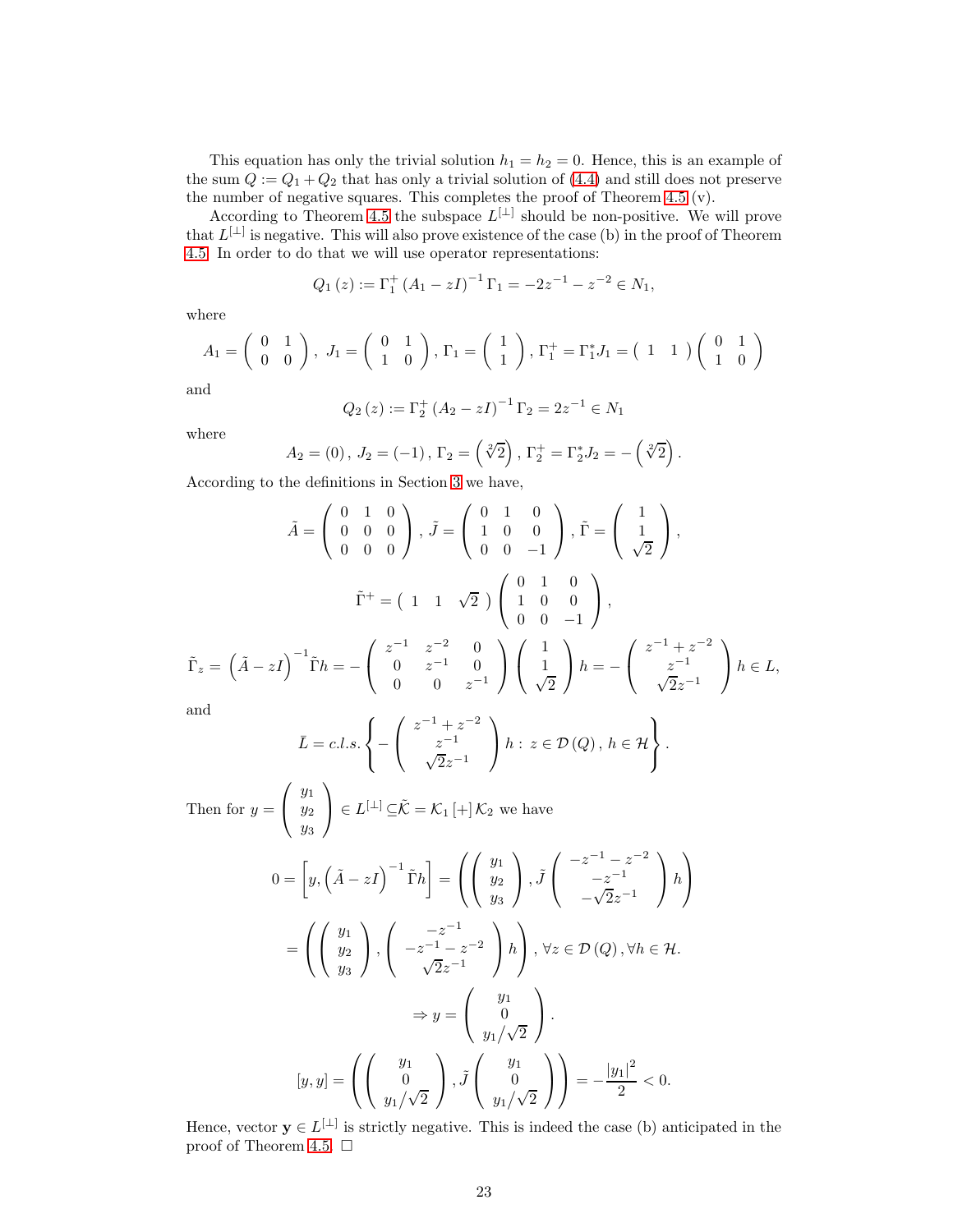### <span id="page-23-2"></span>5 The final decomposition of Q

**5.1** Let the function  $Q \in N_{\kappa}(\mathcal{H})$  be minimally represented by [\(1.1\)](#page-2-0) and let  $\alpha \in R$  be a generalized pole of Q that is not of positive type. It is customary to say that A and  $\Gamma$ are closely connected if representation [\(1.1\)](#page-2-0) is minimal. Let us decompose the function  $Q$  by means of the Jordan chains of the representing relation  $A$  at  $\alpha$ .

According to [\[6,](#page-25-9) Lemma 1], there is no loss of generality to assume that  $\alpha \in R$  is a single generalized pole that is not of positive type. In that case  $A$  is an operator. For given eigenvector  $x_0$  of A at  $\alpha \in R$ , let us denote by X one of the maximal Jordan chains of  $x_0$ . Let us denote by

$$
S_{\alpha}(x_0) := l.s.\{X\}.
$$

Let the Hilbert subspace, denoted here by  $\mathcal{K}_0 \subset \mathcal{K}$ , consist of all positive eigenvectors of the representing operator A at  $\alpha$ . Let  $E_0 : \mathcal{K} \to \mathcal{K}_0$  be the orthogonal projection  $E' := I - E_0, \,\mathcal{K}' := E' \mathcal{K}$  and  $\Gamma_0 := E_0 \Gamma$ . Subspaces  $\mathcal{K}_0$  and  $\mathcal{K}'$  obviously reduce operator A. We define  $\Gamma' := E' \Gamma$  and  $A' := E' A E'$ .

Now let  $x_0^1, \ldots, x_{l_1-1}^1$  be a maximal non-degenerate Jordan chain of  $A'$  at  $\alpha$  in the Pontryagin space  $\mathcal{K}'$ . We define the projection:  $E_1 : \mathcal{K}' \to S_\alpha(x_0^1)$ , and sub-space  $\mathcal{K}_1 := E_1 \mathcal{K}'$ . Then  $A_1 = E_1 A' E_1$  and  $\Gamma_1 := E_1 \Gamma'$  are closely connected operators. Let  $\kappa_1$  denote the negative index of the Pontryagin space  $\mathcal{K}_1$ .

We can repeat these steps until we exhaust all non-degenerate Jordan chains. At every step we can decompose the corresponding function as in Theorem [3.1.](#page-10-0)

Assume that there are  $r > 0$  such (non-degenerate) chains at  $\alpha$ . We introduce  $E := E_0 + E_1 + \ldots + E_r$ . Then,  $\mathcal{K} = E\mathcal{K}[\pm (I - E)\mathcal{K}]$ . Let us introduce  $E_{r+1} := I - E$ ,  $\mathcal{K}_{r+1} := E_{r+1}\mathcal{K}, \Gamma_{r+1} = E_{r+1}\Gamma.$  Subspaces  $E\mathcal{K}$  and  $\mathcal{K}_{r+1}$  obviously reduce A. From the construction of the Pontryagin space  $\mathcal{K}_{r+1}$  we conclude that all degenerate chains of A at  $\alpha$  are in  $\mathcal{K}_{r+1}$ .

<span id="page-23-0"></span>By using the above notation, we can summarize these results in the following proposition.

**Proposition 5.1** Let  $\alpha \in R$  be a generalized pole that is not of positive type of  $Q \in$  $N_{\kappa}(\mathcal{H})$ , where Q is given by minimal representation [\(1.1\)](#page-2-0). Then

<span id="page-23-3"></span>
$$
\mathcal{K} = \mathcal{K}_0 \left[ + \right] \mathcal{K}_1 \left[ + \right] \dots \left[ + \right] \mathcal{K}_r \left[ + \right] \mathcal{K}_{r+1} \tag{5.1}
$$

where  $r \in \mathbb{N}$  is the number of independent non-degenerate Jordan chains of A at  $\alpha$ ;  $\mathcal{K}_i$  are A-invariant Pontryagin subspaces of indices  $\kappa_i$ ,  $i = 0, 1, \ldots, r, r + 1$ , respectively;  $\kappa_0 =$  $0, \kappa = \sum^{r+1}$  $\sum_{i=1}^{\infty} \kappa_i$ . For every  $i = 1, 2, ..., r$ , subspace  $\mathcal{K}_i$  is a linear span of the corresponding maximal non-degenerate Jordan chain  $x_0^i, \ldots, x_{l_i-1}^i$ . All positive eigenvectors are in  $\mathcal{K}_0$ . All degenerate chains of A at  $\alpha$  are in  $\mathcal{K}_{r+1}$ .

The corresponding nontrivial decomposition  $Q := Q_0 + Q_1 + \ldots + Q_r + Q_{r+1}$  satisfies  $\kappa = \sum^{r+1}$ 

 $\sum_{i=0}$   $\kappa_i$ .

**5.2** Because  $\mathcal{K}_i$ ,  $i = 1, \ldots, r$ , is a linear span of a maximal Jordan chain, it does not have a nontrivial invariant subspaces of A. In Proposition [5.1,](#page-23-0) we separated nondegenerate maximal Jordan chains  $X^i$  and  $X^j$  by A-invariant disjoint subspaces  $\mathcal{K}_i$  and  $\mathcal{K}_j$ , i.e.  $X^i \subset \mathcal{K}_i$ ,  $X^j \subset \mathcal{K}_j$ ,  $\mathcal{K}_i \cap \mathcal{K}_j = \{0\}$ ,  $\forall i \neq j$ . The following natural question arises: Is it possible to separate degenerate Jordan chains in a similar way? More precisely:

Let  $A$  be a self-adjoint operator in a Pontryagin space  $K$ . Given two degenerate maximal Jordan chains  $X^i$ ,  $i = 1, 2$ , at an eigenvalue  $\alpha \in R$ , is it possible to find an A-invariant non-degenerate subspace  $\mathcal{K}_1$  such that it holds  $X^1 \subset \mathcal{K}_1$  and  $X^2 \cap \mathcal{K}_1 = \emptyset$ ?

<span id="page-23-1"></span>In order to address this question, we introduce the following model with two independent degenerate chains at  $\alpha = 0$  of the first order, i.e. two neutral eigenvectors. We denote:  $\langle k \rangle = l.s.\{k\}.$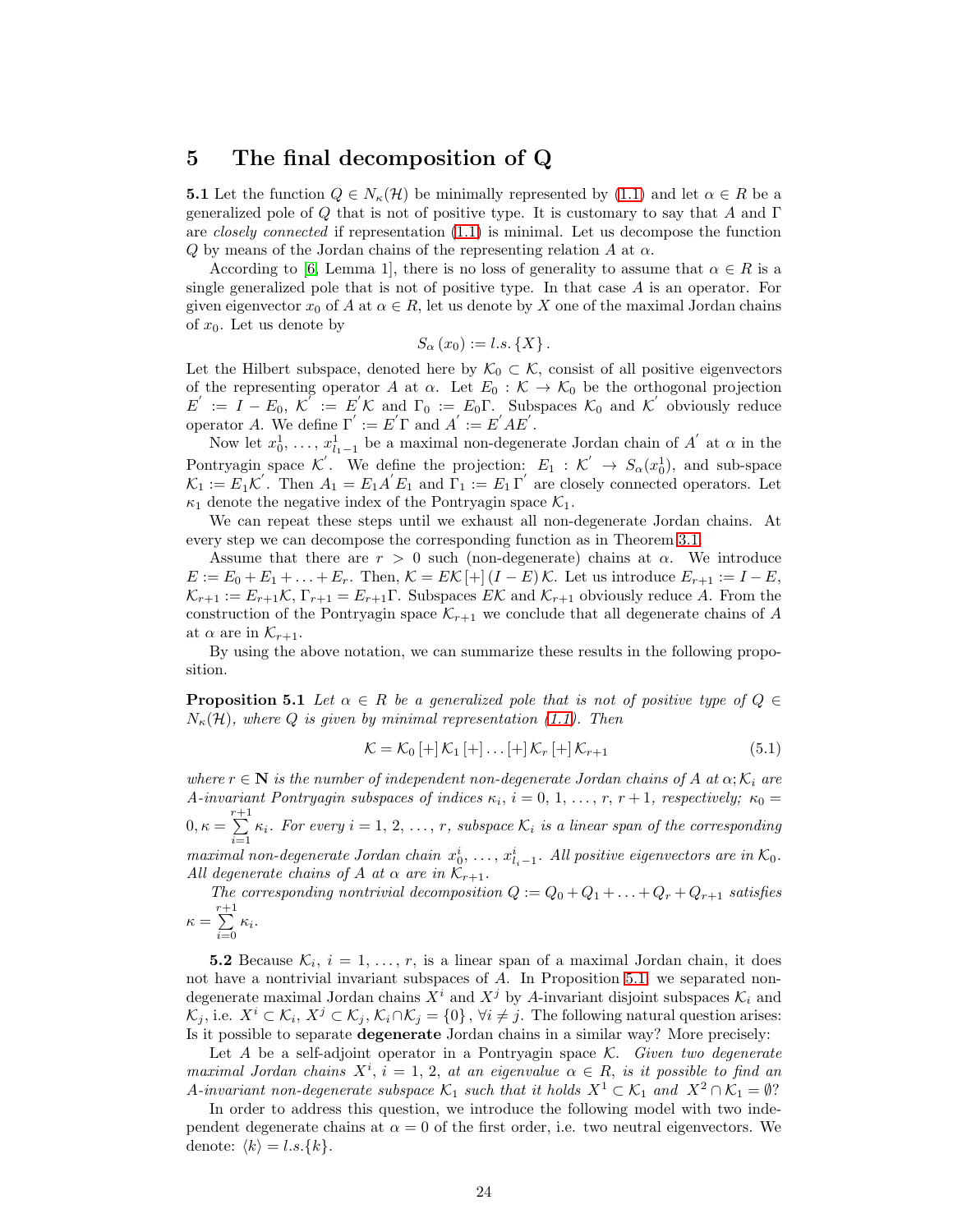<span id="page-24-0"></span>Proposition 5.2 Assume that

$$
\mathcal{K} = \mathcal{H}\left[+\right] \left( \left(\langle x_0^1 \rangle \left[+\right] \langle x_0^2 \rangle\right) + \left(\langle f^1 \rangle \left[+\right] \langle f^2 \rangle\right) \right),\tag{5.2}
$$

|                 |  | $I \quad 0 \quad 0 \quad 0 \quad 0$ |                   |  |       | $A_{11}$ 0 0 $a_1$ $a_2$       |                  |                                 |  |  |
|-----------------|--|-------------------------------------|-------------------|--|-------|--------------------------------|------------------|---------------------------------|--|--|
|                 |  | $0 \quad 0$                         | $1\quad 0$        |  |       | $(.,a_1)$ 0 0 $\alpha_1$ 0     |                  |                                 |  |  |
| $J =$ 0 0 0 0 1 |  |                                     |                   |  | $A =$ | $(.,a_2) \ 0 \ 0 \ 0 \alpha_2$ |                  |                                 |  |  |
|                 |  | $\overline{1}$                      | $0\quad 0\quad 0$ |  |       |                                | $\theta$         | $\hspace{0.1em} 0$              |  |  |
|                 |  | $\overline{0}$                      | 1 0 0             |  |       |                                | $\left( \right)$ | $\begin{matrix} 0 \end{matrix}$ |  |  |

where  $(\mathcal{H},\dotsc)$  is a Hilbert space,  $A_{11}$  is a bounded self-adjoint operator on  $\mathcal{H}, 0 \neq \alpha_i \in$  $R, 0 \neq a_i \in \mathcal{H}, i = 1, 2$ , are linearly independent. Then

- (i) Operator A is a self-adjoint operator in the Pontryagin space  $\mathcal K$ .
- (ii) Vectors  $x_0^i$  are neutral, simple eigenvectors of A at  $\alpha = 0$  and  $f^i = Jx_0^i$ ,  $i = 1, 2$ .
- (iii) If operator  $A_{11} : \mathcal{H} \to \mathcal{H}$  is irreducible, then operator A does not have any eigenvalues different from  $\alpha = 0$ .
- (iv) If operator  $A_{11}$  is irreducible, then operator A does not have any invariant nondegenerate subspace that contains one eigenvector  $x_0^i$  and not the other,  $x_0^j$ ,  $i \neq$  $j; i, j = 1, 2.$

**Proof:** For vectors from K we will use notation  $(h, \beta_1, \beta_2, \gamma_1, \gamma_2)^T$ ,  $h \in \mathcal{H}, \gamma_i, \beta_i \in$  $C, i = 1, 2.$ 

Statements (i) and (ii) are straightforward verification.

(iii) In contrast to the statement, assume that the operator  $A$  has the eigenvalue  $\beta \neq 0$ . Then

$$
A\left(\begin{array}{c}\nh \\
\beta_1 \\
\beta_2 \\
\gamma_1 \\
\gamma_2\n\end{array}\right) = \beta\left(\begin{array}{c}\nh \\
\beta_1 \\
\beta_2 \\
\gamma_1 \\
\gamma_2\n\end{array}\right) \Rightarrow \left(\begin{array}{c}\nA_{11}h + a_1\gamma_1 + a_2\gamma_2 \\
(h, a_1) + \alpha_1\gamma_1 \\
(h, a_2) + \alpha_2\gamma_2 \\
0 \\
0\n\end{array}\right) = \beta\left(\begin{array}{c}\nh \\
\beta_1 \\
\beta_2 \\
\gamma_1 \\
\gamma_2\n\end{array}\right).
$$

Hence,  $\gamma_i = 0, i = 1, 2$ . Therefore,

$$
A\begin{pmatrix} h \\ \beta_1 \\ \beta_2 \\ 0 \\ 0 \end{pmatrix} = \begin{pmatrix} A_{11}h \\ (h, a_1) \\ (h, a_2) \\ 0 \\ 0 \end{pmatrix} = \beta \begin{pmatrix} h \\ \beta_1 \\ \beta_2 \\ 0 \\ 0 \end{pmatrix} \Rightarrow h \neq 0 \text{ and } A_{11}h = \beta h.
$$

This means that operator  $A_{11}$  has a nonzero eigenvalue  $\beta$ . Because  $A_{11}$  is a bounded self-adjoint operator on H, it is reduced by the eigenvector  $h \in \mathcal{H}$ , see also definition of reductibility in [\[2,](#page-25-7) Section 40]. That contradicts the assumption that  $A_{11}$  is irreducible. This proves (iii).

(iv) In contrast to the statement, assume that operator  $A_{11}$  is irreducible in  $H$  and that there exist a non-degenerate, A-invariant, nontrivial subspace  $\mathcal{K}_1$  of  $\mathcal K$  such that  $x_0^1 \in \mathcal{K}_1$  and  $x_0^2 \notin \mathcal{K}_1$ . Then  $\mathcal{K}_1$  must contain  $f^1$ ; otherwise, according to [\(5.2\)](#page-24-0), the subspace  $\mathcal{K}_1$  would be degenerate. Similarly,  $\mathcal{K}_1$  cannot contain  $f^2$ , because then  $\mathcal{K}_1$ without  $x_0^2$  would be degenerate. Hence, vectors from  $\mathcal{K}_1$  must satisfy  $\gamma_1 \neq 0, \gamma_2 = 0$ , and  $\mathcal{H}_1 := \mathcal{H} \cap \mathcal{K}_1$  must contain vectors of the form  $A_{11}h + a_1\gamma_1 \in \mathcal{H}$ . This means,  $\mathcal{K}_1$ is of the form:

<span id="page-24-1"></span>
$$
\mathcal{K}_1 = \mathcal{H}_1 \left[ + \right] \left( \langle x_0^1 \rangle + \langle f^1 \rangle \right), \tag{5.3}
$$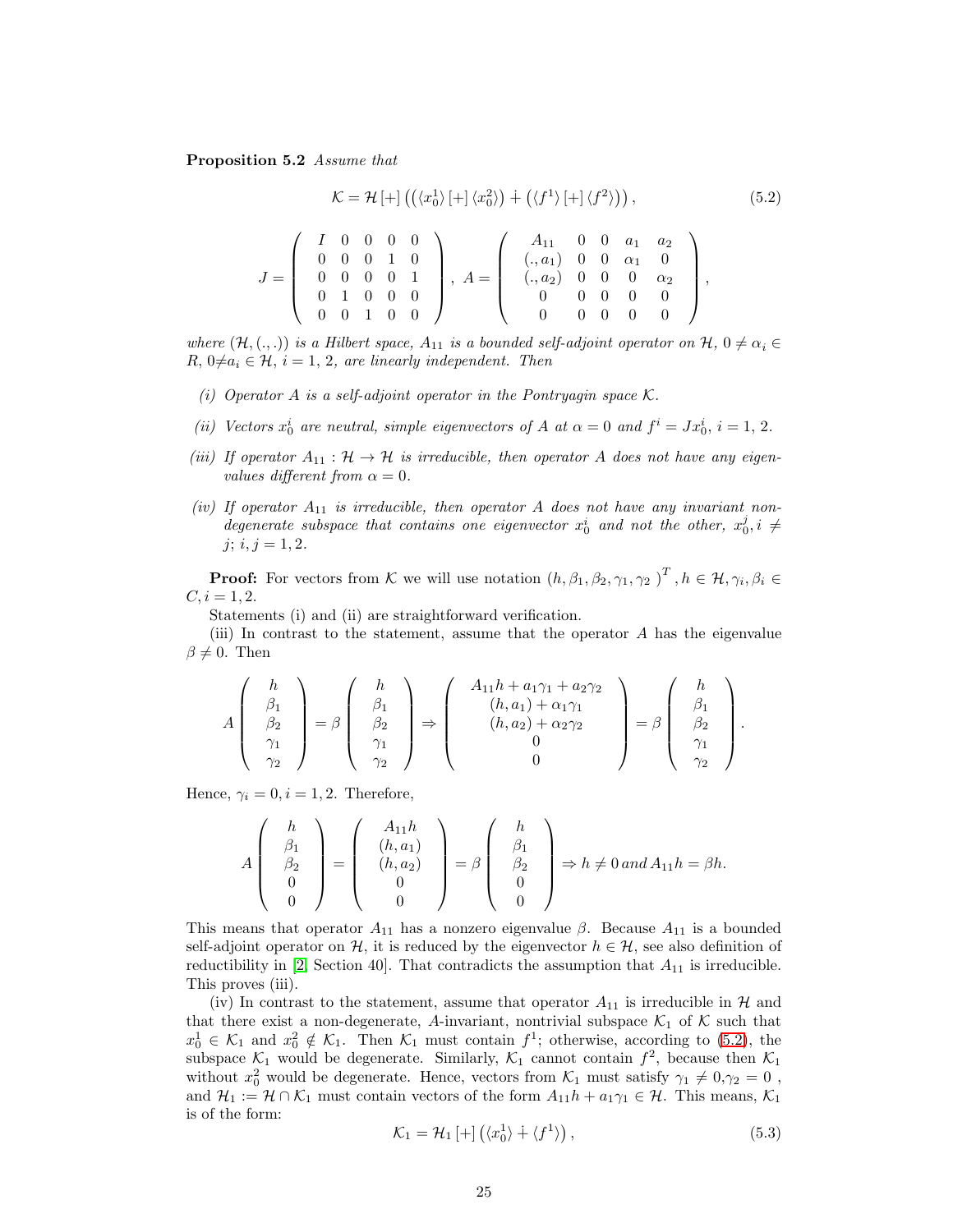where  $\mathcal{H}_1 \neq \{0\}$ . It is easy to verify, that it holds  $x_0^2 \in \mathcal{K}_1^{\lfloor \perp \rfloor}$ . For an arbitrarily selected  $k_1 \in \mathcal{K}_1$  we have:

$$
k_1:=\left(\begin{array}{c}h\\ \beta_1\\ 0\\ \gamma_1\\ 0\end{array}\right)\in \mathcal{K}_1\Rightarrow A\left(\begin{array}{c}h\\ \beta_1\\ 0\\ \gamma_1\\ 0\end{array}\right)=\left(\begin{array}{c}A_{11}h+a_1\gamma_1\\ (h,a_1)+\alpha_1\gamma_1\\ (h,a_2)\\ 0\\ 0\end{array}\right)\in \mathcal{K}_1;\, \beta_1,\gamma_1\in C, h\in \mathcal{H}_1.
$$

Because  $\mathcal{K}_1$  is A-invariant,  $Ak_1$  must be of the form [\(5.3\)](#page-24-1). Hence, it must be

$$
(h, a_2) = 0, \forall h \in \mathcal{H}_1
$$

and

$$
A_{11}h + a_1\gamma_1 \in \mathcal{H}_1, \forall h \in \mathcal{H}_1, \forall \gamma_1 \in \mathbf{C} .
$$

Hence  $a_2 \perp \mathcal{H}_1$ , where  $0 \neq a_2 \in \mathcal{H}$ . This means  $\{0\} \subsetneq \mathcal{H}_1 \subsetneq \mathcal{H}$  i.e.  $\mathcal{H}_1$  is a nontrivial subspace of  $H$ .

If we set  $\gamma_1 = 0$  in the second equation, then we conclude that  $A_{11}h \in \mathcal{H}_1$ ,  $\forall h \in \mathcal{H}_1$ . Therefore,  $\mathcal{H}_1$  is an  $A_{11}$ -invariant, nontrivial subspace in  $\mathcal{H}$ . Because  $A_{11}$  is bounded self-adjoint operator on the Hilbert space  $\mathcal{H}$ , operator  $A_{11}$  is reduced by  $\mathcal{H}_1$ , see again [\[2,](#page-25-7) Section 40]. That contradicts the assumption of irreducibility of  $A_{11}$  and proves (iv).

<span id="page-25-6"></span>This example shows that there does not exist an A-invariant subspace that contains one and not the other degenerate eigenvector of A at  $\alpha$ .

**Corollary 5.3** There is no nontrivial decomposition of  $K_{r+1}$  and  $Q_{r+1}$ , i.e. decomposition  $(5.1)$  of K and corresponding decomposition of Q are final.

### <span id="page-25-0"></span>References

- <span id="page-25-7"></span>[1] R. Arens, Operational calculus of linear relations, Pacific. J. Math. 11, 1961, 9-23.
- [2] N. I. Akhiezer, I. M. Glazman, Theory of Linear Operators in Hilbert Space, Dover Publications, Inc. (1993)
- <span id="page-25-4"></span>[3] D.Alpay, A.Dijksma, J.Rovnyak, H.de Snoo, Schur Functions, Operator Colligations, and Reproducing Kernel Pontryagin Spaces, Oper. Theory Adv. Appl. 96 (1997).
- <span id="page-25-1"></span>[4] J. Behrndt, S. Hassi, H. de Snoo, Boundary Value Problems, Weyl Functions, and Differential Operators, Open access eBook, https://doi.org/10.1007/978-3-030- 36714-5
- <span id="page-25-2"></span>[5] J. Bognar, Indefinite Inner Product Spaces, Springer-Verlag, Berlin, Heidelberg, New York, 1974.
- <span id="page-25-9"></span>[6] M. Borogovac, Inverse of generalized Nevanlinna function that is holomorphic at infinity, North-W. Eur. J. of Math. 6, 19-43 (2020).
- <span id="page-25-8"></span>[7] M. Borogovac, H. Langer, A characterization of generalized zeros of negative type of matrix functions of the class  $N_{\kappa}^{n x n}$ , Oper. Theory Adv. Appl. 28, 17-26 (1988).
- <span id="page-25-5"></span>[8] K. Daho and H. Langer. Matrix functions of the class  $N_{\kappa}^{n x n}$ . Math. Nachr. 120:275{294, 1985.
- <span id="page-25-3"></span>[9] A. Dijksma, H. Langer and H. S. V. de Snoo, Eigenvalues and pole functions of hamiltonian systems with eigenvalue depending boundary conditions, Math. Nachr. 161 (1993) 107-154.